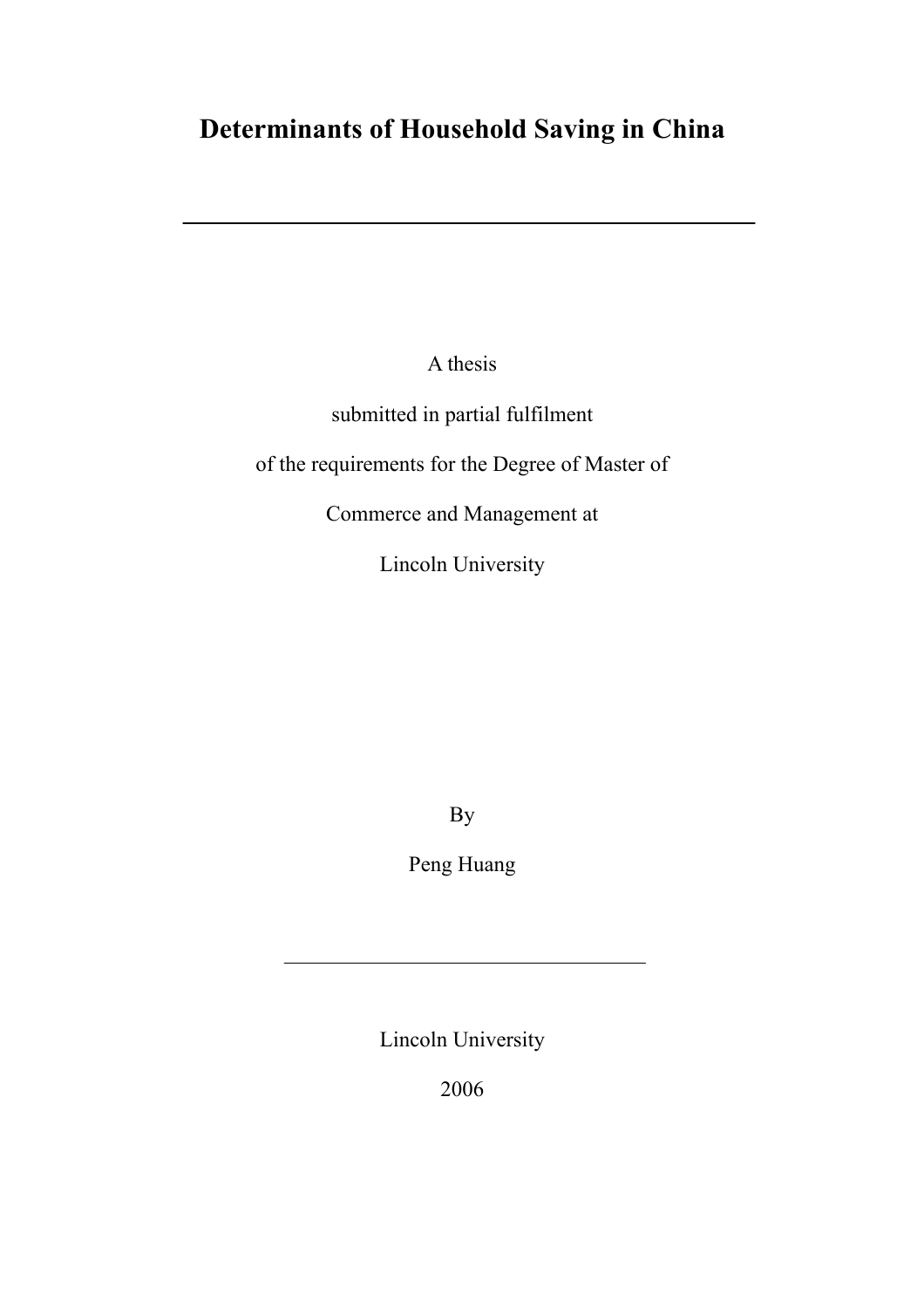Abstract of a thesis submitted in partial fulfilment of the requirements for the Degree of M.C.M.

## **Determinants of Household Saving in China**

## By Peng Huang

It is a conventional wisdom that since the start of the Chinese economic reform in 1978, the domestic saving structure in China has changed significantly. Previous studies of household saving in China (for example: Qian, 1988, Feltenstein et al, 1990, and Wakabayashi and Mackellar, 1999) have usually relied upon the Keynesian absolute-income hypothesis, Duesenberry's relative-income hypothesis, and Friedman's permanent-income hypothesis. This thesis uses the Modigliani-Brumberg life-cycle hypothesis to examine the determinants of household saving behavior in the Peoples' Republic of China during the period 1978 to 2003. The research uses modern cointegration techniques to examine the impact on saving rates of economic growth, age dependency, wealth, the real interest rate, social security payments and unemployment (as a proxy for income uncertainty). Autoregressive distributed lag models are constructed and tested. The results find that economic growth, the real interest rate and social security payments have the expected effect with significant parameters; age dependency has the expected sign but in one model is not statistically significant; and that unemployment is not significant. The most surprising result is that increases in household wealth are associated with increased saving rates, which may help explain very high economic growth rates in China post 1978.

**Keywords**: China, Household Savings, Life Cycle Model, Modigliani.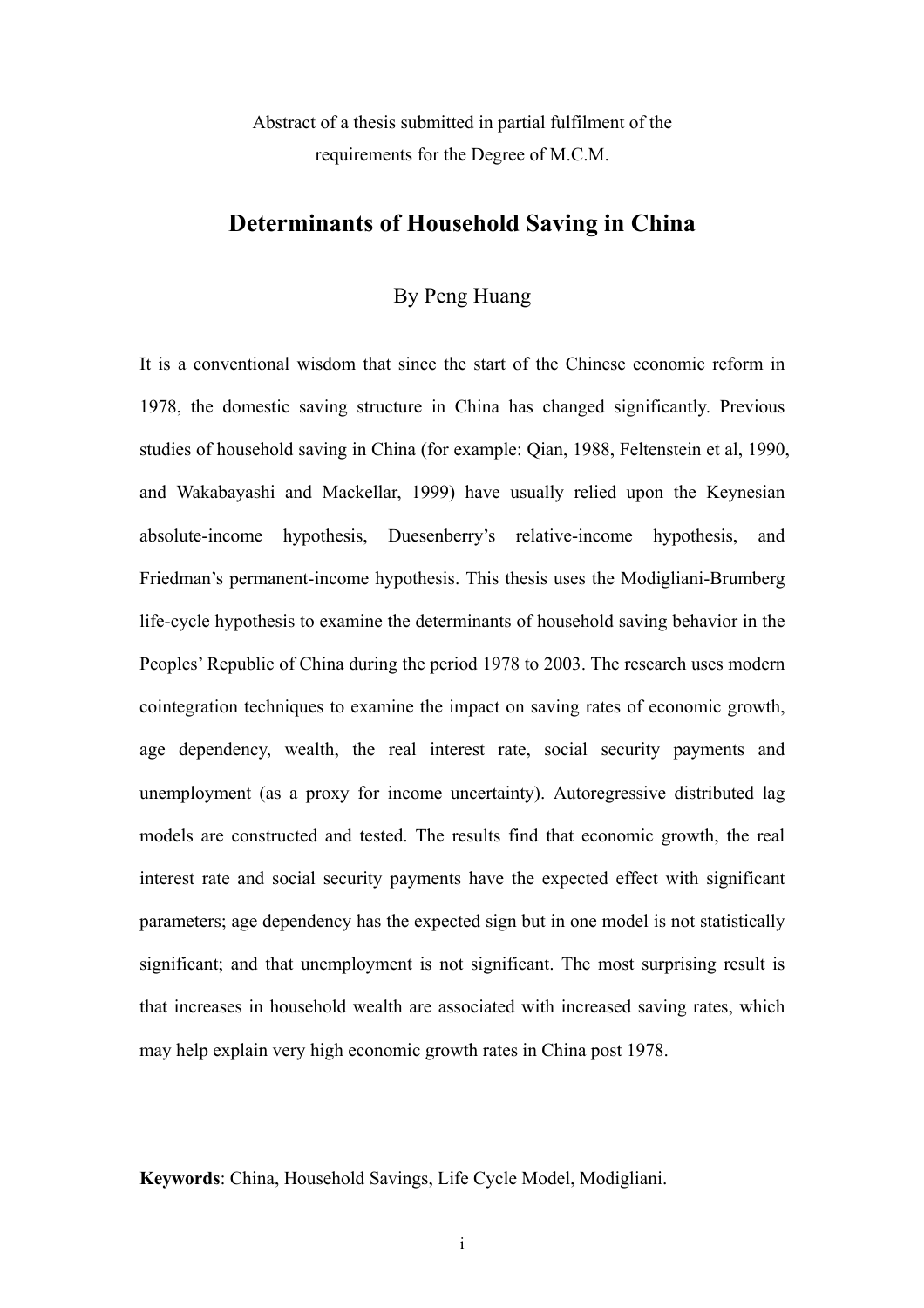## **Acknowledgements**

Writing a thesis is a hard journey. Thanks to guidance and support from my supervisor, Professor Paul Dalziel, it became enjoyable. His patience in reading my earlier drafts, his timely return of them with thorough and insightful comments, and his sacrifice of his own time in going through the drafts are what made this thesis possible. I would also like to extend my gratitude to my associate supervisor, Dr. Ian MacDonald, for giving me valuable advice on this thesis.

I wish to thank my beloved father and mother for all the support they give me to realize my dream. Finally, thanks to Maggie, for her help on my English and also, thanks to my friends, Rick, George, Bryan and Wendy, for their help on my econometric work and sharing a laugh with me.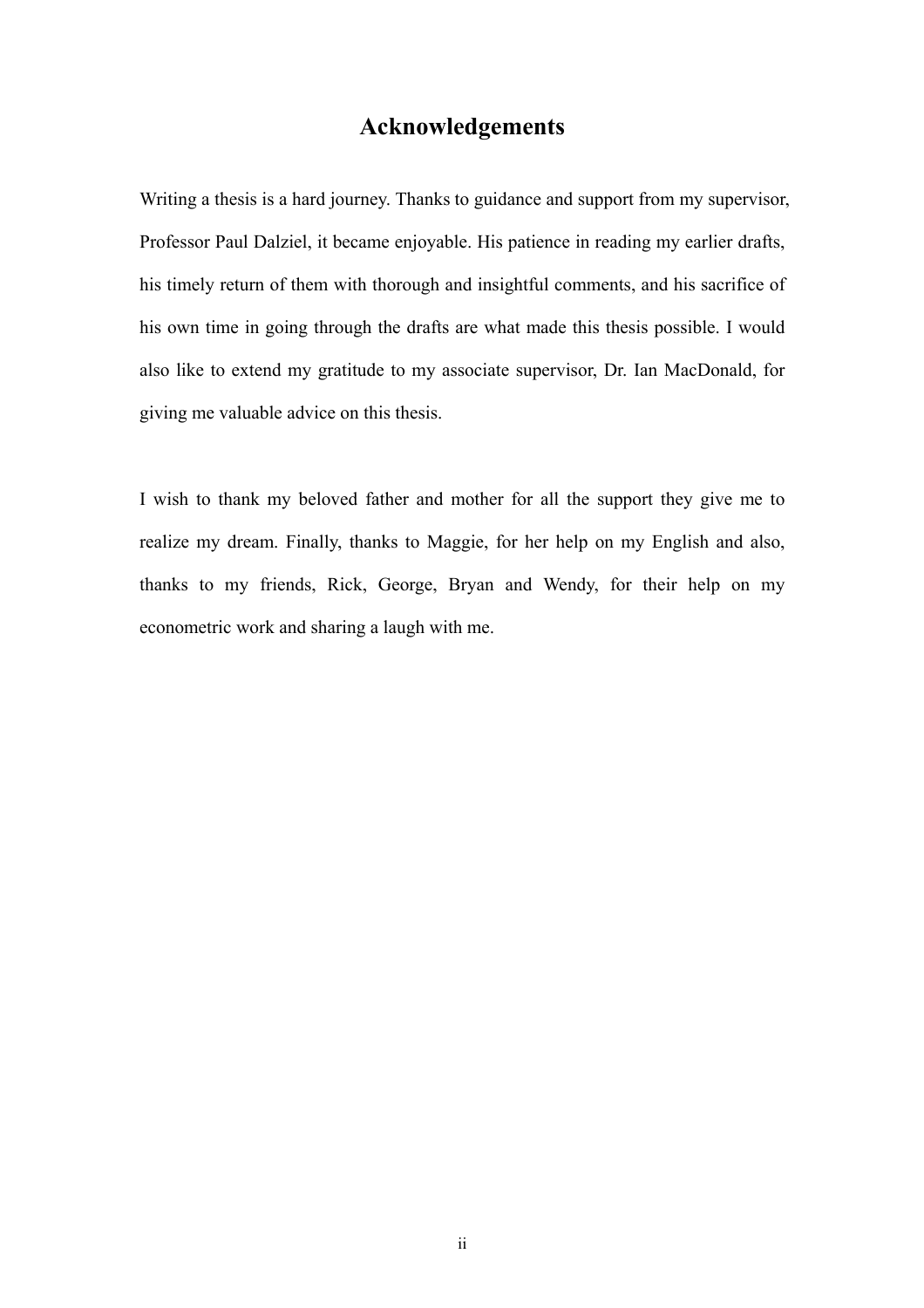# **Table of Contents**

| <b>Chapter 1</b> Introduction                                     | 5              |
|-------------------------------------------------------------------|----------------|
| 1.1 Introduction                                                  | 5              |
| 1.2 Background                                                    | $\overline{7}$ |
| 1.2.1 Domestic saving structural changes                          | 7              |
| 1.2.2 Diversification of household saving                         | 9              |
| 1.3 Study Rationale                                               | 10             |
| 1.3.1 Defining of household saving rate                           | 11             |
| 1.4 Models                                                        | 12             |
| 1.4.1 The basic life cycle equation                               | 12             |
| 1.4.2 The extended life cycle equation                            | 14             |
| 1.4.3 The adjusted life cycle equation                            | 15             |
| 1.5 Research Objectives                                           | 16             |
| 1.6 Outline of the Thesis                                         | 18             |
| <b>Chapter 2</b> Literature Review of Savings in China            | 20             |
| 2.1 Introduction                                                  | 20             |
| 2.2 Studies on Chinese Domestic Saving Structural Changes         | 23             |
| 2.3 Repressed Inflation and Forced Saving Prior 1978              | 24             |
| 2.4 Empirical Findings about Chinese Household saving             | 27             |
| 2.4.1 Difference between Chinese urban and rural household saving | 28             |
| 2.4.2 Empirical findings regarding income factor                  | 29             |
| 2.4.3 The impact of demographic structure                         | 31             |
| 2.4.4 Studies on precautionary motivation and income uncertainty  | 32             |
| 2.4.5 Arguments on the interest rate                              | 34             |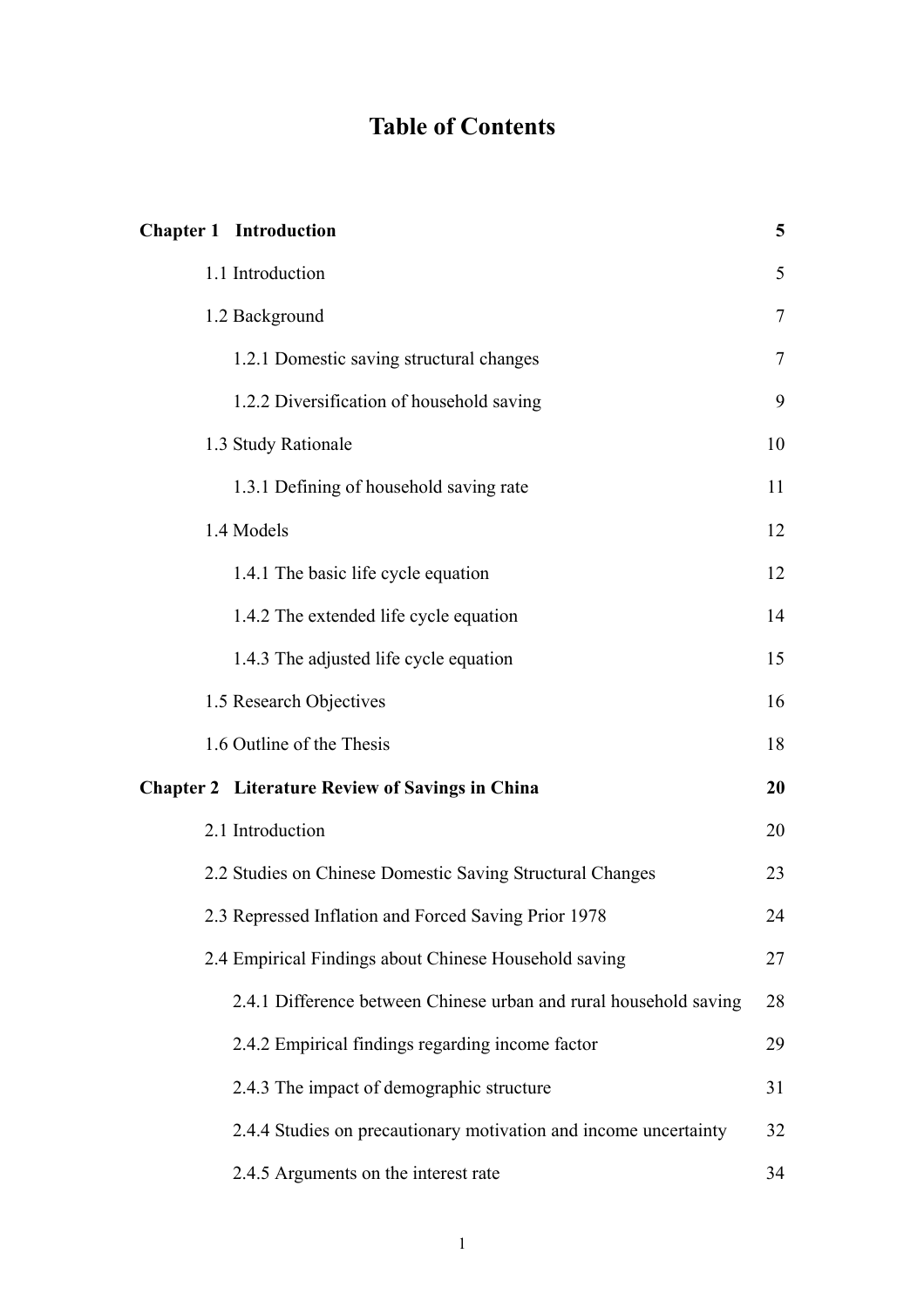| 2.5 Conclusion                                               | 36 |
|--------------------------------------------------------------|----|
| <b>Chapter 3 Variables Chosen and Data Sources</b>           | 38 |
| 3.1 Introduction                                             | 38 |
| 3.2 Variables Involved in the Basic Life Cycle Equation      | 38 |
| 3.3 Variables Involved in the Extended Life Cycle Equation   | 39 |
| 3.4 Variables used in the Adjusted Life Cycle Equation       | 40 |
| 3.5 Data Sources                                             | 41 |
| 3.5.1 Income growth rate (GY)                                | 41 |
| 3.5.2 Elderly dependency rate (ADEP)                         | 41 |
| 3.5.3 Household wealth (WL)                                  | 42 |
| 3.5.4 Real interest rate (RID)                               | 42 |
| 3.5.5 Social security payments (SSP)                         | 42 |
| 3.5.6 Unemployment rate (UEM)                                | 43 |
| 3.6 Time Plots of the Variables                              | 43 |
| 3.7 Testing for Unit Roots                                   | 44 |
| 3.7.1 Augmented Dickey Fuller tests                          | 45 |
| 3.7.2 Critical values of the ADF statistic                   | 47 |
| 3.7.3 Determining the number of lags to be included          | 47 |
| 3.8 Determining the Integrating order of variables           | 48 |
| <b>Chapter 4 Estimation of the Life Cycle Models</b>         | 51 |
| 4.1 Cointegration Test                                       | 51 |
| 4.2 The ARDL Model and the ECM Model                         | 53 |
| 4.3 The Basic Life Cycle Model Estimation                    | 54 |
| 4.3.1 Determining the lag length of ARDL and diagnostic test | 54 |
| 4.3.2 The long run coefficients and ECM model                | 56 |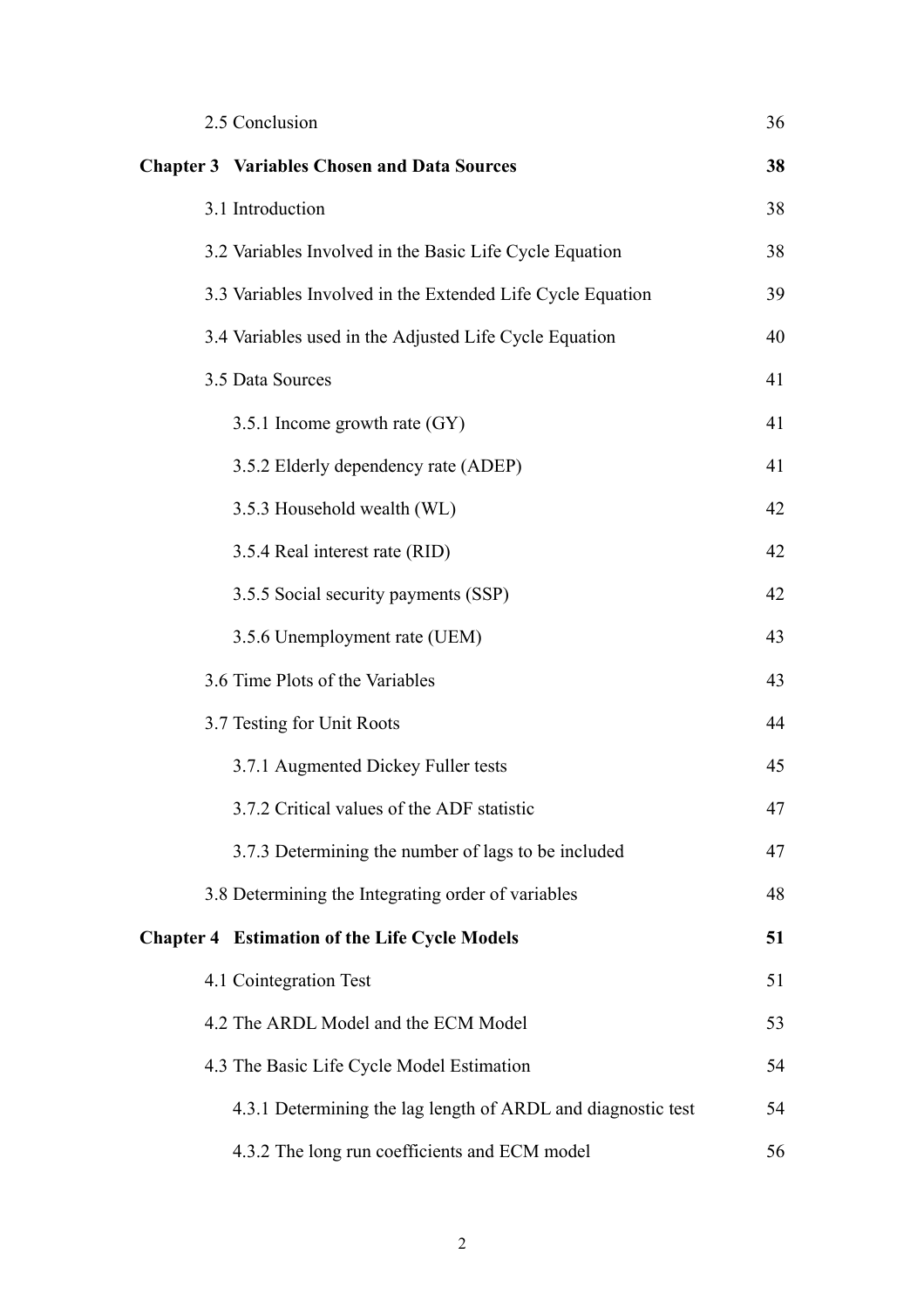|                   | 4.3.3 Comparison with Modigliani and Brumberg (1954)        | 58 |
|-------------------|-------------------------------------------------------------|----|
|                   | 4.4 The Extended Life Cycle Model Estimation                | 59 |
|                   | 4.4.1 ARDL approach and diagnostic test                     | 59 |
|                   | 4.4.2 Empirical findings from the extended life cycle model | 61 |
|                   | 4.5 Testing the Adjusted Life Cycle Model                   | 62 |
|                   | 4.6 Conclusion                                              | 64 |
|                   |                                                             |    |
|                   | <b>Chapter 5 Summary and Conclusions</b>                    | 65 |
|                   | 5.1 Overview of the Research                                | 65 |
|                   | 5.2 Main Findings of the Research                           | 66 |
|                   | 5.3 Limitations and Suggestions for Future Research         | 68 |
| <b>References</b> |                                                             | 70 |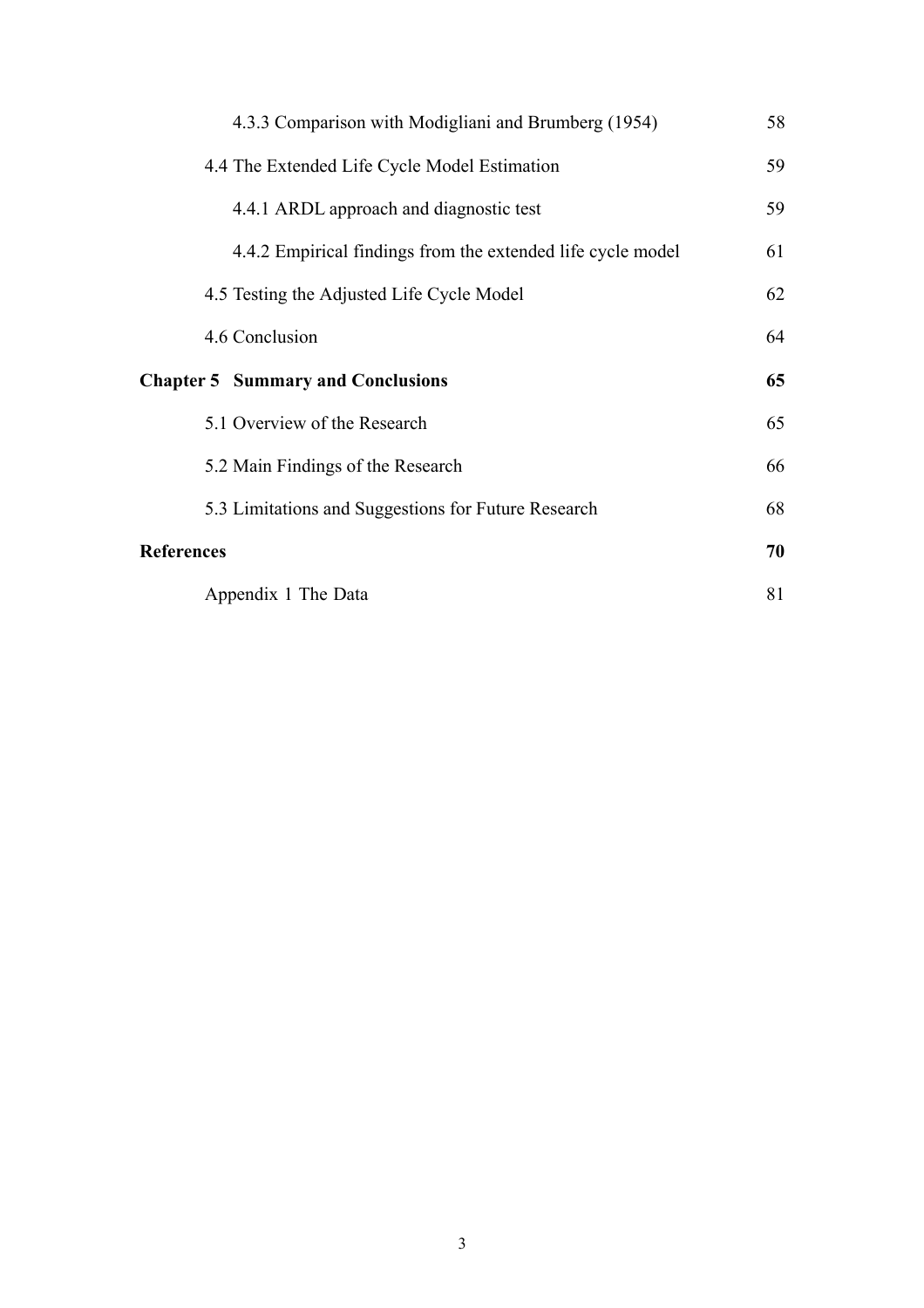# **List of Tables and Graphs**

| Table 1-1 Sources of domestic saving in China, 1978-2003                     | 9  |
|------------------------------------------------------------------------------|----|
| Table 1-2 Summarizes of the key events impacting on Chinese household saving | 10 |
| Table 1-3 Possible signs of research variables                               | 16 |
| Table 2-1 Previous studies on household saving behaviour in China            | 21 |
| Table 2-2 The impact of demographic structure on MPS                         | 32 |
| Table 3-1 ADF test procedures                                                | 46 |
| Table 3-2 Critical value of the ADF statistic                                | 47 |
| Table 3-3 ADF test with constant and trend                                   | 48 |
| Table 3-4 ADF test with constant                                             | 48 |
| Table 3-5 ADF test for first differenced data                                | 49 |
| Table 4-1 ARDL estimates for the basic life cycle model                      | 55 |
| Table 4-2 Diagnostic tests for the basic life cycle model                    | 56 |
| Table 4-3 Estimated long run coefficients                                    | 56 |
| Table 4-4 Error correction representation                                    | 57 |
| Table 4-5 ARDL estimates for the extended life cycle model                   | 59 |
| Table 4-6 Estimated long run coefficients                                    | 60 |
| Table 4-7 Diagnostic tests for the extended life cycle model                 | 61 |
| Table 4-8 ARDL estimation for the adjusted life cycle model                  | 63 |

| Graph 3-1 Time series in our models            |    |
|------------------------------------------------|----|
| Graph 4-1 Implied residuals from dynamic model | 58 |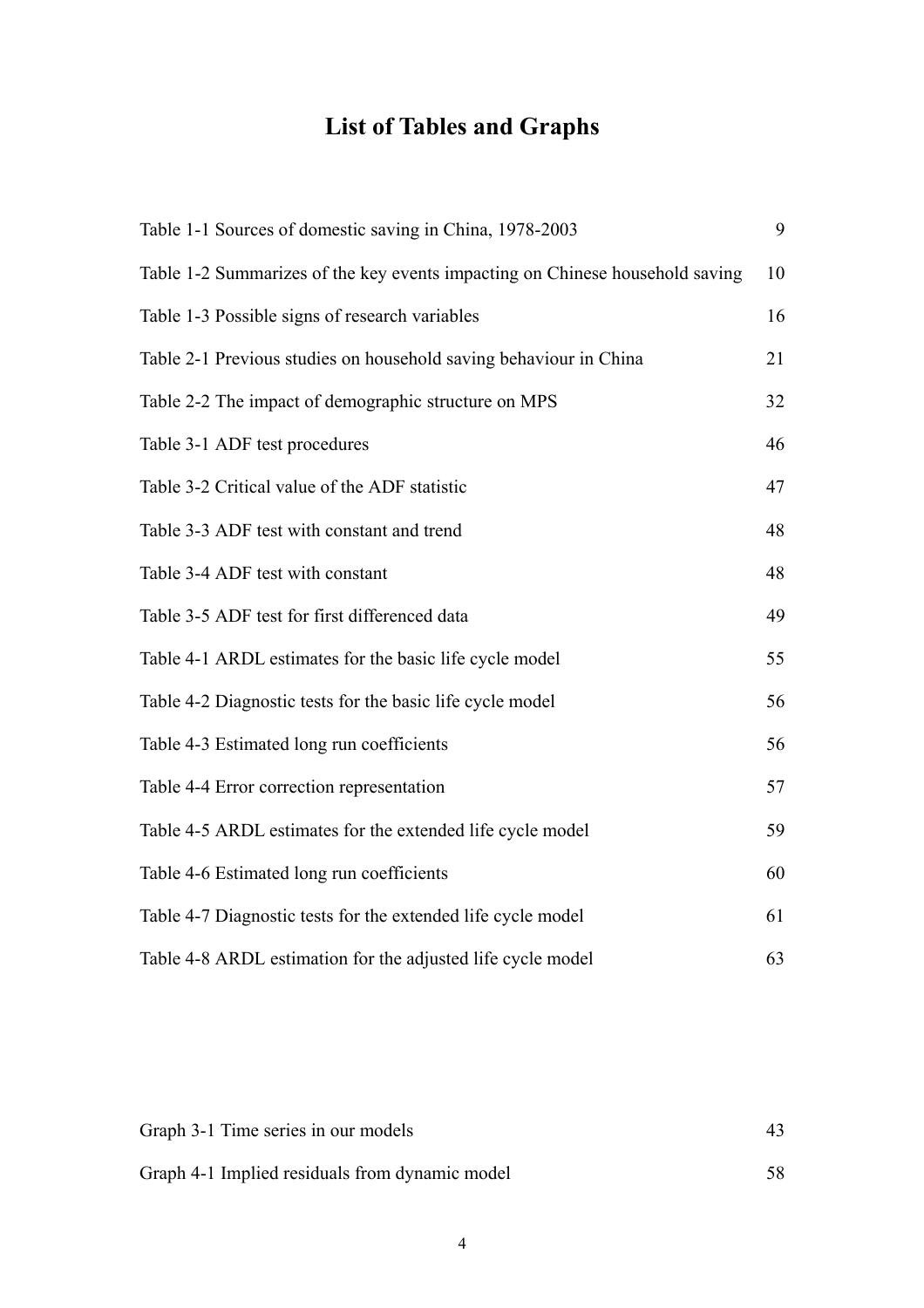# **Chapter 1: Introduction**

## <span id="page-7-0"></span>**1.1 Introduction**

This research is motivated by the observation of an interesting phenomenon in China: the consistently high saving rate in China during the last three decades. Since the late 1970s, the Chinese have been among the top five savers in the world. In 1998, China was the third biggest saver only after Singapore and Malaysia (World Bank, 1998).

Recent economic reforms and developments in China have been drawing great attention from economists. One of the most important factors in both the theory of, and policy prescription for, economic development is domestic saving. As China's economic growth is closely associated with high levels of capital investment (Wu, 2000), the issue of household saving is pertinent to widespread concern regarding the sustainability of the present momentum of high economic growth.

Commencing from the Chinese economic reform of 1978, the domestic saving structure in China has changed significantly. Household saving has replaced government saving and corporate saving as the main domestic saving source. Moreover, in recent years, household saving in China has increased not only as a share of total domestic saving, but also relative to household disposable income. It is thus natural to consider the factors contributing to this high Chinese household saving rate, and whether China can maintain its saving rate at the high level of the past few years or not.

With the annual publication of the *The Statistical Yearbook of China* since economic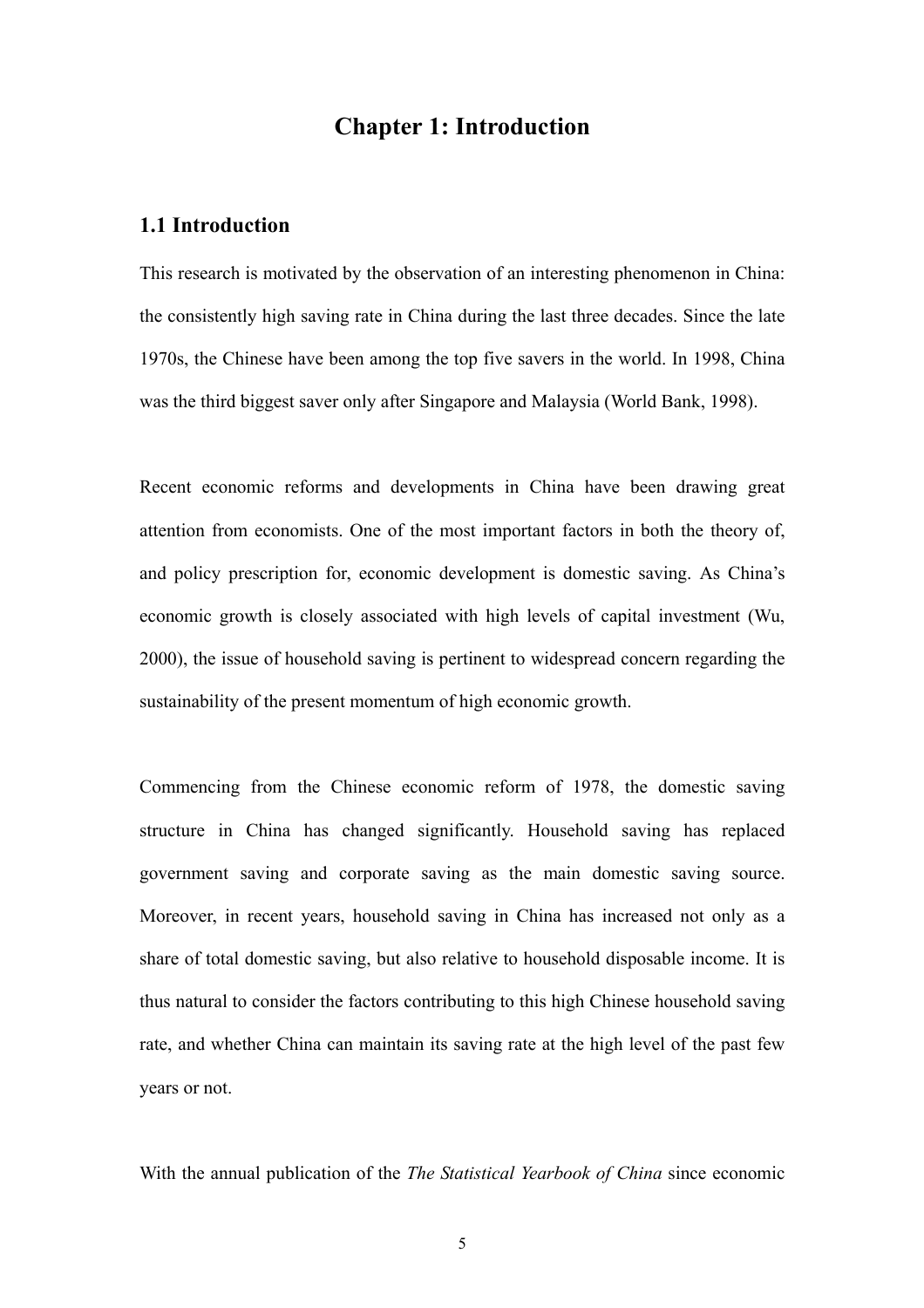liberalization, most relevant data after 1978 have become available, and thus a systematic study of domestic saving in China has also become possible. Such a study serves to improve understanding of the effects of the recent economic reform in China, and to provide preliminary results for future study on household saving in China as well. Before starting theoretical and empirical investigations, however, it is useful to inspect what the important aspects of Chinese household saving are in general.

First, the Chinese household saving rate of approximately 40 percent, is much higher than the rate of both the average developed country and the average developing country. The structure of Chinese domestic saving varies over time, and unlike many other market-oriented economies, the share of Chinese household saving in total domestic saving is not substantial, but it has changed dramatically since the start of liberalization in 1978 (Qian, 1988).

Second, diversification of household saving, which is associated with rising income and saving, is a phenomenon of the post reform era. In the post reform era, household saving is no longer kept to limited channels, but has diversified into a variety of new financial instruments (Liu & Xu, 1997).

The main purpose of this research is to investigate the determinants of household saving behaviour in China through the estimation of a saving function derived from the standard Modigliani-Brumberg's life cycle framework. Some appropriate adaptation will also be made, in order to allow for modern research that has emphasised income uncertainty as a factor. This research aims to investigate what the determinants of household saving in China are, and to what degree these determinants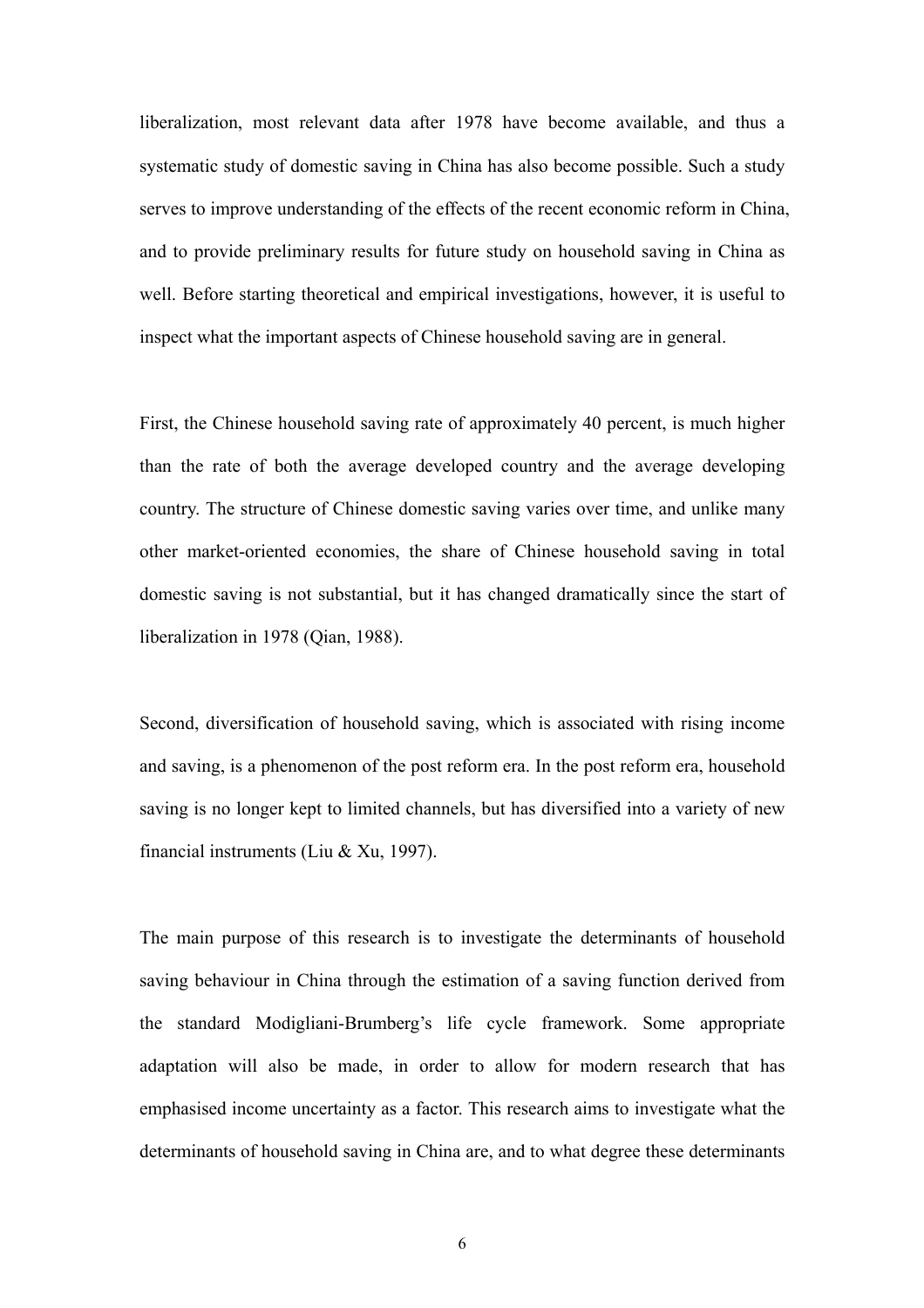<span id="page-9-0"></span>could affect Chinese household saving behaviour.

Methodologically, our modelling experiment follows the Error Correction Modelling (ECM) procedure. This procedure has several advantages over the traditional econometric procedures used by Modigliani and Brumberg, and minimises the possibility of estimating spurious relations while retaining long run information. This procedure also has the added advantage of providing for the estimation of lag effects without arbitrarily constraining the lag structure at the outset (Hendry, 1995).

## **1.2 Background**

During the last two decades, several important economic events impacting the Chinese household saving took place:

- 1. In 1978, the Chinese government decided to abandon an inefficient regime, and to reform the economy with the aim of becoming a market oriented one;
- 2. In 1990, the first Stock Exchange was founded in Shenzhen, and the Shanghai Stock Exchange was founded in the following year; and
- 3. During the period 1996 to 1999, there were severe and consecutive cuts in the interest rate. The nominal interest rate decreased from 9.19% in 1996 to only 2.25% in 1999 (Qin, 2003).

### **1.2.1 Domestic saving structural changes**

From the founding of the People's Republic of China in 1949, until the eve of operating an economic liberalization policy, China's economy was planned as a highly centralised one, and the government determined resource allocation (Thoburn &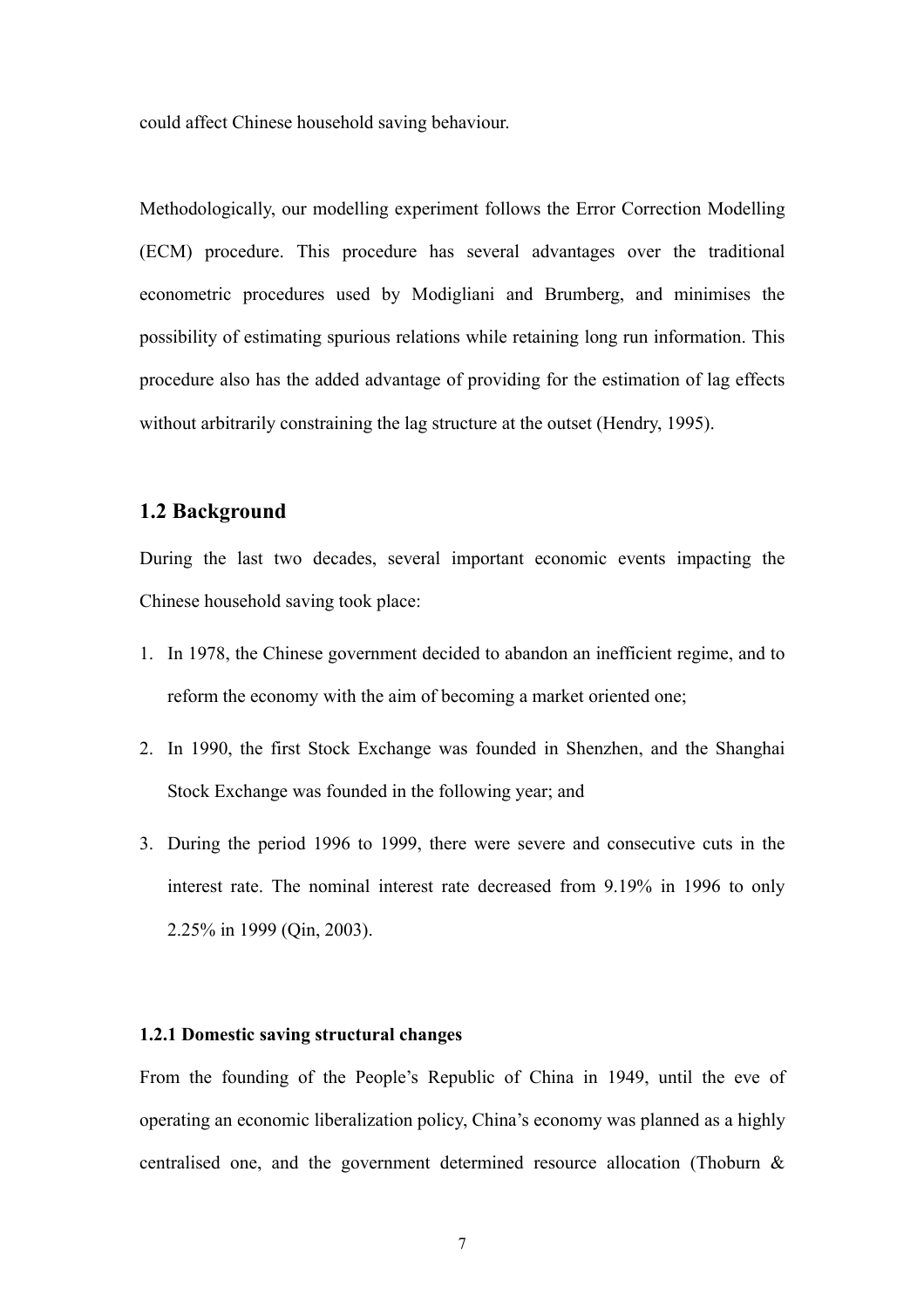Howell, 1995).

China's household saving rate, however, has always been consistently maintained at a high level. As Liu and Xu (1997) state, except for a brief period of post Great-Leap years in the early 1960s, the Chinese household saving rate remained between 20 to 30 percent prior to the economic reforms of 1978. This high saving rate has not only continued during the post reform era, but it seems to have intensified.

Before economic liberation in 1978, savings were predominantly those which originated from government budget surplus: revenues taken in taxes and enterprise profits in excess of government expenditures. Since 1978, as a result of the economic reform, sources of domestic saving in China have drastically shifted from central government to local enterprises and Chinese households.

Table 1-1 clearly shows that the share of total domestic saving generated by the central government fell from 51.4% in 1978 to only 19% in 1985, while enterprise saving increased from 34.6% to 47.1% between 1978 and 1982, reflecting the profit retention and decentralization of the tax base in favor of enterprises. After 1982, the ratio of enterprise saving declined to only 31% in 1985, resulting from higher taxes, lower enterprise profits, and rising costs due to higher material prices, wages, and welfare expenditures. The share of household saving rose from 14% to 50% during the period 1978 to 1985. By 2003, government saving rates dropped to only 1.86%. In contrast, the rate of household saving increased to over 75% of total domestic saving (see Table 1-1).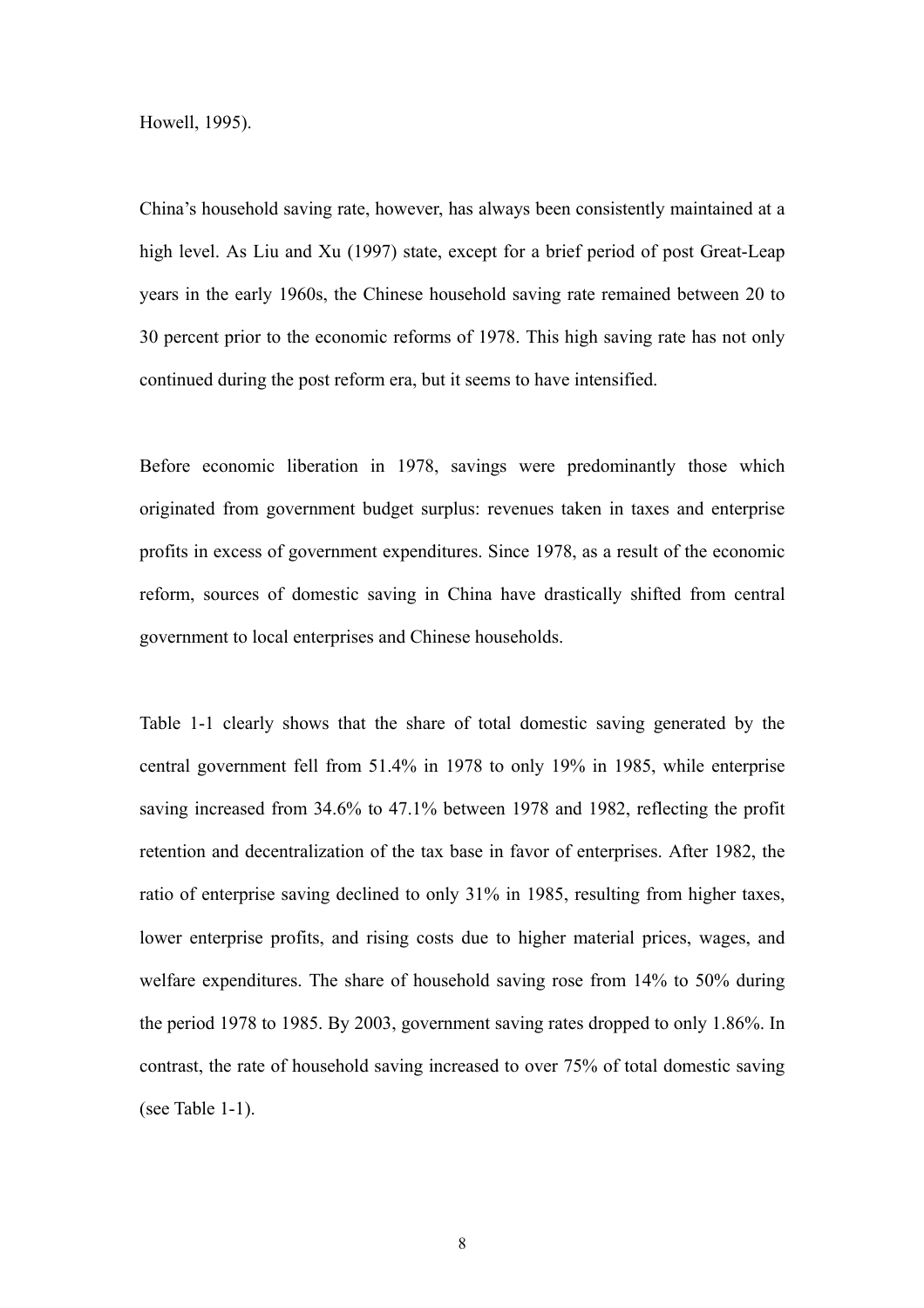<span id="page-11-0"></span>

|      | Sources of Domestic Saving |             |            |         |
|------|----------------------------|-------------|------------|---------|
| Year | <b>Government Budgets</b>  | Enterprises | Households | Total   |
| 1978 | 51.40%                     | 34.60%      | 14.00%     | 100.00% |
| 1979 | 42.80%                     | 33.70%      | 23.50%     | 100.00% |
| 1980 | 32.10%                     | 36.60%      | 31.30%     | 100.00% |
| 1981 | 22.30%                     | 45.80%      | 31.90%     | 100.00% |
| 1982 | 18.40%                     | 47.10%      | 34.50%     | 100.00% |
| 1983 | 20.30%                     | 35.00%      | 44.70%     | 100.00% |
| 1984 | 20.60%                     | 33.50%      | 45.90%     | 100.00% |
| 1985 | 19.00%                     | 31.00%      | 50.00%     | 100.00% |
| 1986 | 18.80%                     | 21.70%      | 59.50%     | 100.00% |
| 1987 | 13.10%                     | 25.80%      | 61.10%     | 100.00% |
| 1988 | 7.30%                      | 30.10%      | 62.60%     | 100.00% |
| 1989 | 5.80%                      | 28.30%      | 65.90%     | 100.00% |
| 1990 | 5.20%                      | 26.40%      | 68.40%     | 100.00% |
| 1991 | 4.10%                      | 25.40%      | 70.50%     | 100.00% |
| 1992 | 3.47%                      | 26.08%      | 70.45%     | 100.00% |
| 1993 | 2.83%                      | 25.62%      | 71.55%     | 100.00% |
| 1994 | 2.35%                      | 25.89%      | 71.76%     | 100.00% |
| 1995 | 2.46%                      | 24.84%      | 72.70%     | 100.00% |
| 1996 | 2.04%                      | 25.12%      | 72.84%     | 100.00% |
| 1997 | 1.91%                      | 24.78%      | 73.31%     | 100.00% |
| 1998 | 2.29%                      | 23.95%      | 73.77%     | 100.00% |
| 1999 | 1.96%                      | 24.18%      | 73.86%     | 100.00% |
| 2000 | 2.84%                      | 23.02%      | 74.14%     | 100.00% |
| 2001 | 2.59%                      | 22.10%      | 75.31%     | 100.00% |
| 2002 | 2.10%                      | 22.44%      | 75.46%     | 100.00% |
| 2003 | 1.86%                      | 22.73%      | 75.41%     | 100.00% |

**Table 1-1. Sources of Domestic Saving in China, 1978-2003** 

Source: 1978-1991 Xie Ping (1993); 1992-2003 Statistical Year Book of China (various issues).

#### **1.2.2 Diversification of household saving**

The diversification of household saving is a phenomenon of the early 1990s, resulting from rising income and saving. In the post reform era, household saving is no longer kept to limited channels, but has diversified into a variety of new financial instruments (Liu & Xu, 1997).

Previously household saving channels were limited to cash, bank deposits, and treasury bonds, but households may now diversify their portfolios into enterprise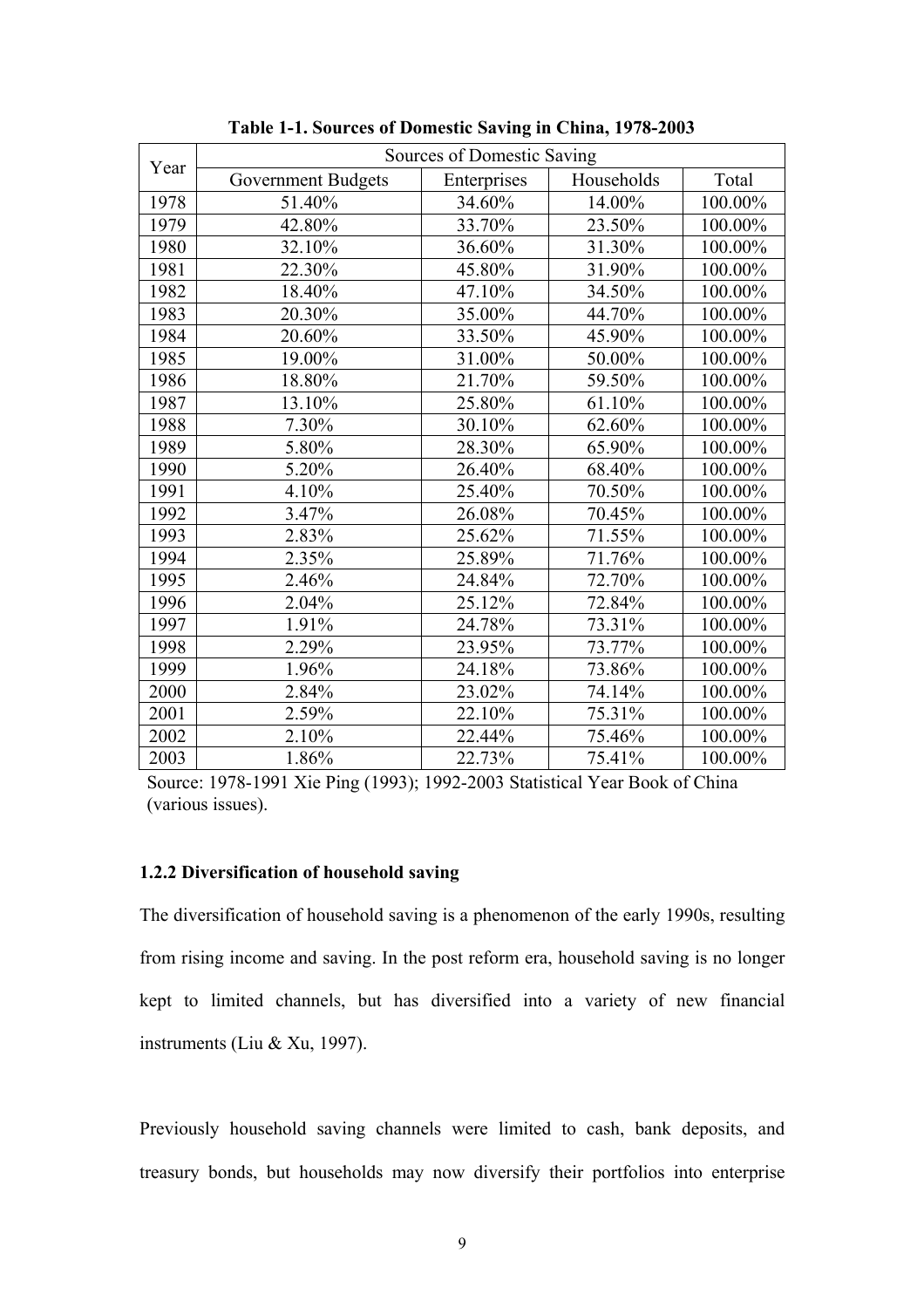<span id="page-12-0"></span>bonds, financial bonds, short term financial instruments and, in particular, stocks. In the early 1990s, stock exchanges were founded in Shenzhen and Shanghai. Most households in the years from 1991 through 1993 seemed to prefer newly issued stocks listed on the Shenzhen and/or Shanghai stock exchanges. Untransferable stocks were a second choice. According to a survey conducted by a research team of the Shanghai Social Sciences, approximately 40% of urban household total saving was kept in stock markets; about 30% of total saving went to treasury and/or enterprise bonds; only 20% to bank deposits, with approximately 10% retained in cash (Liu & Xu, 1997).

With the exception of the above financial channels, a recent development is emerging funds to support a new system of medical care, pensions, and housing. In most major Chinese cities, the newly emerging housing accumulation funds and pension funds have become important alternative channels for households to diversify their savings. This diversification of savings into housing accumulation funds and pension funds, however, is not merely for high returns but is also a result of risk consideration.

| Year         | Events                                                   |  |  |
|--------------|----------------------------------------------------------|--|--|
| 1978         | Decision to open economy                                 |  |  |
| 1990         | Shenzhen stock exchange founded                          |  |  |
| 1991         | Shanghai stock exchange founded                          |  |  |
| 1996 to 1999 | Severe and consecutive cuts in the nominal interest rate |  |  |

**Table 1-2. Summarizes the Key Events Impacting on Chinese Household Saving** 

## **1.3 Study Rationale**

The basic motivation of this research is to investigate the important determinants of household saving in China. Previously, there have been a few well-known models often employed to analyze saving functions in different economies. These models are the Keynesian absolute income model; Duesenberry's relative income model;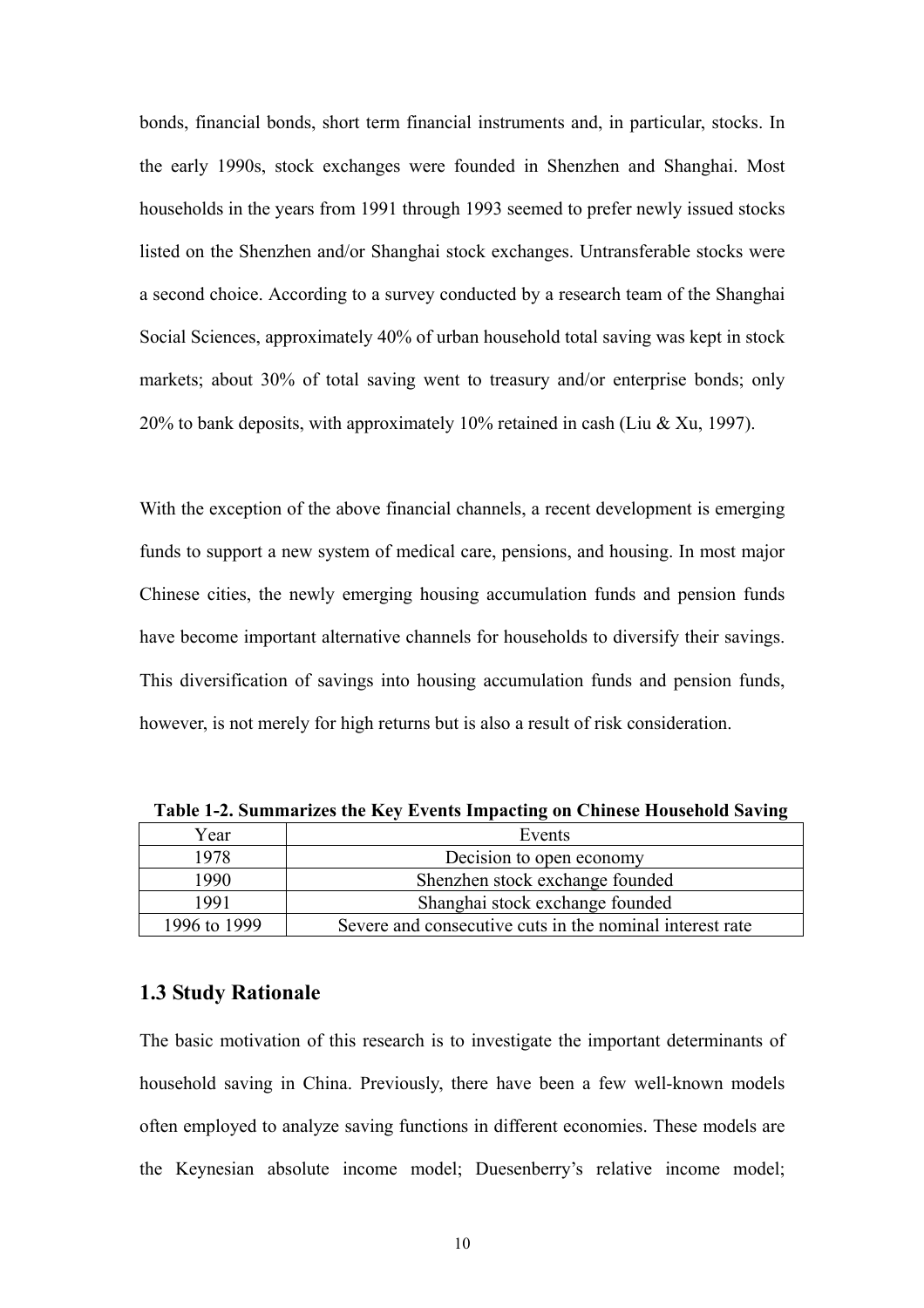Friedman's permanent income model and Modigliani-Brumberg's life cycle model. Previous researchers such as Qian (1988), Feltenstein et al. (1990) and Wakabayashi and Mackellar (1999) adopted the absolute income model and the permanent income model in estimating Chinese household saving function. However, previous researchers have rarely adopted the life cycle model, which should not be ignored.

#### **1.3.1 Definition of household saving rate**

In China, there are no direct estimates of household saving rate. Chinese household per capita disposable income data and Chinese household per capita consumption data were available following 1978. In this research, household saving rate is defined as the following equation  $(1.1)$ :

$$
SHR = \frac{YD - YC}{YD} \tag{1.1}
$$

Where,

- *1. SHR* is the household saving rate,
- *2. YD* is household per capita disposable income,
- *3. YC* is household per capita consumption.

There are generally two ways of defining SHR in the literature, namely, in percentage of GDP and in percentage of per capita income. Qian (1983) and Feltenstein et al. (1990) used the first way to estimate their household saving rate series while Qin (2003) employed the second route.

The second method of estimating saving rate series has several advantages over the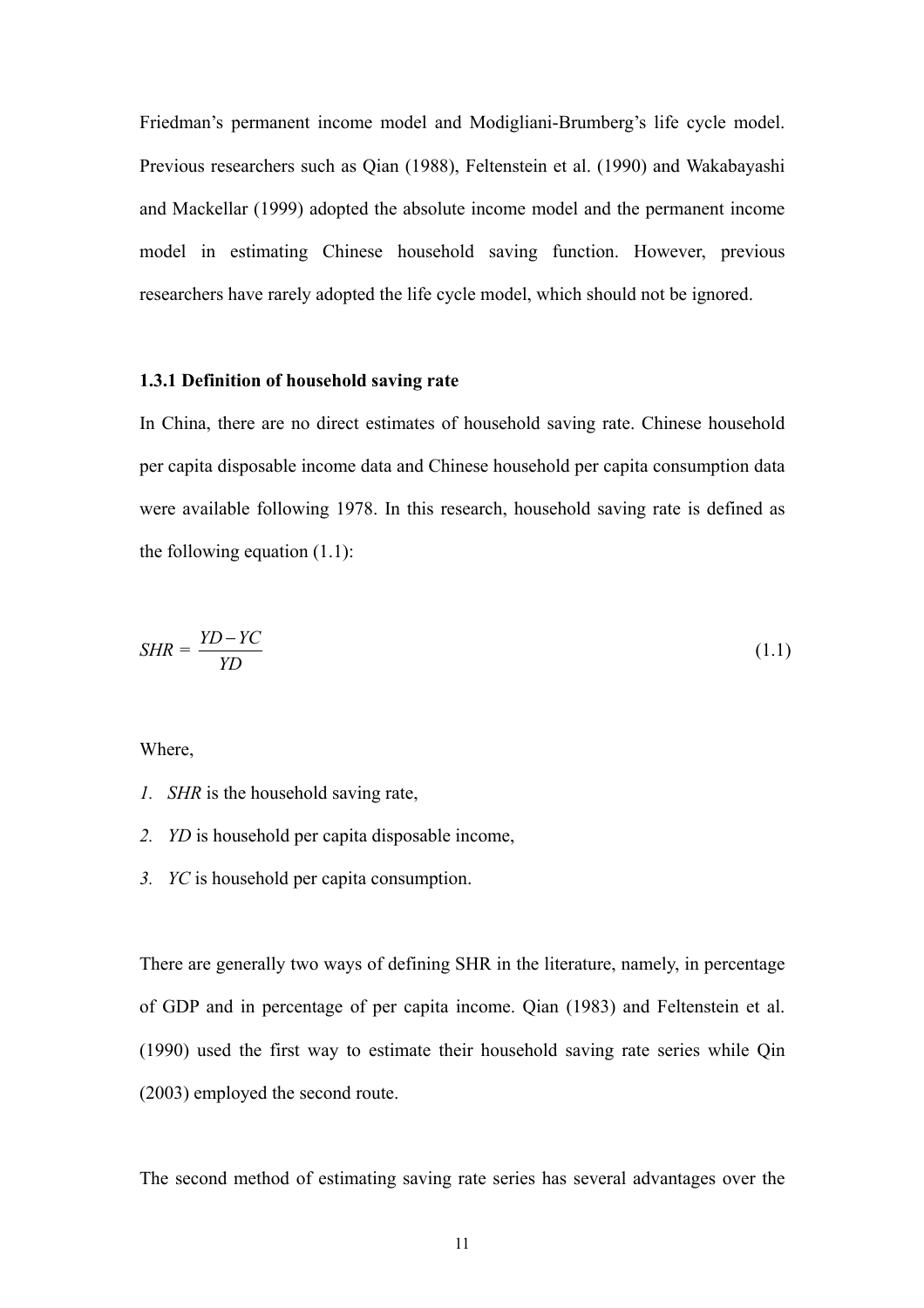<span id="page-14-0"></span>first one. The most important advantage is that the first method reflects the trends of total domestic saving rate only, while the second method represents the exact trends of the household saving rate. Mainly because of this, and also because of the convenience of being able to acquire relevant data, this study has used the second method to create the Chinese household saving rate series.

## **1.4 Models**

This thesis researches three models, namely, the basic life cycle model, the extended life cycle model, and the adjusted life cycle model. All data used in this thesis are in an annual time series. The sample period covers 26 years, beginning in 1978 and ending in 2003.

#### **1.4.1 The basic life cycle equation**

The basic life cycle equation was first introduced by Modigliani and Brumberg in 1954. According to LCH (Life Cycle Hypothesis), a household is predicted to accumulate assets during the prime working years, and then draw them down after retirement. The model then predicts that consumption and/or saving in a particular period depends on expectations about lifetime income. Modigliani and Brumberg (1954, p.430) argued there are two major purposes of saving:

- *1. That the major purpose of saving is to provide a cushion against the major variations in income that typically occur during the life cycle of households as well as against less systematic short term fluctuations in income and needs.*
- *2. That the provisions the household would wish to make, and can afford to make,*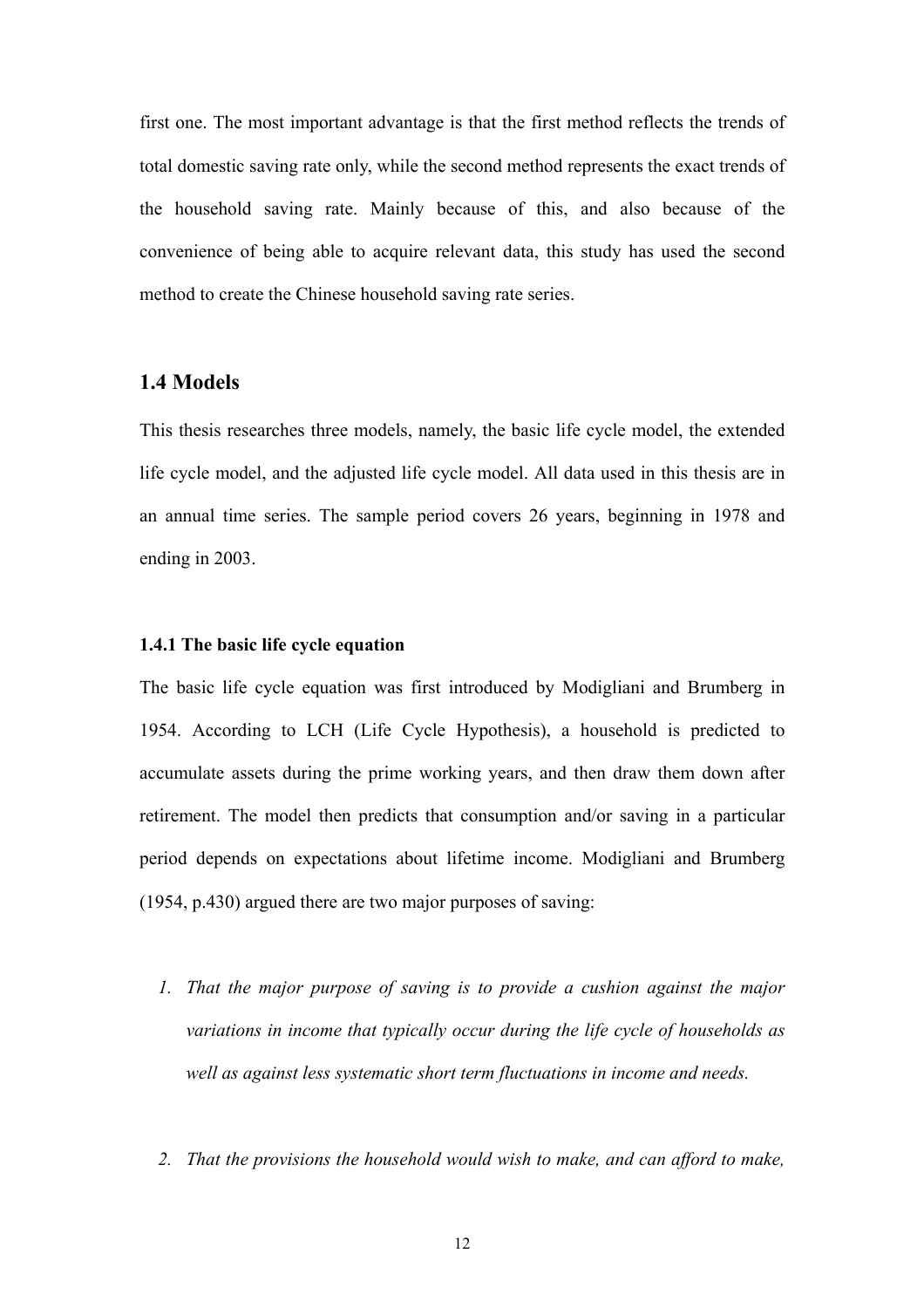*for retirement as well as for emergencies, must be basically proportional, on the average, to its basic earning capacity, while the number of years over which these provisions can be made is largely independent of income level.* 

From the propositions quoted above Modigliani and Brumberg (1954) derived their basic life cycle model, which can be written as follows:

$$
SHR_t = f(GY_t, ADEP_t, WL_t)
$$
\n
$$
(1.2)
$$

Where:

- *1. SHR* is the household saving rate,
- *2. GY* is the growth rate of real household disposable income,
- *3. ADEP* is elderly dependency measured as the ratio of the population over 60 to the working age population,
- *4. WL* is household wealth as a ratio of household disposable income,
- *5. t* is a time subscript.

Modigliani and Brumberg also emphasised that because their basic LCH model is a simplified model, it may be reliable only under three assumptions: First, in addition to having no inherited assets at the beginning of its life, a household does not receive any inheritance at any other period of its life; the household can only accumulate assets through their own saving. Second, the proportion of total resources that a household plans to devote to saving is determined only by its tastes and not by the size of its resources. Third, the interest rate is zero.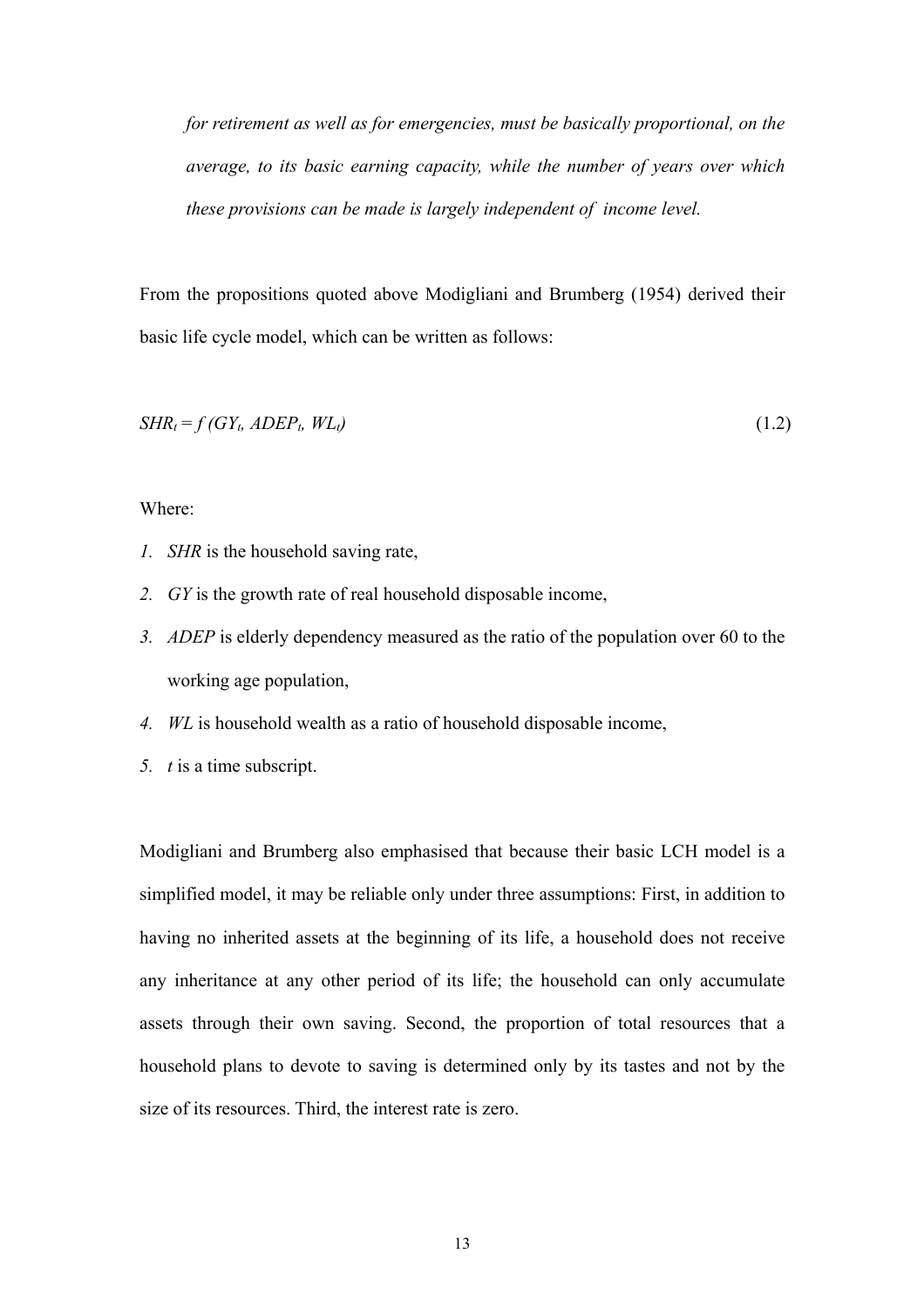#### **1.4.2 The extended life cycle equation**

In 1986, Modigliani extended the basic life cycle model by including two more influences on household saving; the real interest rate and social security payments. However, the effect of real interest rate on saving and/or consumption in the model is ambiguous. As Athukorala and Tsai (2003) argued, a higher interest rate increases the present price of consumption relative to its future price, therefore providing an incentive to increase saving (the Substitution Effect). On the other hand, an interest rate rise also raises lifetime income, and thus tends to increase consumption and decrease saving (the Income Effect). Consequently, an increase in real interest rate will drive household saving to rise only if the substitution effect is stronger than the income effect.

Social security is not mentioned in previous studies very often, but Modigliani (1986) pointed out that wealth is postulated to have a negative impact on household saving. He also suggested that the smaller coverage of the social security system and of pension schemes is likely to provide an added incentive for thrift and saving.

The discussion so far implies the following life cycle equation:

$$
SHR_t = f(GY_t, ADEP_t, RID_t, SSP_t, WL_t)
$$
\n
$$
(1.3)
$$

Where:

- *1. SHR* is the household saving rate,
- *2. GY* is the growth rate of real household disposable income,
- *3. ADEP* is elderly dependency measured as the ratio of the population over 60 to the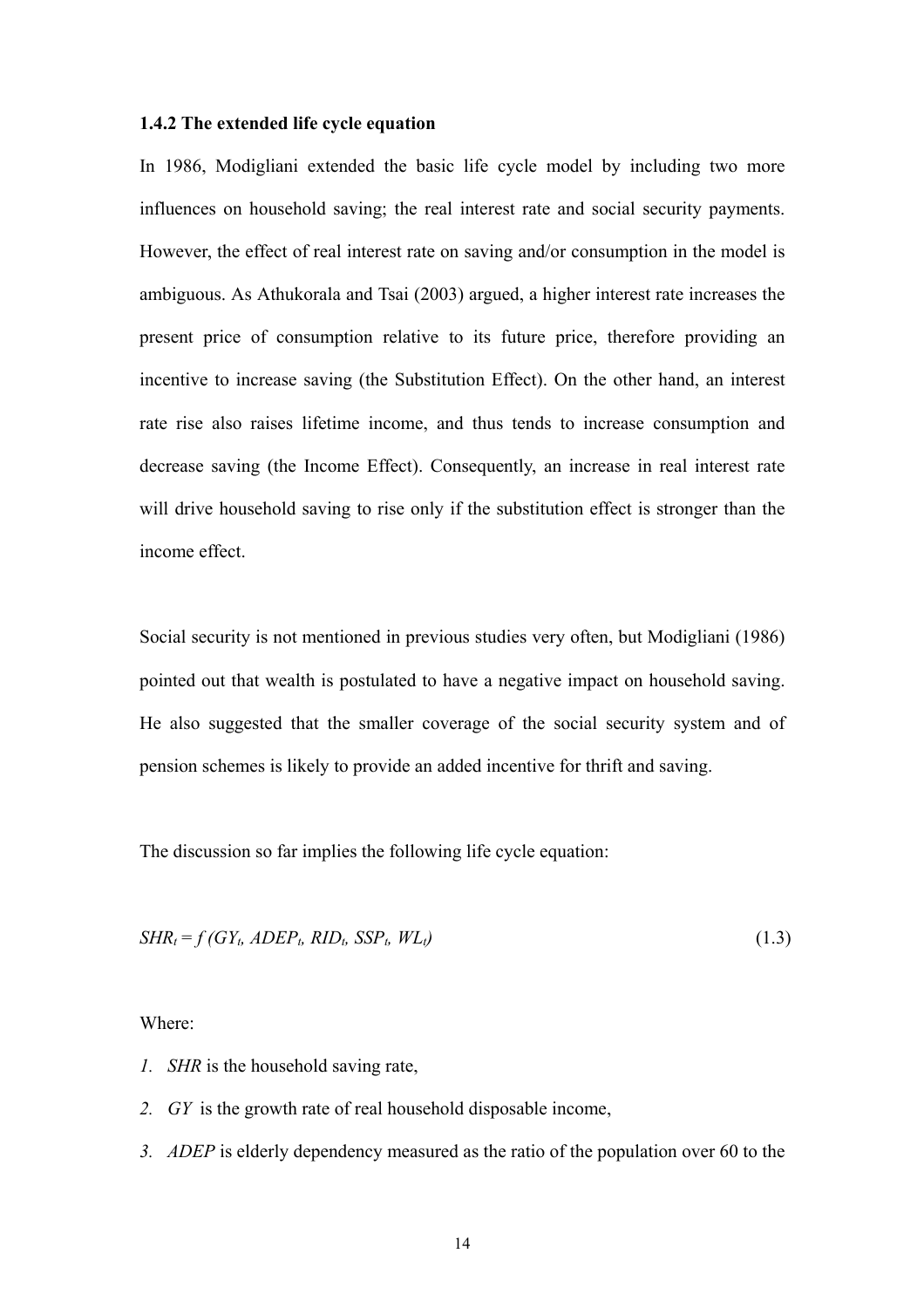working age population,

- *4. RID* is the real interest rate,
- *5. WL* is household wealth as a ratio of household disposable income,
- *6. SSP* is social security payments measured as a ratio of household disposable income,
- *7. t* is a time subscript.

#### **1.4.3 The adjusted life cycle equation**

Another important determinant of Chinese household saving that is often discussed is income uncertainty. Zhang and Wan (2004) state that: "*when income uncertainty occurs……consumers will increase precautionary savings.*" (p, 2228) Their earlier work (2002) points out that since 1995, uncertainty has been exacerbated by the government's determination to restructure SOEs. As result, 69.6% of households considered saving for retirement as one of the top three motivations (Yuan & Song, 1999 cited in Zhang & Wan, 2004). Qin (2003) also showed that in both urban and rural areas, there has been a significant motive to save more as a precautionary measure against rising income uncertainty and; household saving potential would increasingly decline if income uncertainty stops growing.

A useful proxy for income uncertainty is unemployment. Thus, our research used the unemployment series as an explanatory variable in order to capture the income uncertainty factor. This gives rise to an adjusted life cycle equation as follows:

$$
SHR_t = f(GY_t, ADEP_t, RID_t, WL_t, SSP_t, UEM_t)
$$
\n
$$
(1.4)
$$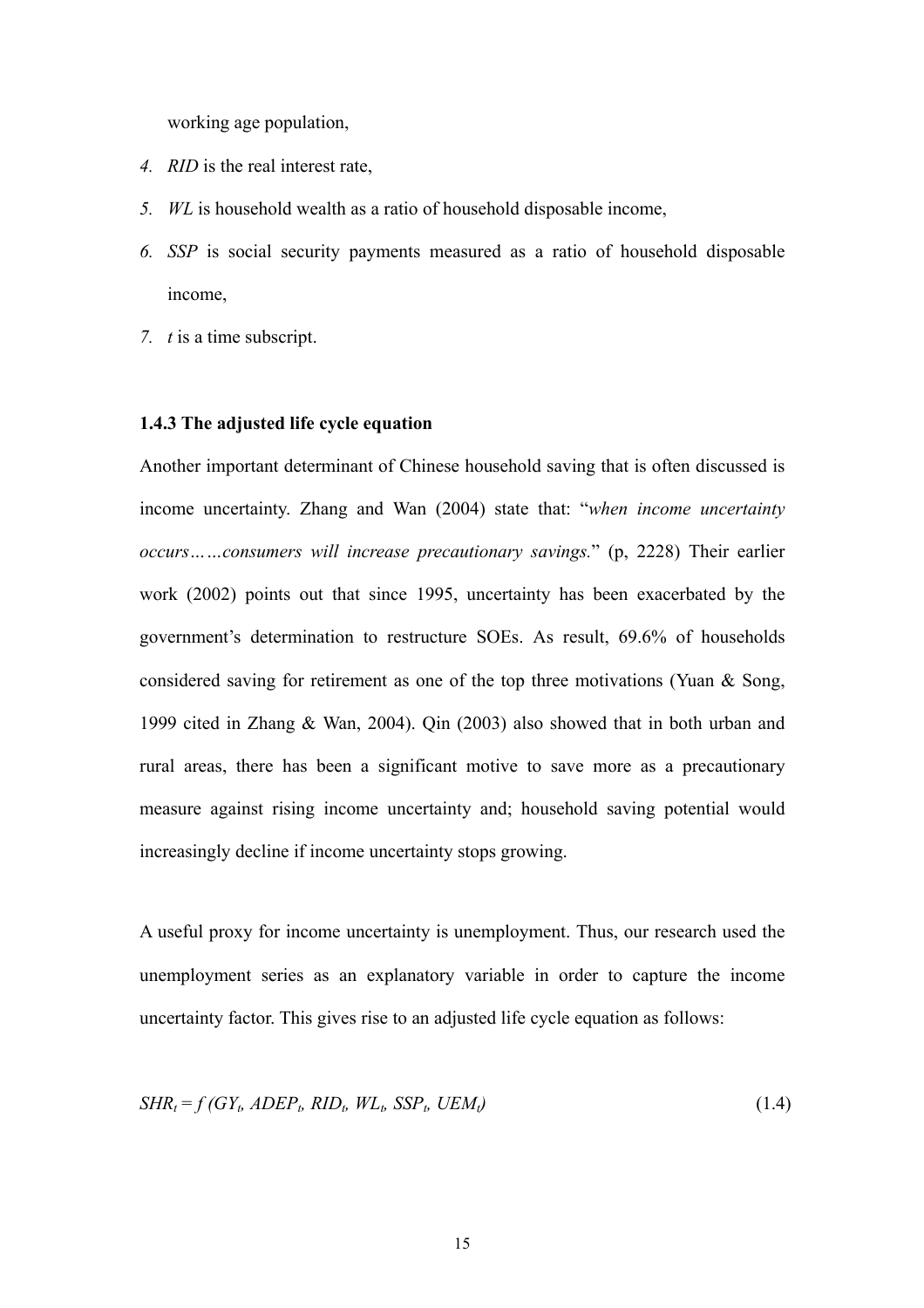#### <span id="page-18-0"></span>Where:

- *1. SHR* is the household saving rate,
- *2. GY* is the growth rate of real household disposable income,
- *3. ADEP* is elderly dependency measured as the ratio of the population over 60 to the working age population,
- *4. RID* is the real interest rate,
- *5. WL* is household wealth as a ratio of household disposable income,
- *6. SSP* is social security payments measured as a ratio of household disposable income,
- *7. UEM* is the unemployment rate,
- *8. t* is a time subscript.

Based on previous research, GY and UEM are expected to have a positive relation while ADEP, SSP, and WL are expected to have negative relations to the Chinese household saving function. However, there are some arguments regarding the sign of RID. The possible coefficient signs of these variables are summarised in following Table 1-3:

| <b>Table 1-3. Possible Signs of Research Variables</b> |               |  |  |
|--------------------------------------------------------|---------------|--|--|
| <b>Variables</b>                                       | possible sign |  |  |
| <b>GY</b>                                              |               |  |  |
| <b>ADEP</b>                                            |               |  |  |
| <b>SSP</b>                                             |               |  |  |
| WL                                                     |               |  |  |
| <b>RID</b>                                             |               |  |  |
| JEM                                                    |               |  |  |

## **1.5 Research Objectives**

Our main interest in this research is focused on the post reform period after 1978,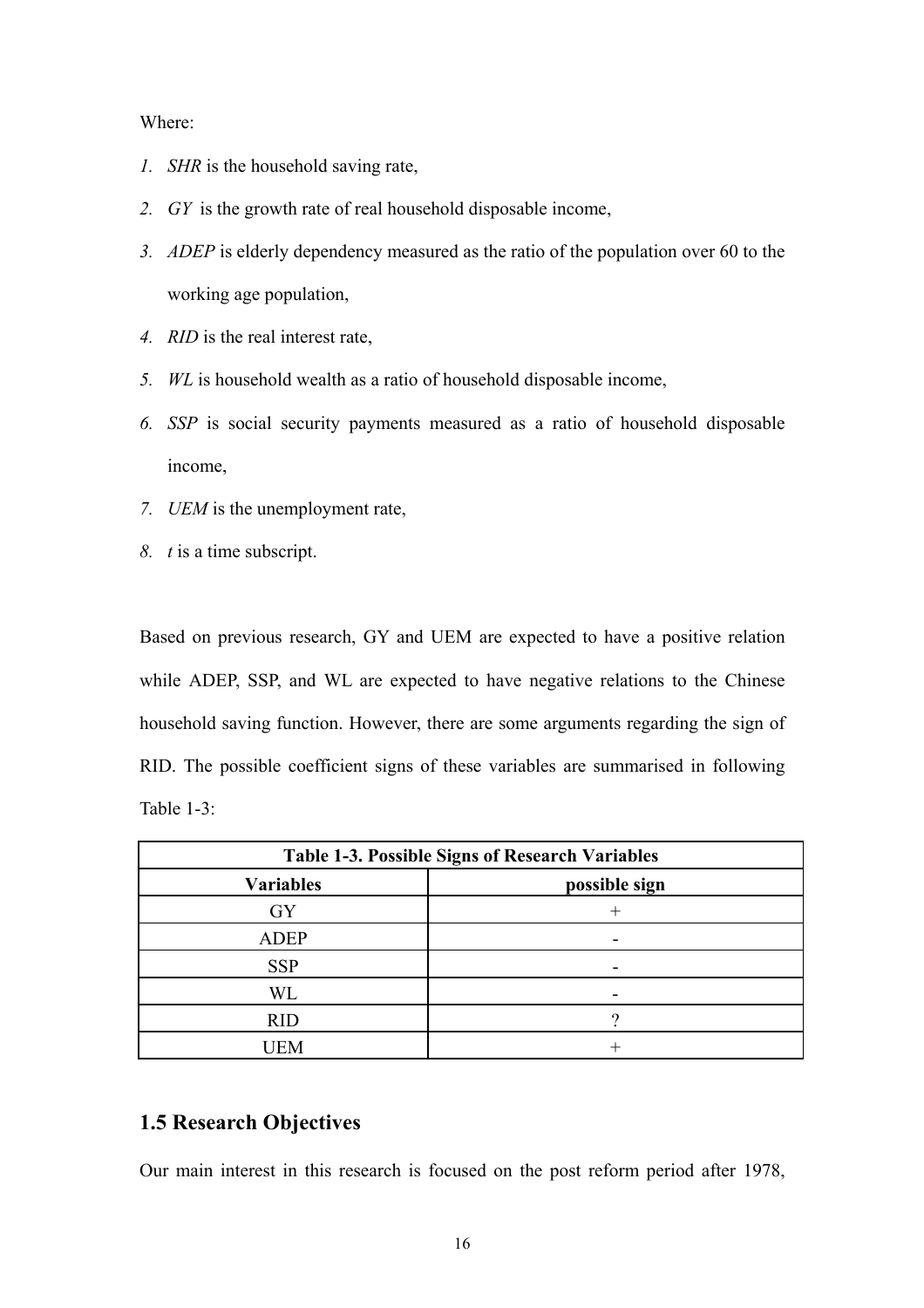when China decided to reform its economy to a market oriented economy. To the best of my knowledge, no empirical studies to date have adopted the life cycle model in estimating Chinese household saving functions. The closest example is applied in Wakabayashi and Mackellar's (1999) research paper.

Wakabayashi and Mackellar adopted the basic Absolute Income Model (AIM) and Permanent Income Model, but added demographic variables in estimating Chinese household saving functions. In their research, Wakabayashi and Mackellar found that both youth and elderly dependency ratios have negative impacts on saving, which is consistent with the life cycle model's prediction. However, as mentioned above, the life cycle model predicts that consumption and/or saving in a particular period depends on expectations about lifetime income, and not on current income, as the Keynesian absolute income model suggests. Therefore, the model Wakabayashi and Mackellar adopted is not the full life cycle hypothesis.

The major differences between this study and Wakabayashi and Mackellar's (1999) study are: 1) The focus is on the period 1978 to 2003, which is much longer than Wakabayashi and Mackellar's (1999) research period of 1995 to 1997; 2) With the exception of demographic variables, a different set of explanatory variables are used to model the Chinese household function; 3) the econometric method involved in this study is different and more advanced.

The specific objectives of this research are:

1. To test the explanatory power of Modigliani and Brumberg's original life cycle hypothesis (equation 1.2) in understanding household saving behaviour in post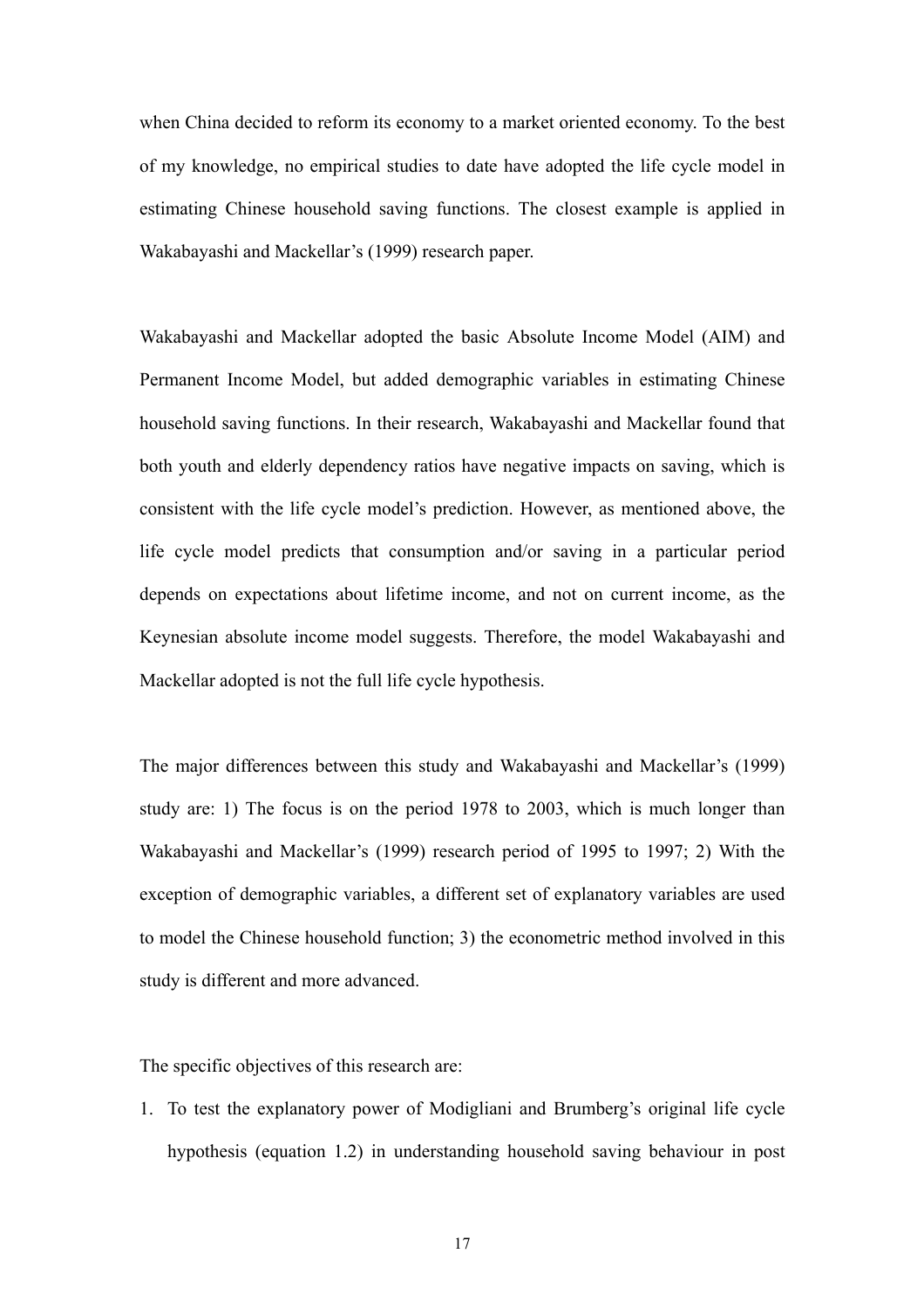<span id="page-20-0"></span>reform China.

- 2. To test the explanatory power of Modigliani's extended life cycle hypothesis (equation 1.3) in understanding household saving behaviour in post reform China.
- 3. To analyze the determinants of Chinese household saving in post reform China, using the adjusted life cycle hypothesis (equation 1.4).
- 4. To estimate to what degree these determinants could affect household saving behaviour in post reform China.

## **1.6 Outline of the Thesis**

This thesis is organised as follows: Chapter 2 presents a literature review of savings in China followed by some empirical findings in previous research. Chinese domestic saving structural changes after the economic reform are discussed in detail as well as repressed inflation and forced saving before the economic reform in China. In addition, some arguments on the important determinants of Chinese household saving are reviewed.

Chapter 3 presents the variables involved in the study, including data sources. The augmented Dickey Fuller test is used to test for unit roots in each variable.

Chapter 4 first investigates the basic life cycle model and the extended life cycle model. After testing whether the former model's variables are cointegrated, autoregressive distributed lag models and error correction models are explained and then applied to Chinese data. Moreover, Chapter 4 also focuses on the adjusted life cycle model. It finds that adding the income uncertainty variable does not improve the previous life cycle models.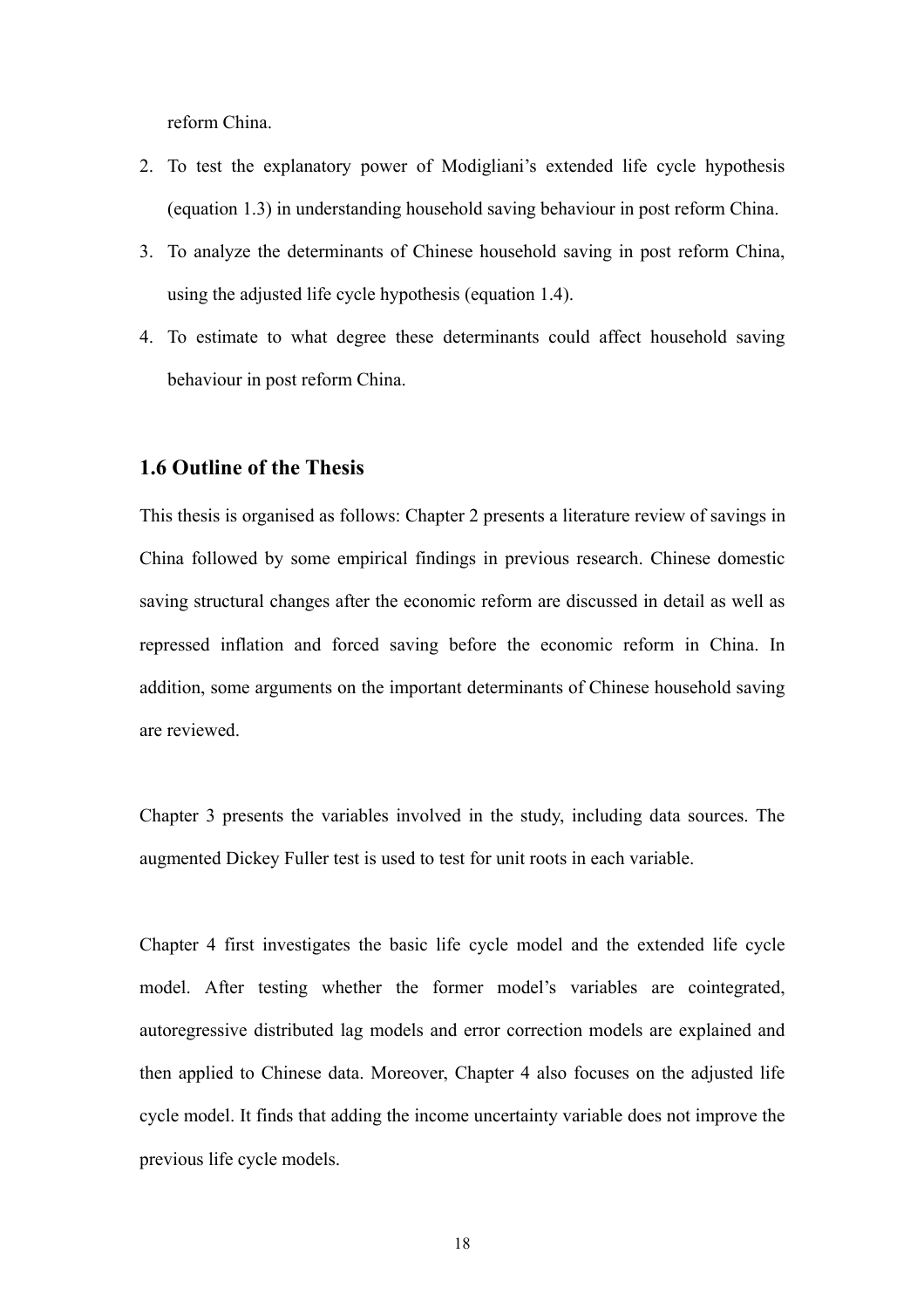Chapter 5 summarises the main finding of the research. It discussed limitations of this research and offers suggestions for future research on the topic of determinants of Chinese household saving behaviour.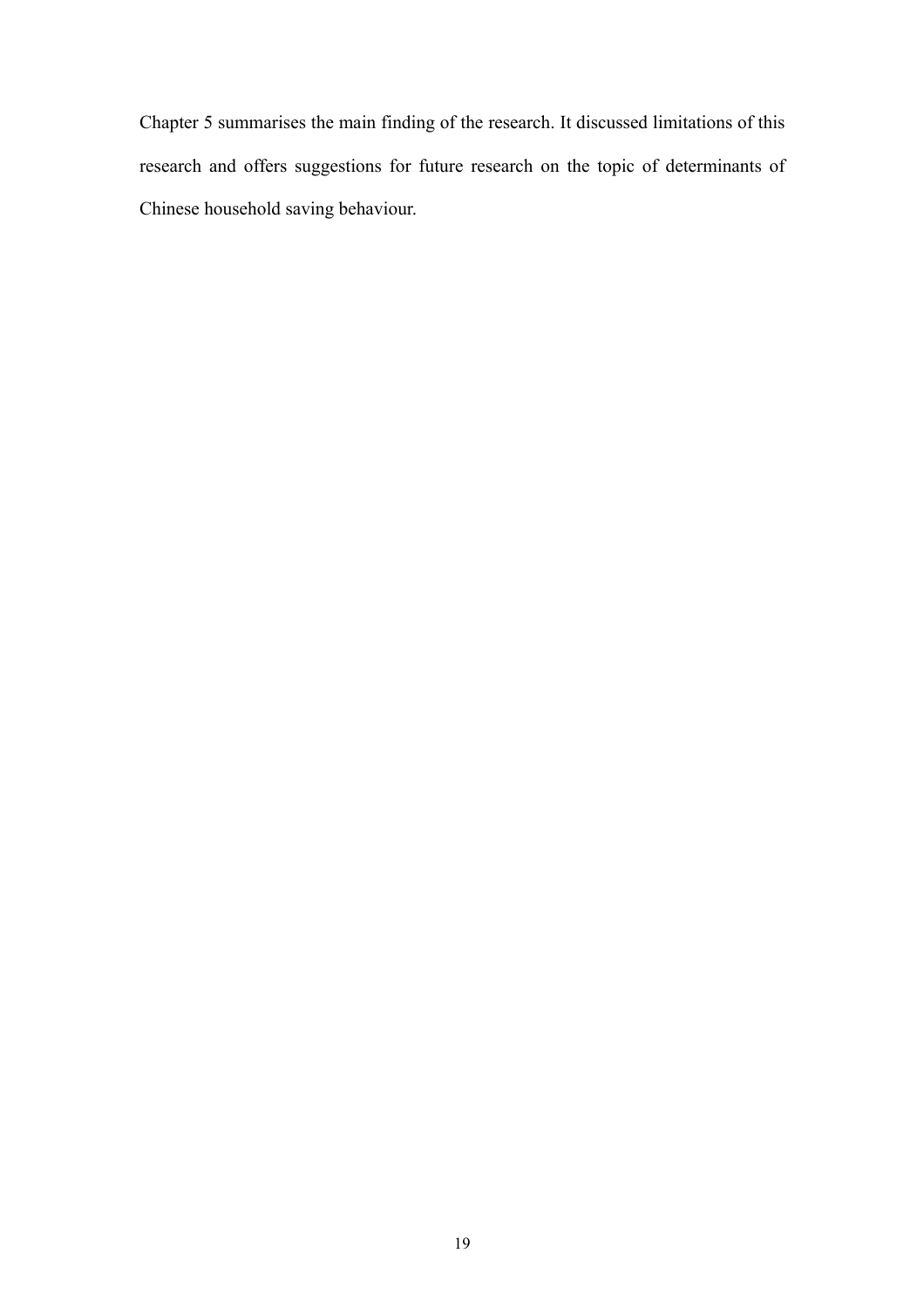## <span id="page-22-0"></span>**Chapter 2: Literature Review of Savings in China**

## **2.1 Introduction**

As mentioned in Chapter 1, there are a few well-known models often employed to analyze saving behaviour in different economies. These models are the Keynesian absolute income model; Duesenberry's relative income model; Friedman's permanent income model, and Modigliani-Brumberg's life cycle model. Like many other economic subjects, these modern theories and models originated from studies of saving behaviour in western, developed economics. Unfortunately, there have been relatively few studies on saving behaviour in developing countries. More importantly, empirical studies on household saving behaviour in China did not start until early 1983. After that, a number of studies on Chinese household saving have been published.

Before discussing their empirical findings in detail, some general background information about Chinese household saving are necessary. Table 2-1 summarises the twelve most important previous studies on household saving behaviour in China. The table includes research time period, research models, and research variables of the studies (See Table 2-1).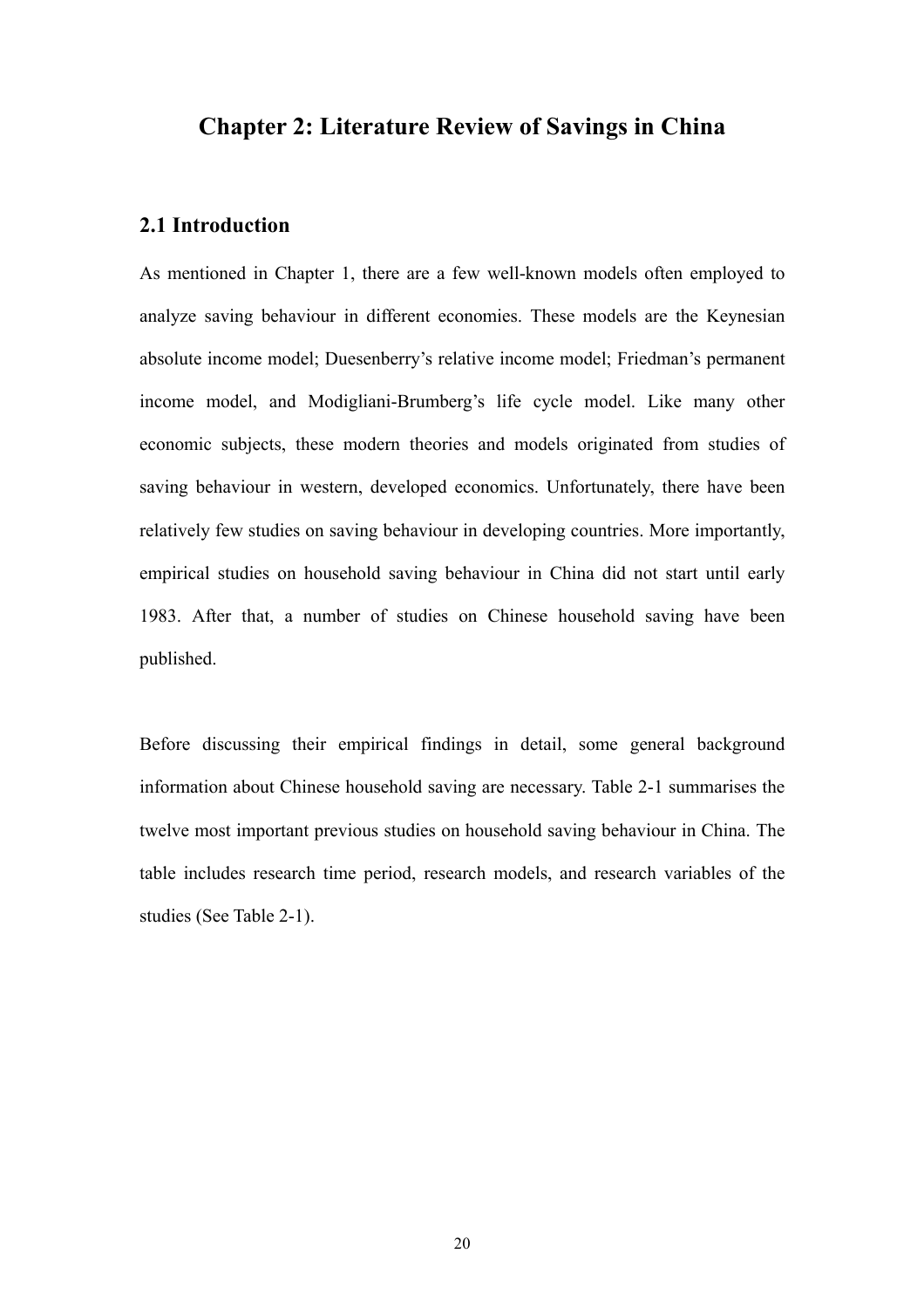<span id="page-23-0"></span>

| Table 2-1. Previous Studies on Household Saving Behaviour in China |                                                                                                                                                                                                                                |                                                                                 |                                                                                                                                                                      |  |  |
|--------------------------------------------------------------------|--------------------------------------------------------------------------------------------------------------------------------------------------------------------------------------------------------------------------------|---------------------------------------------------------------------------------|----------------------------------------------------------------------------------------------------------------------------------------------------------------------|--|--|
| <b>Studies</b>                                                     | <b>Research Time</b><br><b>Period</b>                                                                                                                                                                                          | <b>Research Models</b>                                                          | <b>Research Variables</b>                                                                                                                                            |  |  |
|                                                                    | Urban: 1955-1985<br>Rural: 1980-1984                                                                                                                                                                                           | Absolute-Income Model                                                           | Current Income                                                                                                                                                       |  |  |
| <b>Qian (1988)</b>                                                 | Urban: 1955-1985<br>Rural: 1982-1984                                                                                                                                                                                           | Permanent-Income Model                                                          | Permanent Income and<br><b>Transitory Income</b>                                                                                                                     |  |  |
|                                                                    | Urban: 1955-1985<br>Rural: 1981-1984                                                                                                                                                                                           | Asset-Adjust Model                                                              | Wealth and Income                                                                                                                                                    |  |  |
|                                                                    |                                                                                                                                                                                                                                | 1978, MPS is 0.26 in urban areas and ranges from 0.41 to 0.58 in rural areas.   | MPS (Marginal Propensity to Saving) is virtually zero form 1955 to 1978. After                                                                                       |  |  |
| <b>Main Findings</b>                                               | but not in rural areas.                                                                                                                                                                                                        |                                                                                 | Before 1978, MPS out of transitory income is higher than MPS out of permanent<br>income in both urban and rural areas. After 1978, MPSs are identical in urban areas |  |  |
|                                                                    |                                                                                                                                                                                                                                | After 1978, MPS out of assets in -0.29 and -0.20 in urban areas and rural areas | respectively. MPS out of income is 0.32 and 0.87 in urban areas and rural areas.                                                                                     |  |  |
| Jefferson (1990)                                                   | <b>Cross Sectional</b><br>Data (1987)                                                                                                                                                                                          | Simultaneous Equation<br>Model                                                  | Wage, Death rate, Inflation<br>Rate, Location, and Economic<br>Structure                                                                                             |  |  |
| <b>Main Findings</b>                                               | those of the non industrial rural sector.                                                                                                                                                                                      |                                                                                 | Households employed in state industry whose savings rates lie significantly below                                                                                    |  |  |
|                                                                    | 1955-1983                                                                                                                                                                                                                      | Permanent-Income Model                                                          | Real Disposable Income<br>(divided into permanent and<br>transitory components)                                                                                      |  |  |
|                                                                    | 1955-1983                                                                                                                                                                                                                      | Asset-Adjust Model                                                              | Wealth and Income                                                                                                                                                    |  |  |
| Feltenstein et al. (1990)                                          | 1955-1983                                                                                                                                                                                                                      | Absolute-Income Model                                                           | <b>Current Income</b>                                                                                                                                                |  |  |
|                                                                    | 1955-1983                                                                                                                                                                                                                      | Permanent-Income Model                                                          | Permanent Income, Transitory<br>Income, Interest rate,<br>Investment, and Government<br>Expenditure                                                                  |  |  |
| <b>Main Findings</b>                                               | MPSs out of income are much larger in the official price model than in the virtual<br>price model, and MPSs out of transitory income is much higher than that out of<br>permanent income.                                      |                                                                                 |                                                                                                                                                                      |  |  |
|                                                                    | Nominal interest rate has considerable importance in influencing saving behaviour.                                                                                                                                             |                                                                                 |                                                                                                                                                                      |  |  |
| <b>Wang &amp; Chern (1992)</b>                                     | 1981-1987                                                                                                                                                                                                                      | LA/AIDSRD Model                                                                 | Income and Ration Level                                                                                                                                              |  |  |
| <b>Main Findings</b>                                               | Rationing of housing has positive spillover effect on household saving, but<br>rationing of other goods like food grains does not affect household saving<br>significantly. Also, income level has effect on household saving. |                                                                                 |                                                                                                                                                                      |  |  |
|                                                                    | 1949/1952-1990                                                                                                                                                                                                                 | Absolute-Income Model                                                           | Current Income                                                                                                                                                       |  |  |
| Ma (1993)                                                          | 1949/1952-1990                                                                                                                                                                                                                 | Permanent-Income Model                                                          | Permanent Income and<br><b>Transitory Income</b>                                                                                                                     |  |  |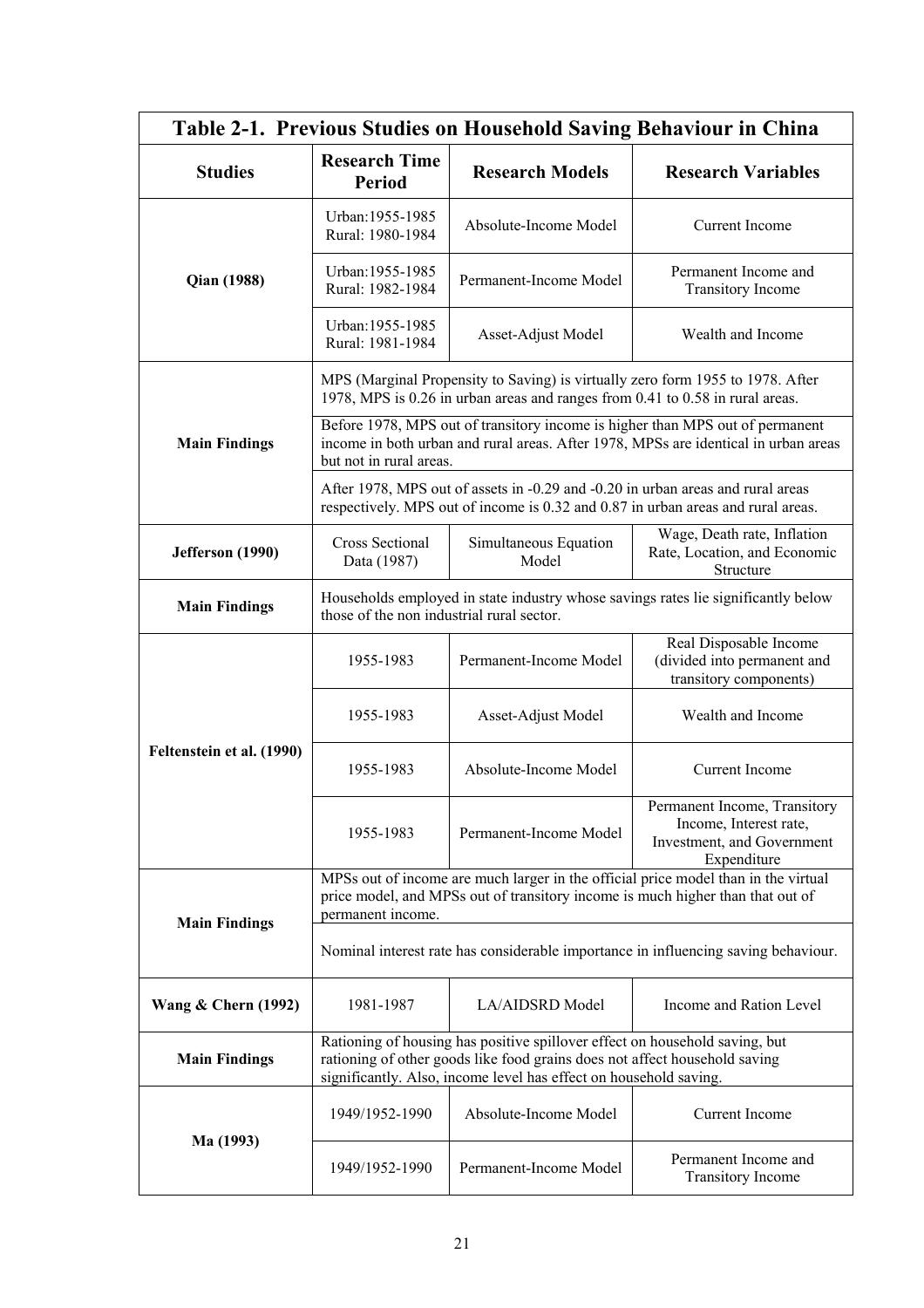| <b>Main Findings</b>                                                                                                                                                                       | MPS out of current income for Guizhou and Shanxi are 0.225 and 0.428. In both<br>provinces, the highest MPSs appear in the first period (1950s), not in the reform<br>episode of the 1980s.                                    |                                                                                                                                               |                                                                                                          |  |
|--------------------------------------------------------------------------------------------------------------------------------------------------------------------------------------------|--------------------------------------------------------------------------------------------------------------------------------------------------------------------------------------------------------------------------------|-----------------------------------------------------------------------------------------------------------------------------------------------|----------------------------------------------------------------------------------------------------------|--|
|                                                                                                                                                                                            | The recent (1980s) high saving propensity of rural Chinese households has caused<br>unexpected rises in peasant income.                                                                                                        |                                                                                                                                               |                                                                                                          |  |
| <b>Wang &amp; Kinsey (1994)</b>                                                                                                                                                            | 1981-1987                                                                                                                                                                                                                      | LA/AIDSRD Model                                                                                                                               | Income and Ration level                                                                                  |  |
| <b>Main Findings</b>                                                                                                                                                                       | Rationing of housing has positive spillover effect on household saving, but<br>rationing of other goods like food grains does not affect household saving<br>significantly. Also, income level has effect on household saving. |                                                                                                                                               |                                                                                                          |  |
| Li (1997)                                                                                                                                                                                  | 1952-1992                                                                                                                                                                                                                      | Disequilibrium Model<br>with Rational<br>Expectations                                                                                         | Income, Consumption<br>Spending, Aggregate Price<br>Index, Labor Restriction and<br><b>Interest Rate</b> |  |
| <b>Main Findings</b>                                                                                                                                                                       |                                                                                                                                                                                                                                | interest rate, while forced savings are a direct result of the worsening market<br>situation, and have nothing to do with the interest rates. | Household normal (voluntary) savings can be clearly explained by the official real                       |  |
| Wakabayashi &                                                                                                                                                                              | Urban: 1995-1997<br>Rural: 1995-1997                                                                                                                                                                                           | Absolute-Income Model                                                                                                                         | Current Income and<br>Dependency                                                                         |  |
| Mackellar (1999)                                                                                                                                                                           | Urban: 1995-1997<br>Rural: 1995-1997                                                                                                                                                                                           | Permanent-Income Model                                                                                                                        | Permanent Income, Transitory<br>Income and Dependency                                                    |  |
|                                                                                                                                                                                            | MPS out of current income is 0.2076 in urban areas and 0.3674 in rural areas.                                                                                                                                                  |                                                                                                                                               |                                                                                                          |  |
| <b>Main Findings</b>                                                                                                                                                                       | In urban areas, MPS out of permanent income and transitory income are 0.1919 and<br>0.286 respectively. In rural areas, MPS out of permanent income and transitory<br>income are 0.3463 and 0.455.                             |                                                                                                                                               |                                                                                                          |  |
| <b>Chen</b> (2002)                                                                                                                                                                         | 1952-1999                                                                                                                                                                                                                      | Vector Autoregression<br>Model                                                                                                                | Saving, Interest Rate, and<br>Income                                                                     |  |
| <b>Main Findings</b>                                                                                                                                                                       | There exists a long run equilibrium relationship between saving, income and<br>interest rate, but no robust, solid interest rate effect on saving.                                                                             |                                                                                                                                               |                                                                                                          |  |
| Zhang & Wan $(2002)$                                                                                                                                                                       | 1966-1998                                                                                                                                                                                                                      | <b>Consumption Model</b>                                                                                                                      | Consumption Expenditure<br>Income, and Interest Rate                                                     |  |
| <b>Main Findings</b>                                                                                                                                                                       | Because savings are mainly driven by delayed consumption on durables resulting<br>from liquidity constraints, the interest rate effect is thus likely to be small.                                                             |                                                                                                                                               |                                                                                                          |  |
| Qin (2003)                                                                                                                                                                                 | 1983-1999                                                                                                                                                                                                                      | <b>Consumption Model</b>                                                                                                                      | Consumption Expenditure,<br>Income, Interest Rate, Bank<br>Deposits, and Income<br>Uncertainty           |  |
| <b>Main Findings</b>                                                                                                                                                                       | Income level has significant effects on household savings, while interest rate effects<br>are largely offset by disposable income growth and income uncertainty.                                                               |                                                                                                                                               |                                                                                                          |  |
| 1961-1998<br>Zhang $&$ Wan (2004)<br><b>Consumption Model</b>                                                                                                                              |                                                                                                                                                                                                                                | Liquidity and Uncertainty                                                                                                                     |                                                                                                          |  |
| In the post reform period, the effects of liquidity constraint more than doubled and<br><b>Main Findings</b><br>uncertainty emerges as an important determinant of consumption and saving. |                                                                                                                                                                                                                                |                                                                                                                                               |                                                                                                          |  |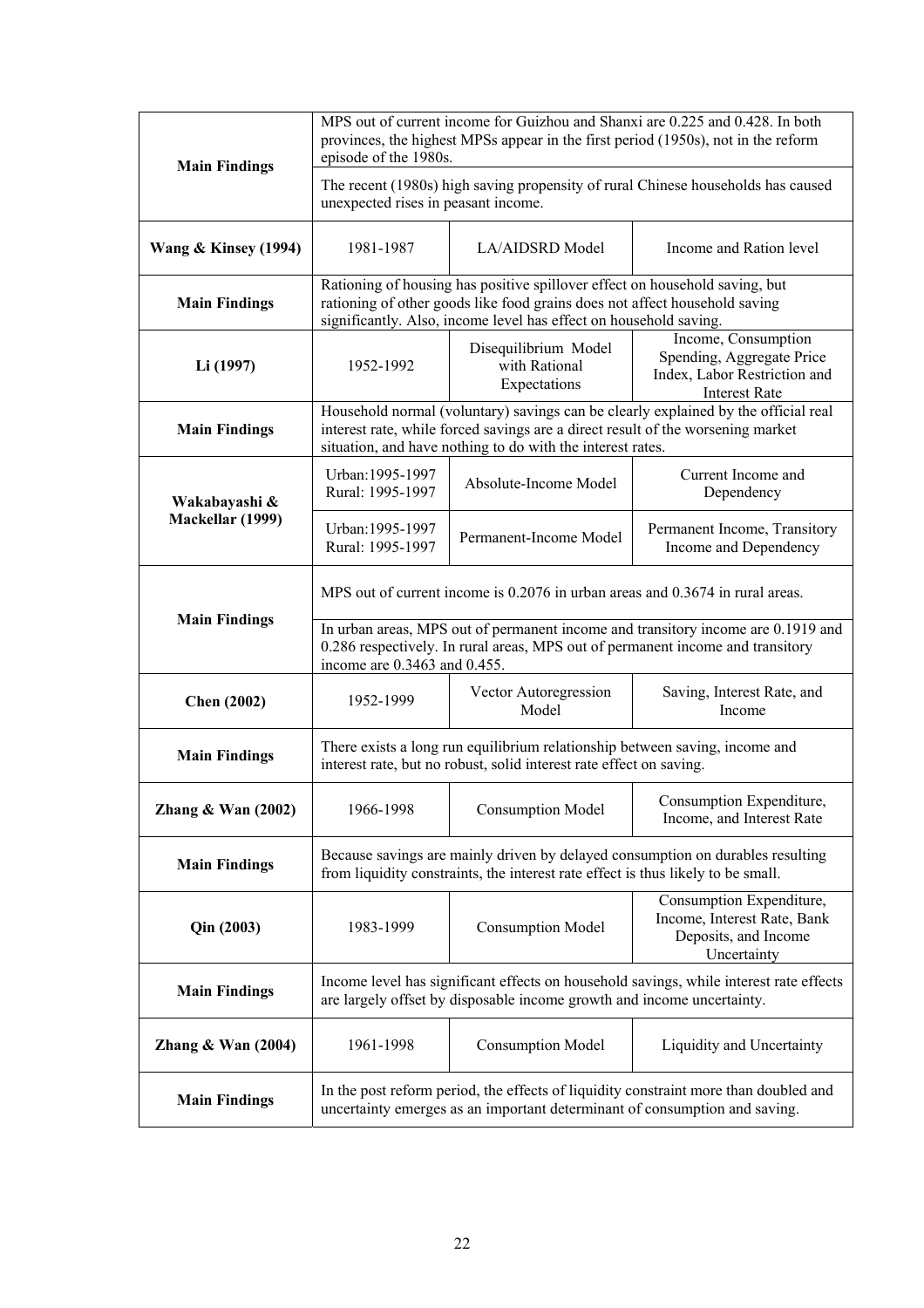#### <span id="page-25-0"></span>**2.2 Studies on Chinese Domestic Saving Structural Changes**

A large number of empirical studies show that the structure of domestic saving in China has changed significantly since the start of the economic reform in 1978.

Qian (1988) illustrates that total domestic saving constitutes government saving, business saving, and household saving. The structure of the saving is then the proportion of these three parts in total. Qian found that the percentage of government saving to total national saving decreased considerably from 51% in 1978 to only 20% in 1984, while the percentage of household saving increased to 46% in the same period.

This finding is confirmed by other empirical studies. Liu and Xu (1996) argued that unlike the pre-reform period, household saving has replaced government saving as the main saving source. Not only has the relative share increased, the absolute magnitude has risen as well. Liu and Xu state that prior to the economic reform, domestic saving in China predominantly originated from government revenues taken in taxes and enterprise profits in excess of government expenditures. Since 1978, as a result of the economic reform, households have replaced the government as the main source of domestic saving. Liu and Xu finally concluded that there is a strong positive relationship between the household saving rate increases and the rise in Chinese households' disposable income. Besides Qian (1988) and Liu and Xu (1996), other studies on Chinese household saving behaviour draw similar conclusions, for example: Feltenstein et al. (1990) as well as Aaberge and Zhu (2001).

According to Liu and Xu (1996), what is more striking is that in the post reform era,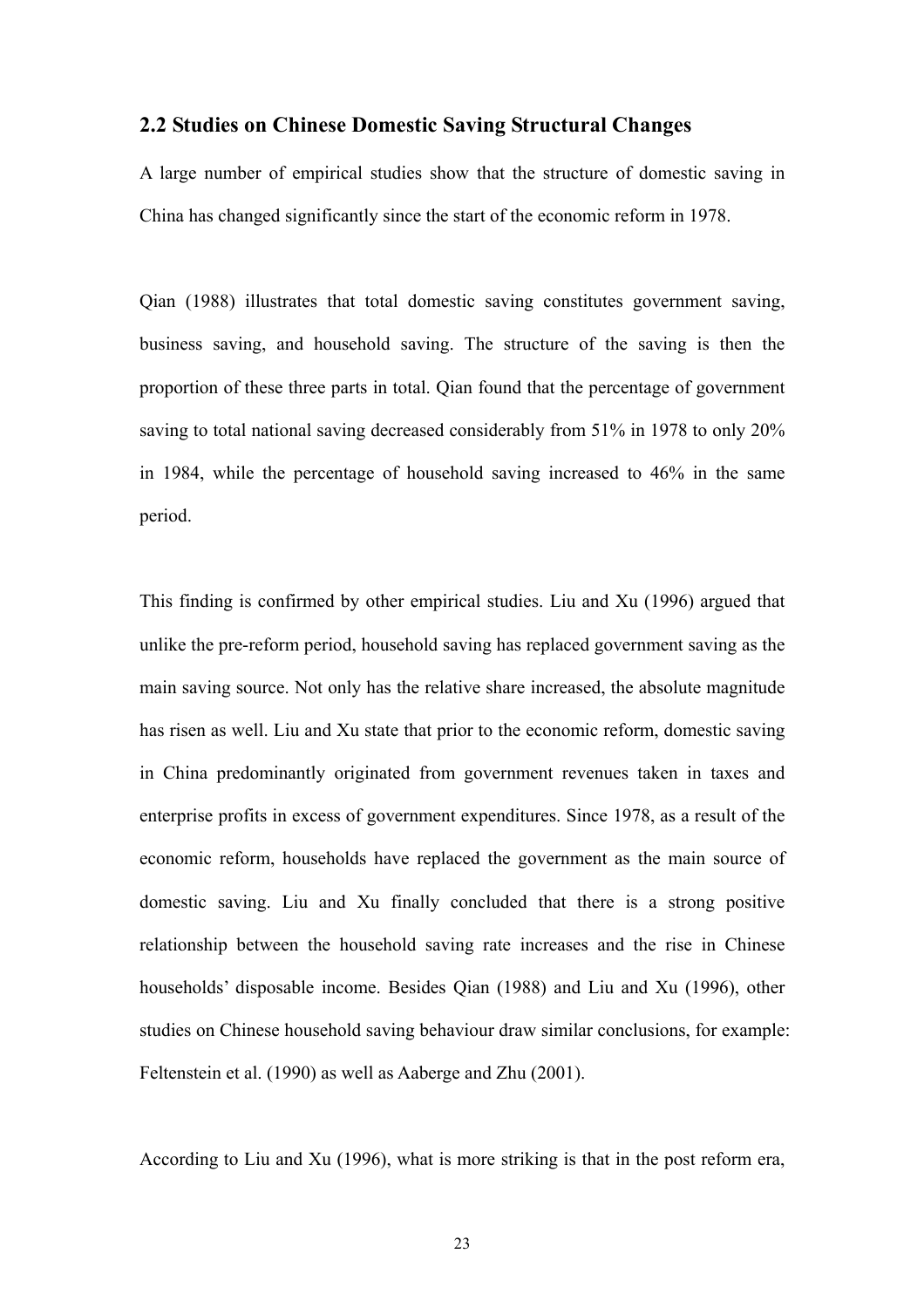<span id="page-26-0"></span>household saving is no longer kept to limited channels, but has diversified into a variety of new financial instruments. Liu and Xu investigate the household saving diversification phenomenon in their research paper. They assert that unlike the prereform period, household saving is no longer limited to bank deposits, cash, and the mandatory allocation of Treasury bonds; households may now diversify their portfolios into deposits indexed for price changes, enterprise bonds, financial bonds, stocks, and short-term financial instruments. This is consistent with Jefferson's (1990), and Wang and Kinsey's (1994) findings.

## **1.3 Repressed Inflation and Forced Saving Prior to 1978**

Some commentators have argued that household savings before 1978 were often "forced". The controversy can be illustrated through the famous "Equation of Exchange",  $MV=PT$ , where M is the money stock, V is the velocity of money, P is the price level, and *T* is the total real transactions. Suppose that *T* is exogenous to *P*, *M* and *V*; *V* is determined by institutional factors and considered to be predictably stable; and, *P* is flexible. Then, an increase in *M* will produce a proportional rise in *P*. That is to say, persistent inflation is caused by excessive money growth.

In the context of China's economy, however, there are at least two possible variations of the above scenario. Ma (1993) points out that in the first case, because *P* was controlled to a large extent before the economic reform, a surge in *M*, given *T*, might not lead to a proportional change in *P,* and instead would result in a decline in *V*. Such a possibility is further reinforced by widespread rationing in the consumer goods markets. The resultant decreases in *V* under such circumstances should not be viewed as changes of velocity toward the equilibrium. The increased money balances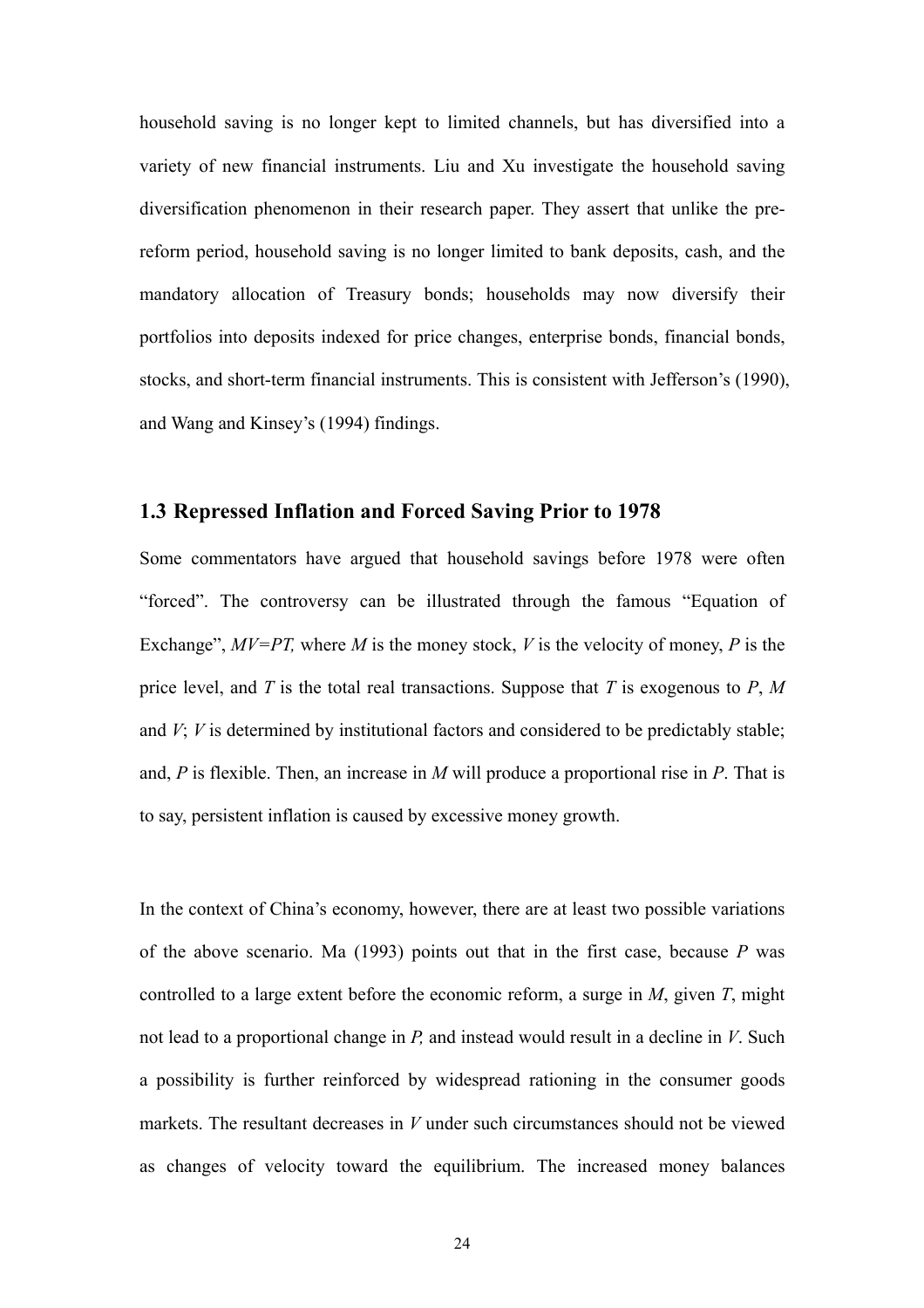represent monetary overhang not voluntarily held by consumers at the observed price level, giving rise to repressed inflation and so-called forced savings.

Some empirical researchers such as Feltenstein and Ha (1988) choose this explanation to explain Chinese household saving. Their idea is to take the observed decreases in *V* as a sign of excessive monetary build up in the presence of state rationing and limited price flexibility. Their econometric evidence suggests the existence of repressed inflation, no obvious regime shift caused by the economic reform, and trivial monetization impacts.

Other papers also suggest that rationing systems may have induced repressed inflation and forced savings in China. Feltenstein et al. (1990) mentioned that prior to the economic reform, householders received wage payments in currency. Although they were free to use their cash balances, the absence of financial assets forced them to distribute their income between currency expenditure and saving deposits. A later research paper presented by Wang and Kinsey (1994) points out that the increase in the household saving rate in the mid-1980s can be attributed to forced saving, that is, the saving was forced because of a monetary overhang and a shortage of consumer goods. Another researcher, Li (1997), holds a similar opinion.

As mentioned earlier, however, Ma (1993), gave an alternative explanation in the same paper. Ma states that if the economy is experiencing significant transformation, *V* may be quite unstable. Consequently, an increase in *M* may not necessarily cause a proportional rise in *P*.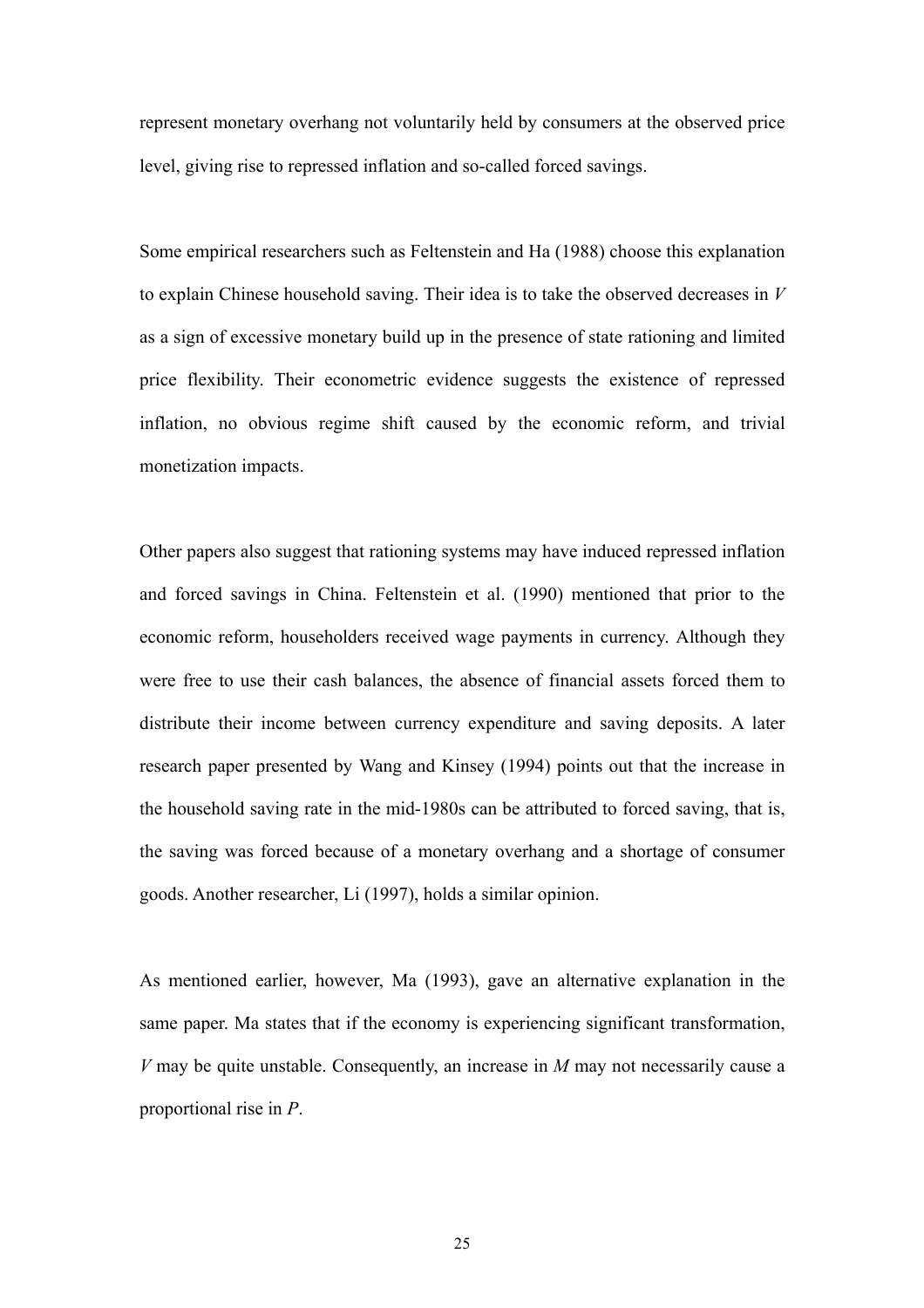Qian (1988) chooses this possible explanation in his research. Qian argues that over recent decades, the scope of rationing rapidly declined while the range of free choice available for Chinese consumers increased. The growth rates of consumer goods supply and households' disposable income are also compatible. Finally, increased demand for luxury goods and consumer credit constraint provided strong motives for Chinese households to save. Qian's statistical testing supports the household behavioural changes induced by new institutional factors, emphasizing the role of monetization.

Qian's finding is well supported by many other empirical studies too. It is well known that after 1978, the main factor likely to influence Chinese household saving behaviour is the ongoing economic reform. One result of the economic reform in China is the sharp increase in both households' disposable income and savings. As a result, most empirical researchers seem to agree with one explanation of the high saving rate during the post reform era: the present high household saving rate in China is the result of the rapid growth of disposable income, rather than the lack of consumer goods as was the case earlier.

Liu and Xu (1996) show that after 1978, an eye-catching growth in their income enabled Chinese households to accelerate savings after their daily basic needs are met. Moreover, they also believe that because purchase of stocks was made available to the public after the economic reform in 1991, an anticipated high return from stock and real estate markets also gave a very strong stimulus to household savings. Liu and Xu (1996) also point out that both the health care and housing reforms have been contributing to a strong incentive to save as a precautionary measure.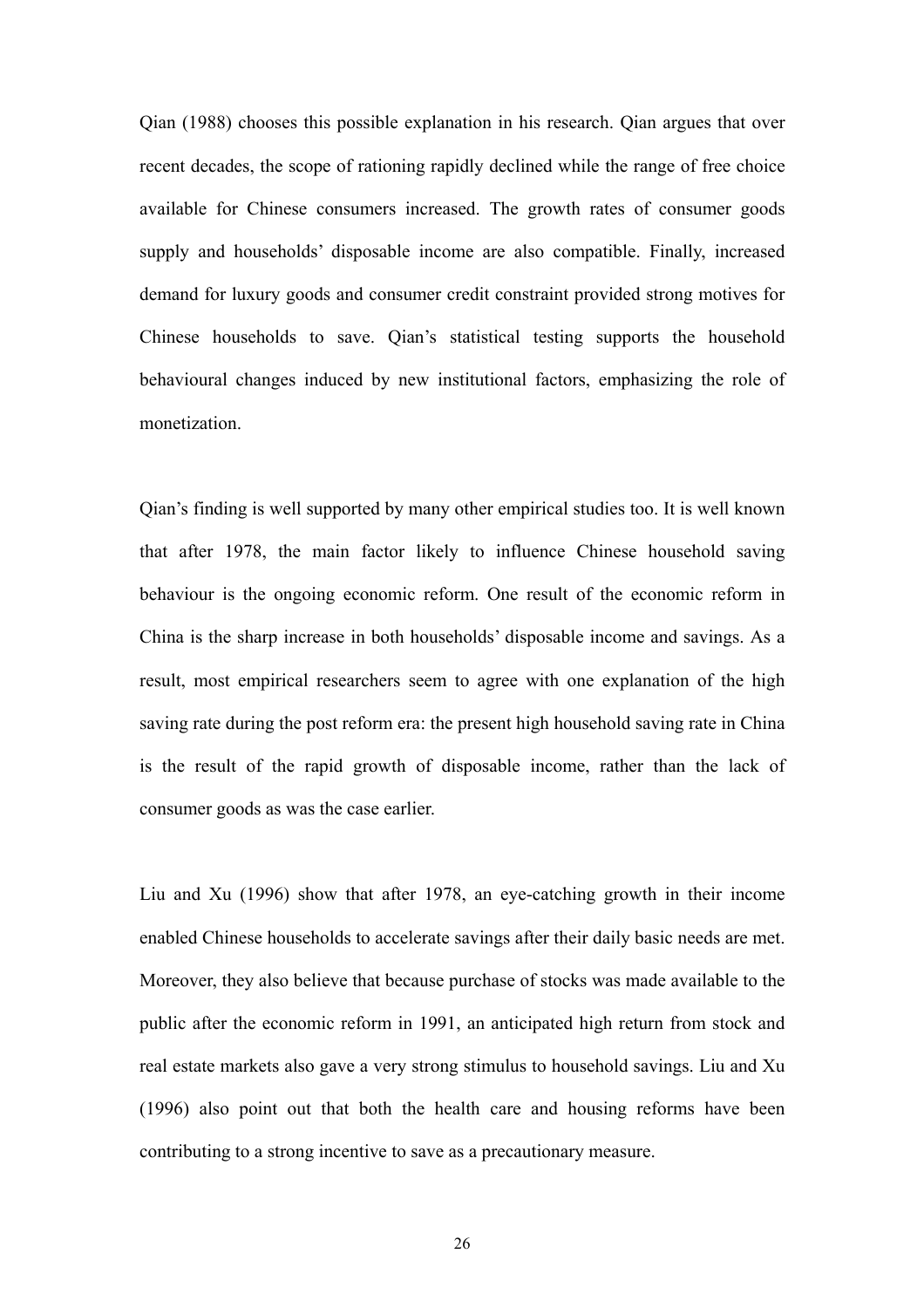#### <span id="page-29-0"></span>**2.4 Empirical Findings about Chinese Household Saving**

Empirically, there has been in general two ways of modelling Chinese household saving behaviour. Previous researchers like Qian (1988) and Chen (2002) adopted income and other related variables in explaining Chinese household saving behaviour directly. Another, more indirect, route has been to determine motivation for saving by modelling household consumption. Both Zhang and Wan (2002, 2004) and Qin (2003) use this method in their studies.

As Qin notes, because both methods stem from the same theoretical framework of optimizing budget-constrained household utility over consumption in long run equilibrium, no matter which method is adopted, the following determinants often are considered as main determinants of Chinese household saving:

- 1. Chinese households' income level.
- 2. Chinese households' income growth rate.
- 3. Demographic structure of population.
- 4. Income uncertainty.
- 5. Precautionary motivation.
- 6. Interest rates.

With the exception of the above six important determinants, previous reports have agreed that because of China's unique culture, traditional family ideas about saving, the virtue of thrift, past experience of low income, and provision for children's education and marriages have also had strong impacts on Chinese household saving behaviour.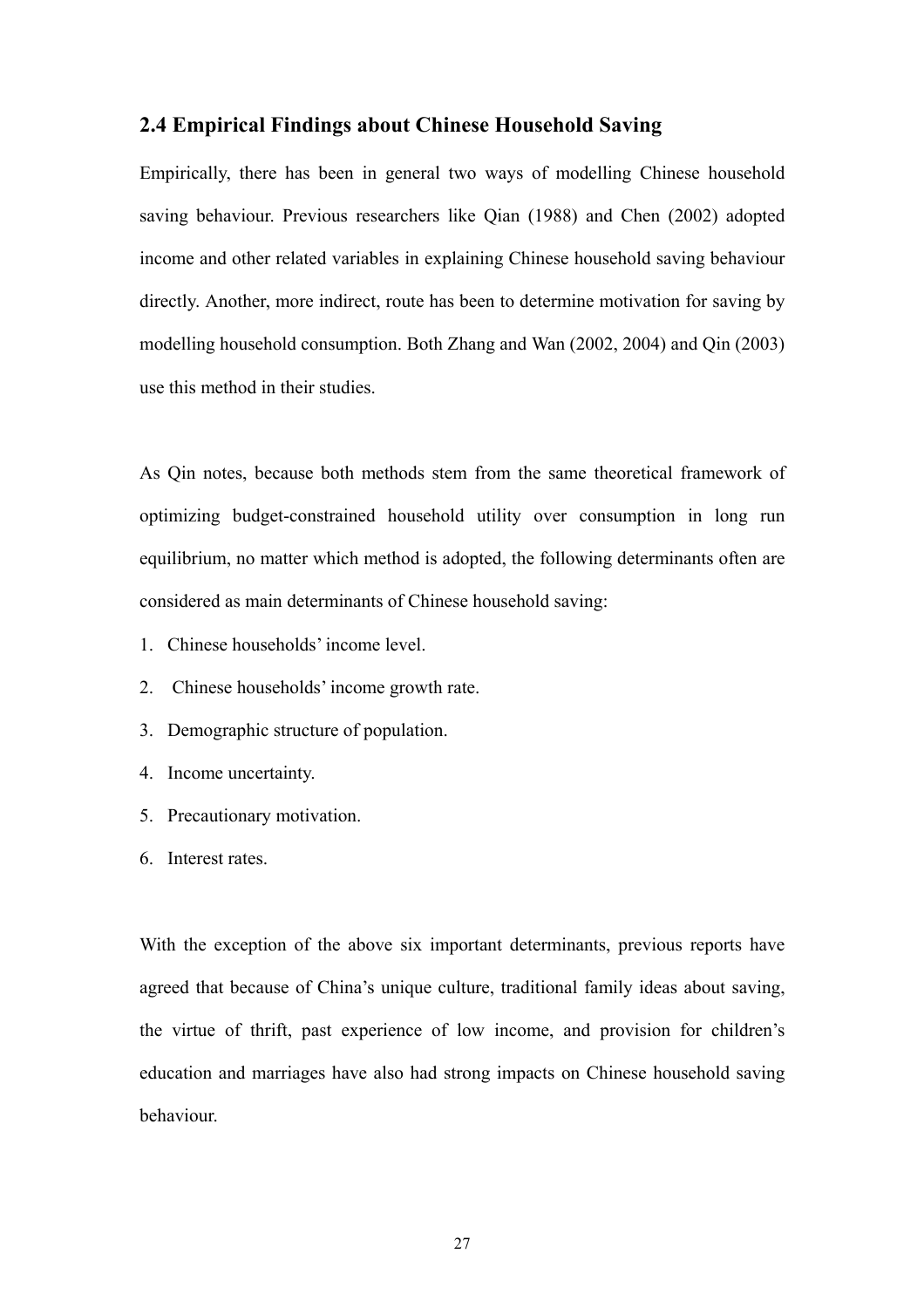#### **2.4.1 Differences between urban and rural Chinese household saving**

Because the determinants of household saving in urban areas and rural areas are not exactly the same, previous researchers have divided their studies into two different areas: urban and rural. Similarly, due to the significant changes of motives for saving after the economic reform, many researchers have divided their researches into two time periods as well.

There is abundant evidence suggesting that compared with urban counterparts, rural Chinese households usually have a stronger motivation to save. Qian (1988) points out that in China population movement from countryside to cities has been controlled, so that the per capita income of urban residents was kept two times higher than that of rural residents for about thirty years. He also argues that unlike urban wage earners, rural households' income largely depends on the weather and the price of agricultural products.

Qian (1988) also points out that because rural households are not covered by the state and/or enterprise welfare plan (in other words, other funds like housing funds, education funds and medical care funds are provided by farmers themselves), this also gives Chinese rural households strong motivation for precautionary savings. Thus, saving for a pension is the most important motive for Chinese farmers. In contrast, before the economic reform urban householders did not save for retirement and housing, but saving for consumer durables was the most important motivation. In addition, saving for children's marriages was also common in both rural and urban cases (Qian, 1988).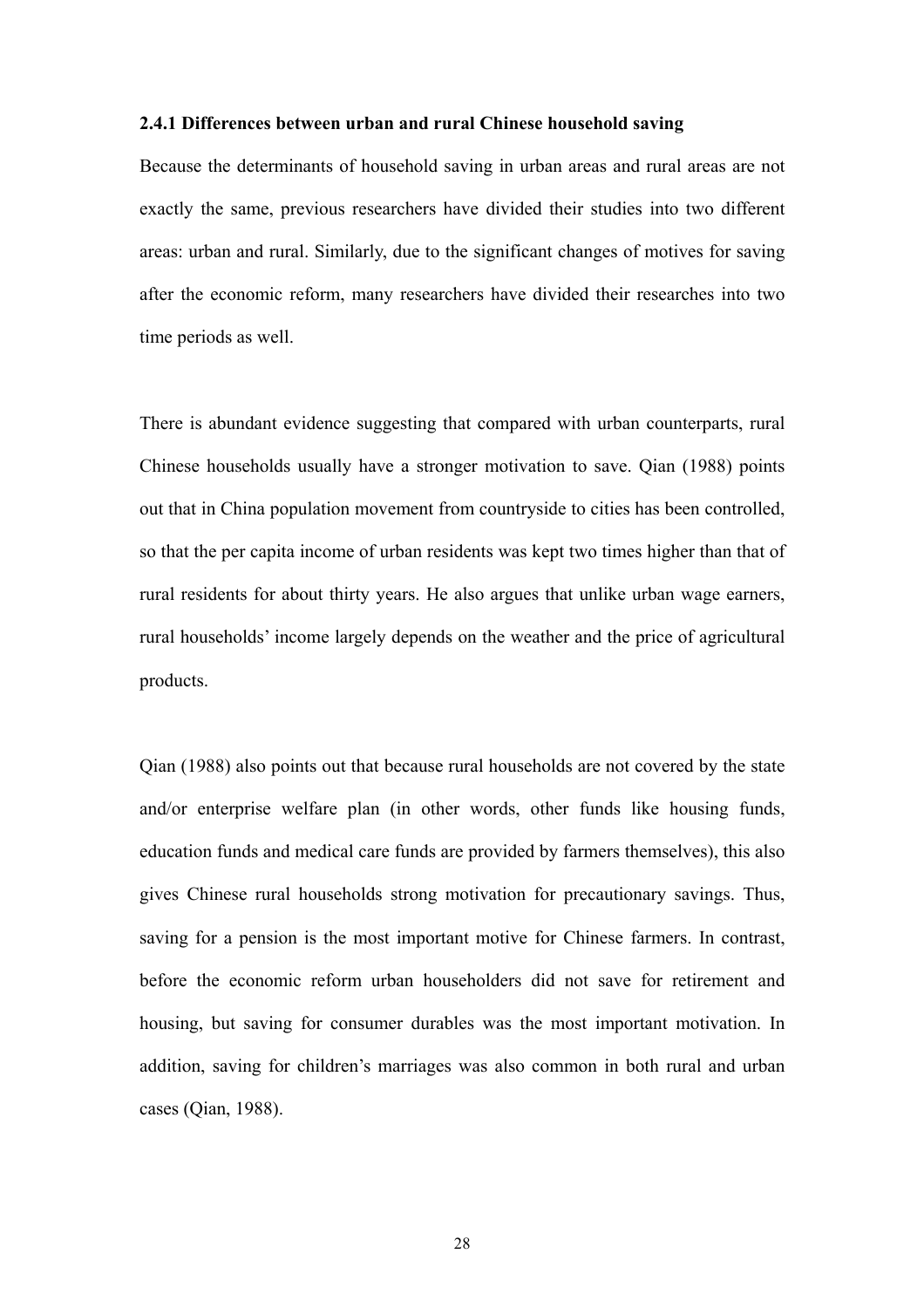#### **2.4.2 Empirical findings regarding income factor**

Qian (1988) estimated three basic models: the Absolute Income Model (AIM), the Permanent Income Model (PIM), and the Asset Adjustment Model (AAM) to estimate the MPS (Marginal Propensity to Save) from various kinds of income.

The AIM is based on Keyesian theory in which saving is expressed as a liner function of current disposable income. From the Absolute Income Model, Qian estimated the urban MPS (Marginal Propensity to Save) to be virtually zero for the period 1955 to 1978. After 1978, the MPS was estimated to be 0.26 in urban areas and ranged from 0.41 to 0.58 in rural areas.

The PIM model separates disposable income into permanent portion and transitory income. In observing the PIM, no significant difference in MPS was observed for urban areas. However, an interesting phenomenon was found in rural areas, that is, the MPS out of permanent income was still low while the MPS out of transitory income was substantially high, and quite notably exceeded 1. Qian believes this result may be interpreted in the following way. Because China is a low income country, for many years households were essentially struggling to meet basic needs: "*Saving was then considered a kind of luxury good, and not a realistic option when income was below a certain level.*" (p, 598) That is to say, during the pre-reform period household incomes were so low that households saved almost nothing from permanent income, hence, only transitory increments of income were saved.

Later research by Feltenstein et al. (1990) strongly supported this finding. They used both official price and virtual price to estimate MPS out of permanent income and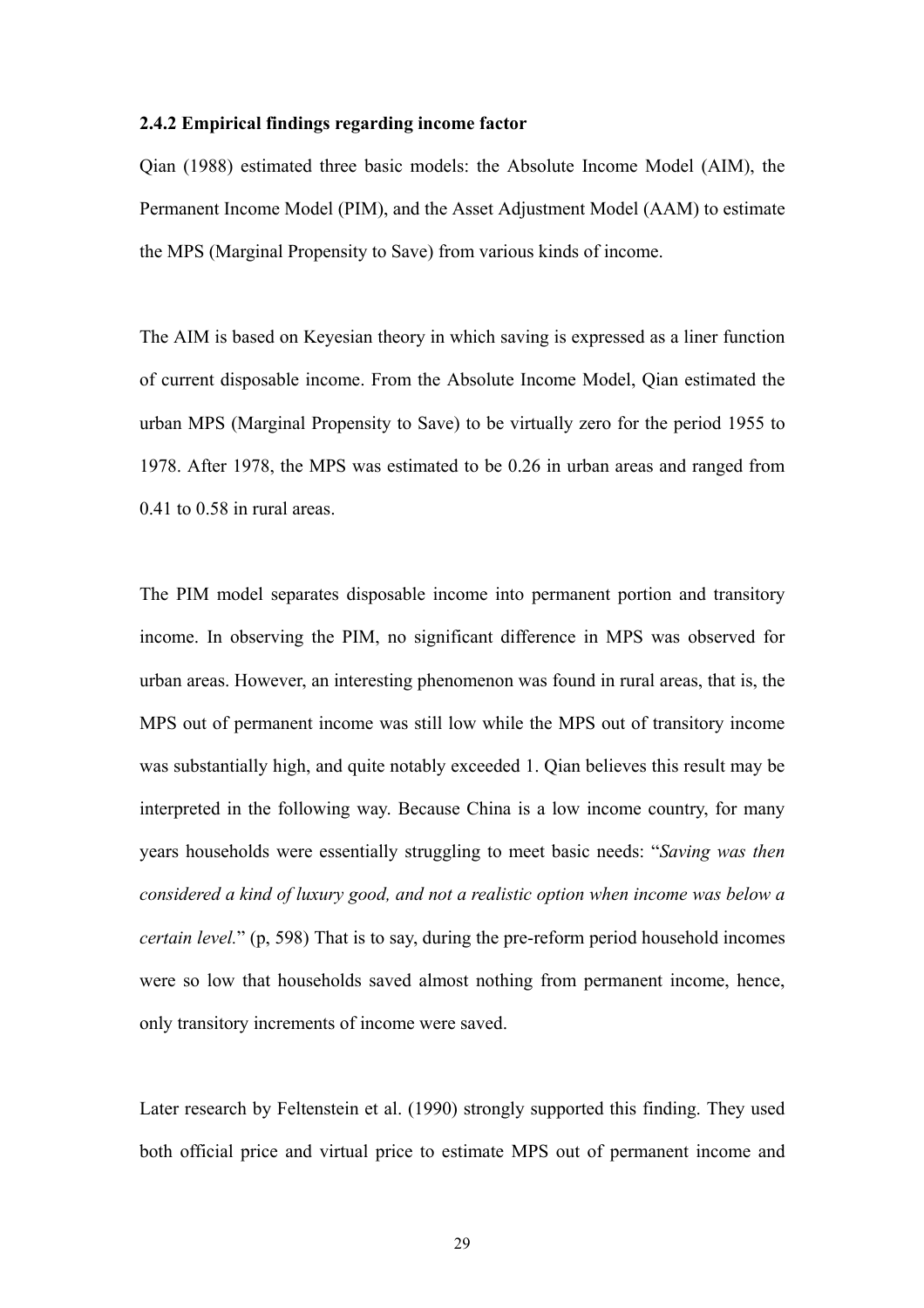transitory income. They found that savings propensities from income were much larger in the official price model than in the virtual price model. They also found in both cases the propensity to save out of transitory income is higher than that out of permanent income.

Finally, the dynamic perspective of Qian's AAM model is that saving may be viewed as a means of accumulating assets. The general reduced form of the asset-adjust model is:

$$
S_t = aS_{t-1} + b \angle Y_t \tag{2.1}
$$

Qian's AAM model was based on Houthakker and Taylor (1966), who derived their model from applying a general dynamic demand model to the case where saving is viewed as the acquisition of non depreciating assets. The continuous-time behavioural equations they formulated are:

$$
S(t) = A + BW(t) + CY(t)
$$
\n
$$
(2.2)
$$

$$
S(t) = \angle W(t) \tag{2.3}
$$

Where  $W(t)$  is wealth at time t;  $Y(t)$  is income at time t;  $S(t)$  is savings at time t; *B* is MPS of assets and *C* is MPS of income. Since  $S_t$  is the savings accumulated in a discrete time period, equation  $(2.1)$  can be derived from equation  $(2.2)$  and  $(2.3)$  with:

$$
a = \frac{1 + (1/2)B}{1 - (1/2)B} \qquad b = \frac{C}{1 - (1/2)B}
$$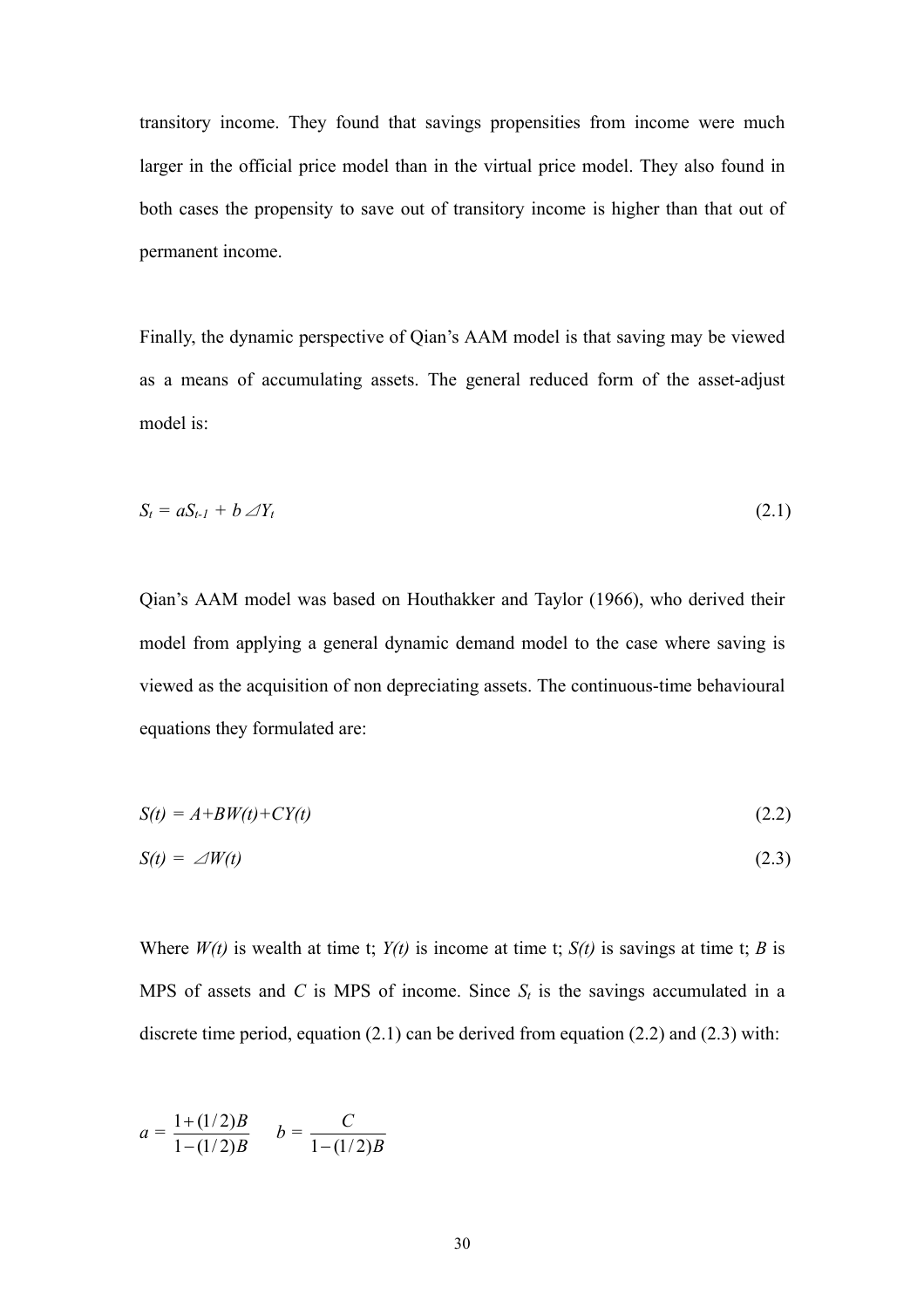$$
B = \frac{2(a-1)}{a+1} \qquad C = \frac{2b}{a+1}
$$

Qian found that after the economic reform in 1978, in Chinese urban areas:  $S_t$  =  $0.75S_{t-1}+0.28\ \text{A}Y_t$ ; and in rural areas:  $S_t = 0.82S_{t-1}+0.56\ \text{A}Y_tD+0.79\ \text{A}Y_t(1-D)$  where *D* is a dummy variable for 1981 and 1982.

Referring to the methodology of Houthakker and Taylor (1966), Qian calculated that the MPS of assets as  $B = 2*(0.75-1)/(0.75+1) = -0.29$  in Chinese urban areas and  $B =$  $2*(0.82-1)/(0.82+1) = -0.20$  in rural areas.

### **2.4.3 The impact of demographic structure**

Similar to Qian's viewpoint, Wakabayashi and Mackellar (1999) also found that before the economic reform, Chinese urban households had less need for saving than rural households. However, since the 1990s, urban and rural households saving rates were not significantly different. They explain this by giving two possible answers:

- 1. The increase in urban households' income was larger than the increase in rural households' income.
- 2. Following the economic reform, urban areas had a greater expansion of saving opportunities and financial infrastructure than rural areas.

Wakabayashi and Mackellar also analyzed the impact of demographic structure on Chinese households' savings. As discussed in Table 2-1, Wakabayashi and Mackellar adopted the Absolute Income Model (AIM) and Permanent Income Model specifications employed by Qian, but added demographic variables. Table 2-2 shows the impact of demographic structure on MPS (Marginal Propensity to Save) estimated by Wakabayashi and Mackellar (1999).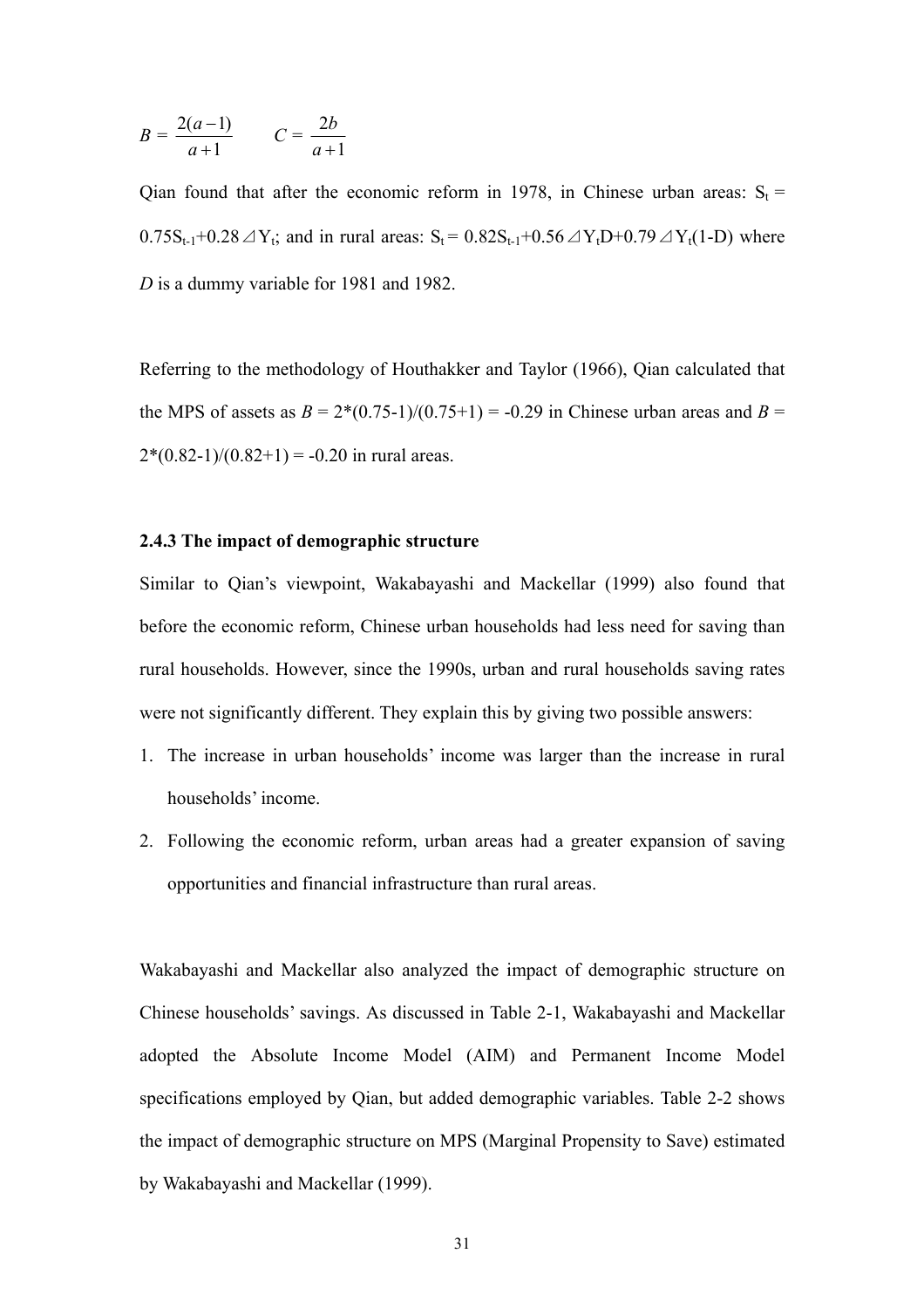<span id="page-34-0"></span>

| Current Income (AIM Model)    |                                            |                              |                             |  |
|-------------------------------|--------------------------------------------|------------------------------|-----------------------------|--|
|                               |                                            | MPS out of Current Income    |                             |  |
| <b>Time Period</b><br>Region  |                                            | <b>Including Dependency</b>  | <b>Excluding Dependency</b> |  |
| Urban                         | 1995-1997                                  | 0.2528                       | 0.2076                      |  |
| Rural                         | 1995-1997                                  | 0.4538                       | 0.3674                      |  |
|                               |                                            | Permanent Income (PIM Model) |                             |  |
|                               | MPS out of Permanent Income<br>Time Period |                              |                             |  |
| Region                        |                                            | Including Dependency         | <b>Excluding Dependency</b> |  |
| Urban                         | 1995-1997                                  | 0.2282                       | 0.1919                      |  |
| Rural                         | 1995-1997                                  | 0.4657                       | 0.3463                      |  |
| Transitory Income (PIM Model) |                                            |                              |                             |  |
| Region                        | Time Period                                | MPS out of Transitory Income |                             |  |
|                               |                                            | <b>Including Dependency</b>  | <b>Excluding Dependency</b> |  |
| Urban                         | 1995-1997                                  | 0.3651                       | 0.286                       |  |
| Rural                         | 1995-1997                                  | 0.432                        | 0.455                       |  |

**Table 2-2. The Impact of Demographic Structure on MPS** 

Source: International Institute for Applied Systems Analysis IR-99-057

## **2.4.4 Studies on precautionary motivation and income uncertainty**

Apart from income and the demographic structure of population, other important determinants of Chinese households' saving include liquidity constraints, limited investment opportunities, precautionary motivation, and income uncertainty.

Two empirical studies by Aaberge and Zhu (2001) and Zhang and Wan (2004), have analyzed the impact of liquidity constraints and limited investment opportunities on Chinese household saving. These studies demonstrated that until the late 1980s, there was no access to commercial credit for Chinese families. They note that because of that credit constraint, it is natural to assume that household saving would play an important role in the acquisition of consumer durables.

A more recent study by Zhang and Wan (2004) also points out that China's financial system is still dominated by the four state owned banks, and not until very recently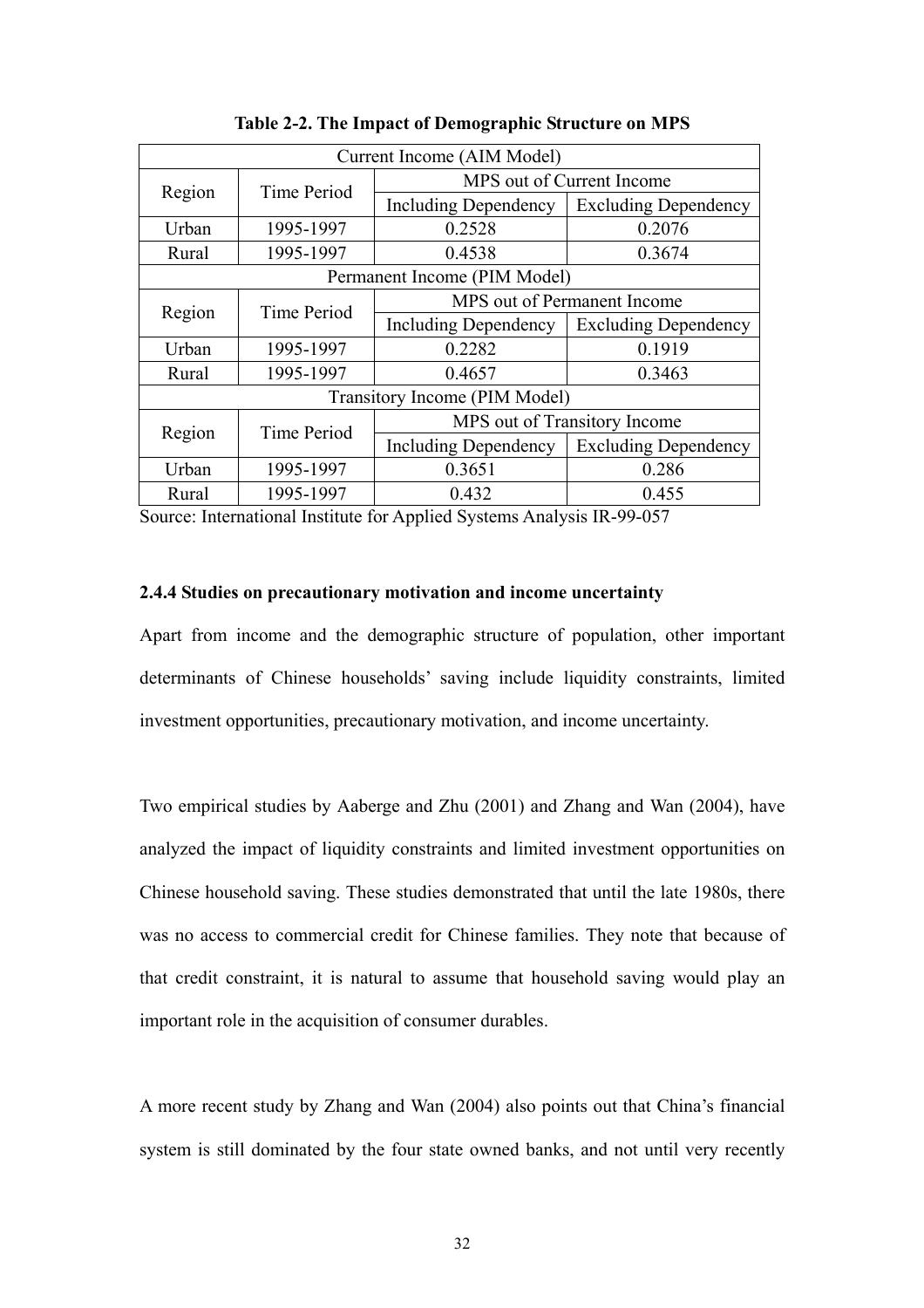did the banks start extending consumer credit. When the Chinese consumer consumption basket extends to luxury goods, where purchases usually involve a large cash outlay, they may be forced to put off consumption until enough liquid assets have been accumulated. This kind of forced saving is not due to a shortage of consumer goods as in the pre-reform period, but is owing to a shortage of liquidity.

Zhang and Wan (2004) report that "*when income uncertainty occurs……consumers will increase precautionary savings.*" (p, 2228) Their earlier work of 2002 illustrates that since 1995, uncertainty has been exacerbated by the government's determination to restructure SOEs. As result, 69.6% of households named saving for retirement as one of their top three motivators (Yuan & Song, 1999, cited in Zhang & Wan, 2004). Zhang and Wan note that although saving for retirement is a kind of life cycle behaviour, it was modeled in their work as stemming from precautionary considerations.

Qin (2003) adopted an indirect route to analyze households' savings through estimating Chinese household consumption. Qin found that in both urban and rural areas, there had been a significant motive to save more as a precautionary measure against rising income uncertainty.

Qin modeled this uncertainty in urban and rural districts by averaging per capita income variables in her model. Cross-section data were utilized to construct a pair of variables,  $YD_u$  and  $YD_r$  for. The specific data used for 30 provinces were urban and rural household income  $y_{ii}$  (*i*=*u*, *r*; *j*=*1...30)*, and average wage for government agencies, party agencies, and social organizations,  $w_i$  ( $j=1...30$ ) and the ratios of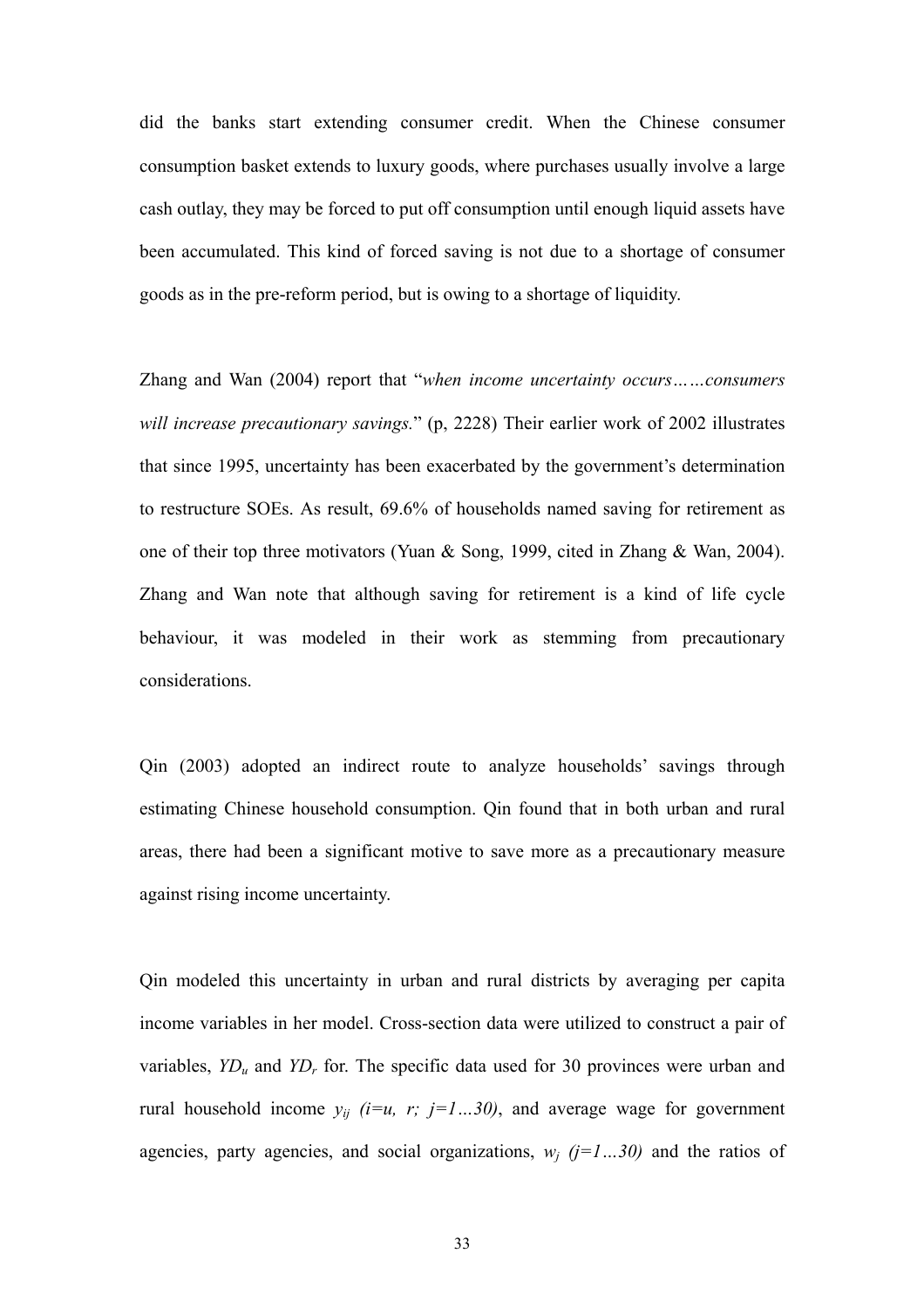provincial to total population,  $po_{ij}$  ( $i=u$ ,  $r$ ;  $j=1...30$ ). To construct  $YD_u$  and  $YD_r$ , the deviation of  $w_i$  from the national average,  $W$ , was used as a proxy of the recognized regional income disparity. These deviations were adjusted by  $W/Y_i$  (*i*=*u*, *r*) to make them comparable to household income.  $YD_u$  and  $YD_r$  were then defined as standard deviations of provincial household income net of regional income disparity:

$$
YD_i = \sqrt{\sum_{i=1}^{30} PO_{ij}\{y_{ij} - \frac{wj - W}{W/Yi}J - Y_i\}^2}
$$
 *i = u, r; j = 1...30*

Qin (2003) pointed out that household saving potential would increasingly decline if income uncertainty stops growing. An additional finding of interest was that compared to urban counterparts, rural households were less sensitive to the real interest rate but far more responsive to income uncertainty. This implies that Chinese rural households have a stronger precautionary saving motive and a weaker sense of maximizing money assets.

#### **2.4.5 Arguments on the interest rate**

As for other possible determinants of household saving, the interest rate is often discussed in relation to savings in the relevant literatures. However, the effect of the interest rate on saving and/or consumption is quite contentious. A higher interest rate increases the present price of consumption relative to the future price, and therefore provides an incentive to increase saving (the Substitution Effect). On the other hand, an interest rate rise also raises lifetime income, and thus tends to increase consumption and decrease saving (the Income Effect). Hence, whether interest rates change Chinese household saving behaviour or not is open to debate.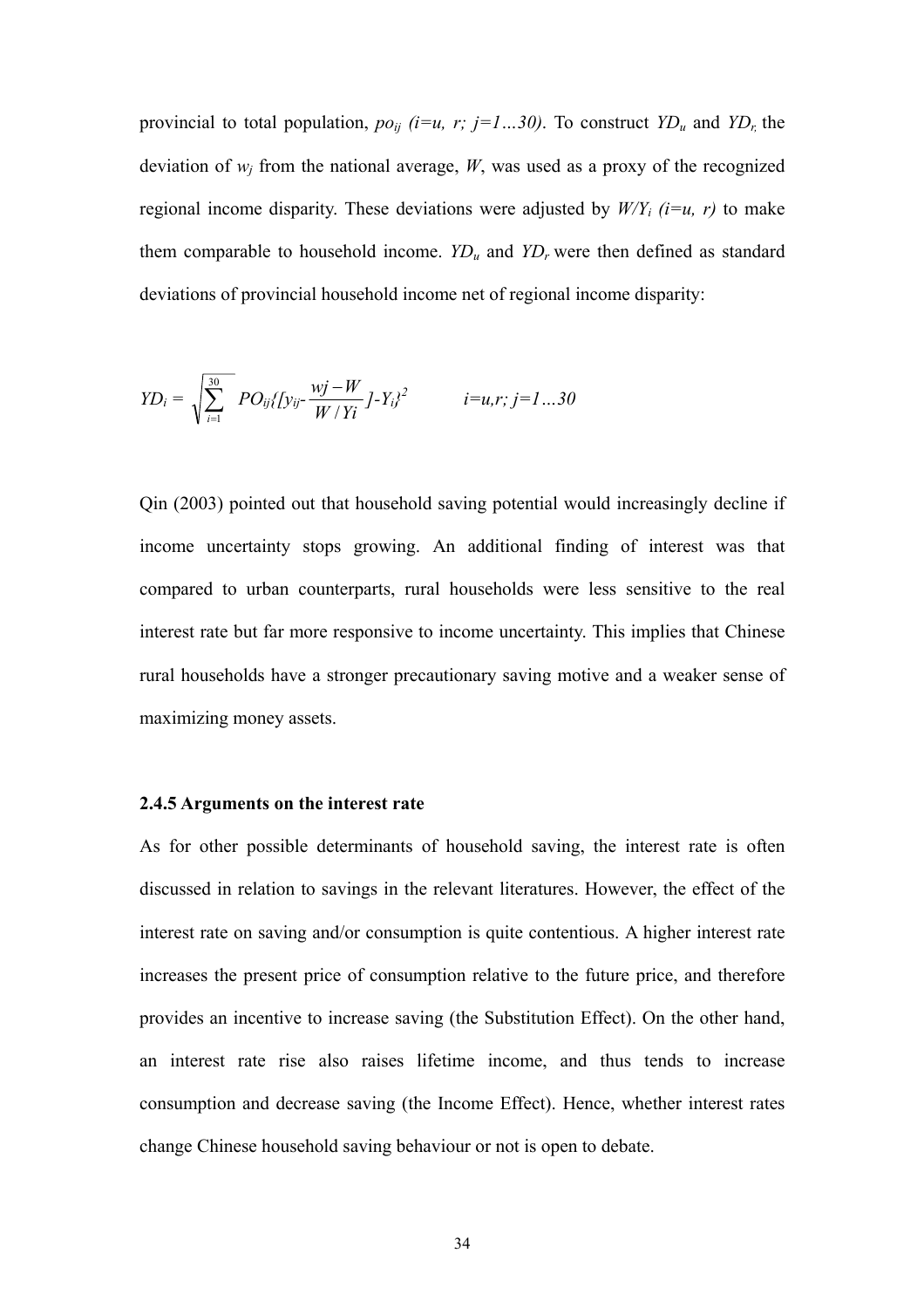Feltenstein et al. (1990) point out that an increase in real interest rates leads to an increase in savings, and a decrease in consumption. They also note that the real interest rate has considerable importance in influencing saving behaviour, so that macroeconomic policy in China may be more effective than had been previously thought.

However, this contradicts a widely held belief among Chinese economists that most Chinese households are unresponsive to interest rate signals, as evident from the sluggish response of household bank deposits to the severe and consecutive cuts in the interest rate during the period 1996 to 1999 (Qin, 2003). Qin shows that Chinese households are not insensitive to interest rate changes, but their savings response has been offset by indirect assets effects. She argues that the apparently lower savings response is caused by the rapid growth in both disposable income and income uncertainty which could further offset the savings effect of interest rates.

Zhang and Wan (2004) also hold a similar viewpoint. They emphasise that in neither the pre-reform era nor in the post reform era does the interest rate appear to influence household savings. The effect of interest rate changes is largely dominated by those of liquidity constraint and income uncertainty. They finally conclude that "*unless cuts in interest rates can improve credit conditions and reduce income uncertainty, much of the central bank's effort is in vain.*" (p, 2228)

Chen (2002) also investigated the long run relationship between real interest rates, savings, and income. His finding confirms the noticeable impression of previous reports that there is no robust, solid interest rate effect on savings, since the effect of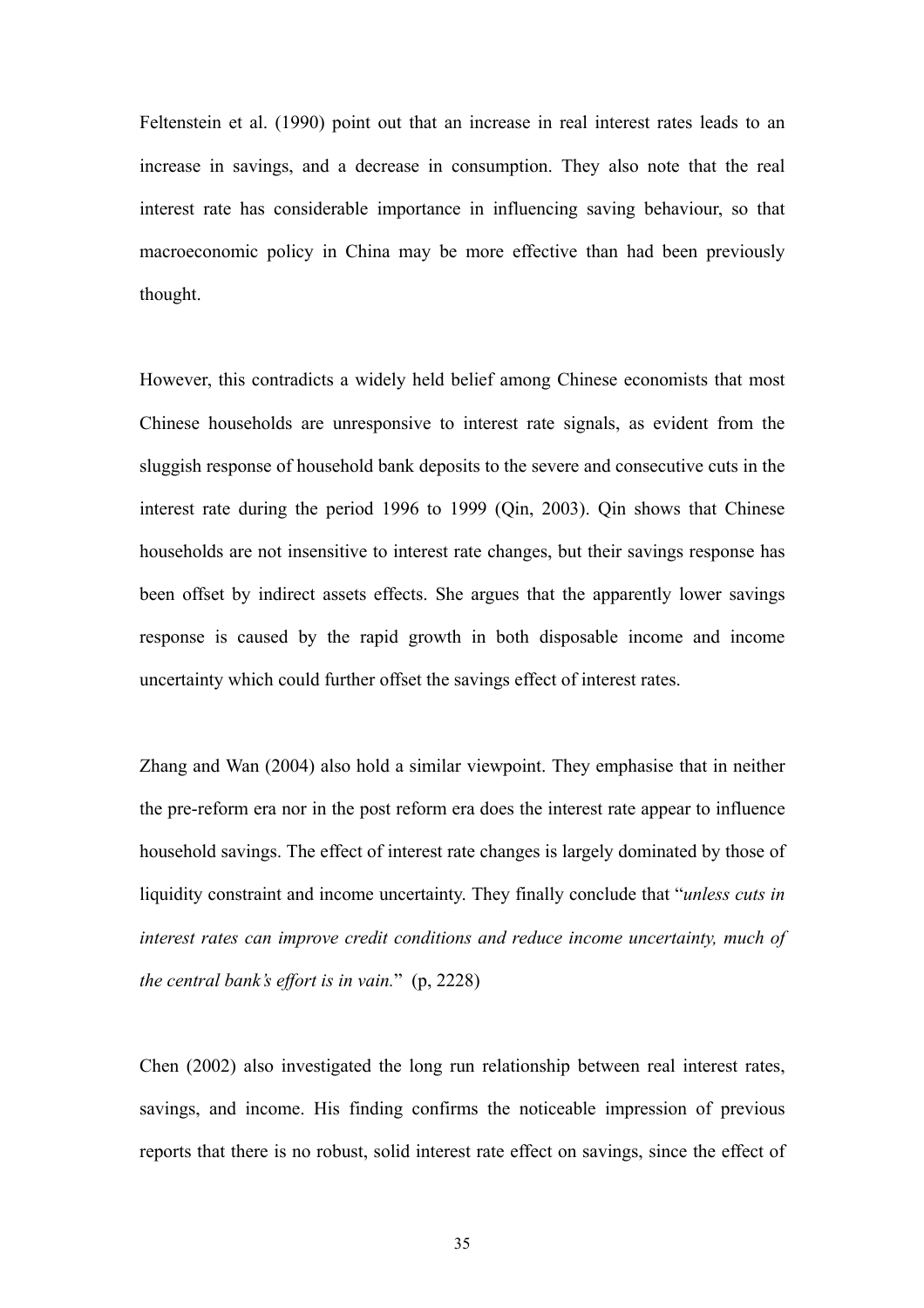interest rates on savings is ambiguous, as the income effect might offset the substitution effect.

This poses an interesting empirical research question that should not be ignored. Unlike the above two opposite beliefs, Li (1997) points that Chinese household voluntary saving can be clearly explained by real interest rates; only forced saving has a significant affect on market prices. He asserts: "*By distinguishing between savings with different economic natures ……household normal (voluntary) savings can be well explained by the real interest rate……while forced savings are directly the result of worsening of market situation and have nothing to do with the real interest rates."* (p, 1414)

Li believes that without such a distinction, it is difficult to say whether or not links exist between interest rates and household savings, since normal savings and forced savings are major components of household savings.

# **2.5 Conclusion**

This chapter reviewed the empirical findings about Chinese household saving behaviour. Section 2.1 summarised the twelve most important previous literatures on household saving in China. Section 2.2 reviewed Chinese domestic saving structural changes. Section 2.3 presented "forced saving" prior to the economic reform.

The important determinants of Chinese household saving were discussed in detail in section 2.4. Section 2.4.2 reviewed the impact of income factor on Chinese household saving, while other important determinants including demographic structure of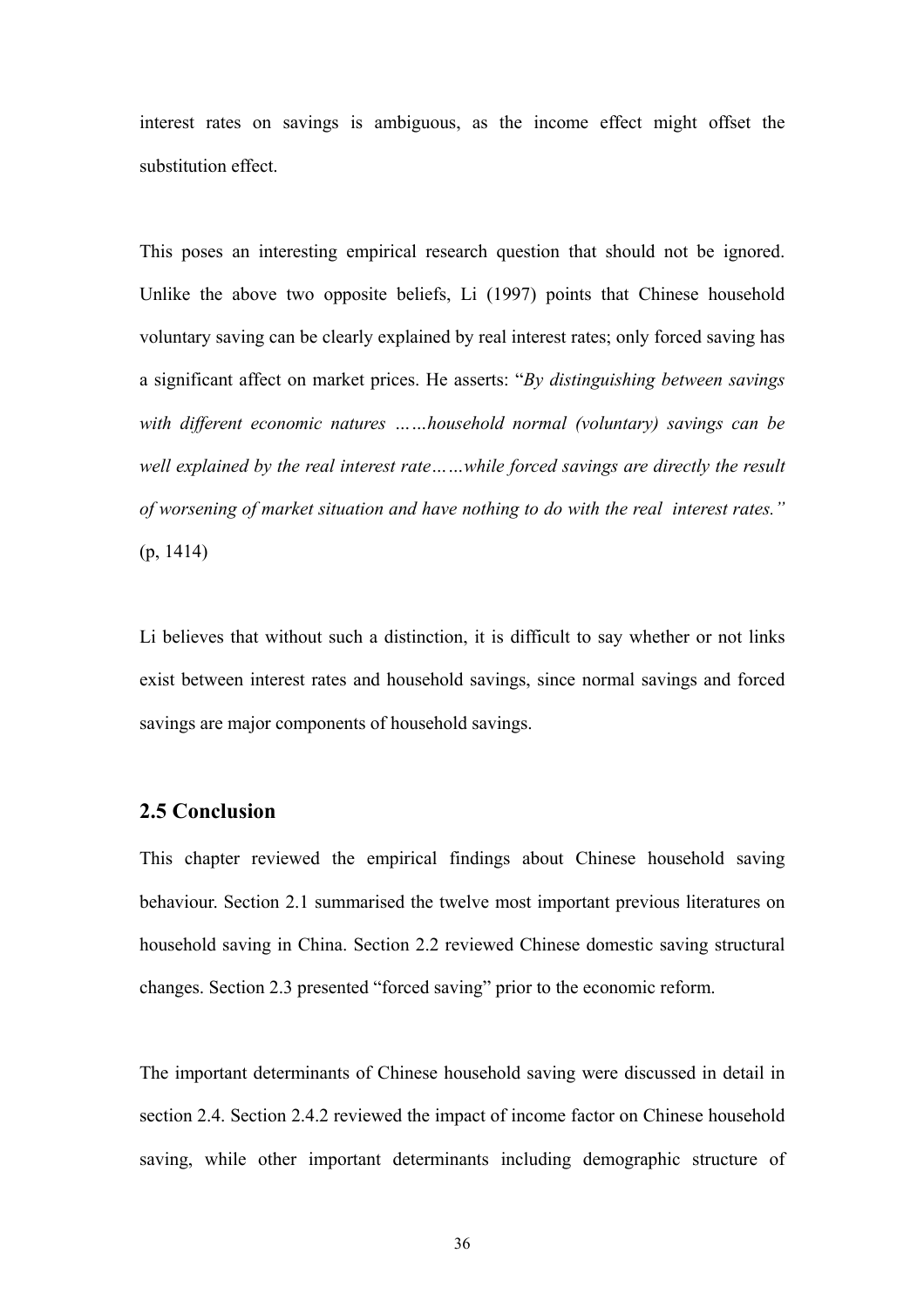population, precautionary motivation and income uncertainty, as well as interest rates were represented in section 2.4.3, section 2.4.4, and section 2.4.5 respectively.

The next chapter will detail the variables chosen and the data sources. Chapter 3 will also explain the ADF test that is used to test for the unit root and order of integration for all time series variables.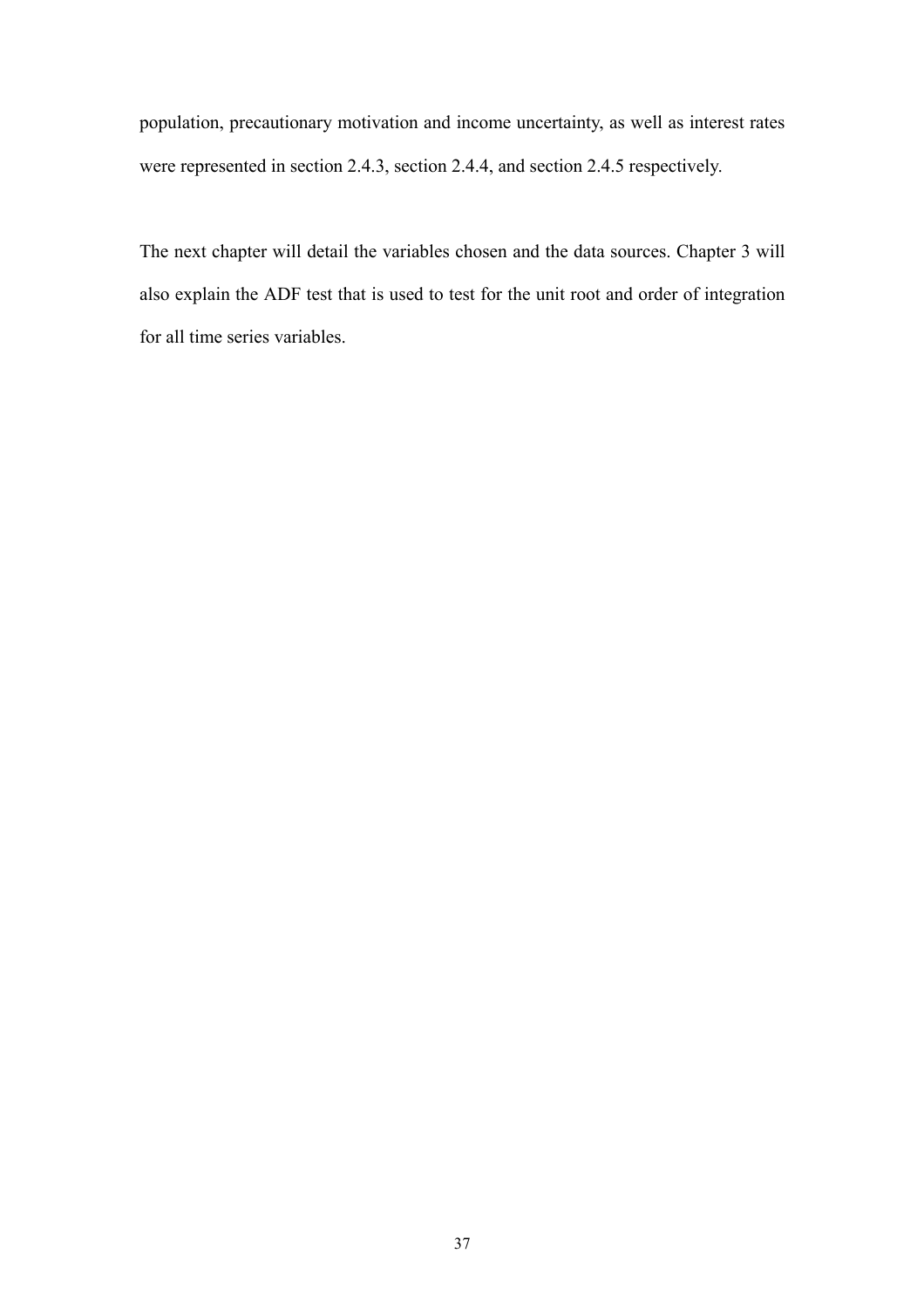# **Chapter 3: Variables Chosen and Data Sources**

# **3.1 Introduction**

As discussed in Chapter 1 three models are employed in our study to analyze Chinese household saving function; namely the basic life cycle model, the extended life cycle model, and the adjusted life cycle model. This chapter explains the variables chosen and the data sources.

### **3.2 Variables Involved in the Basic Life Cycle Equation**

The econometric variables involved in the basic life cycle (LCH) equation are: income growth rate (GY), elderly dependency ratio (ADEP), and household wealth (WL).

According to LCH, a household is predicted to accumulate assets during the prime working years, and then draw them down after retirement. The model then predicts that consumption and/or saving in a particular period depends on expectations about lifetime income. In this study, per capita income growth rate is used, and the coefficient sign of this variable should be positive.

Because the legal retiring age is 60 in China, the elderly dependency variable in our study is measured as the ratio of the population over 60 to the working age population from 19 to 60. As one of the major determinants of household saving rate, age structure of the population can be treated as uniquely related to population growth under the assumption of "balanced population growth" (Modigliani, 1986).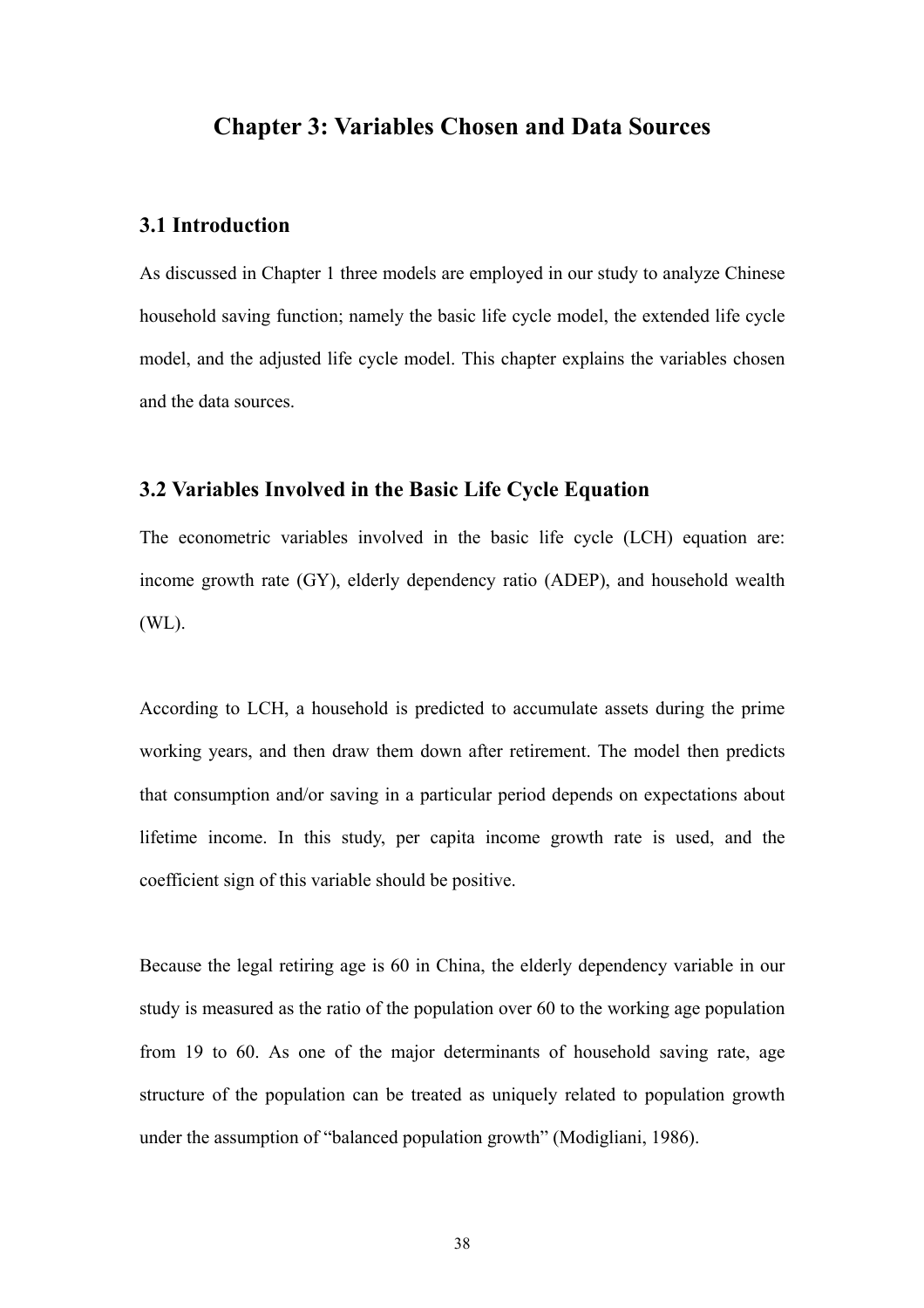In the case of China, the effects of the above two determinants are very ambiguous. On the one hand, because China has a rapidly growing economy, active people (savers) in China are generally richer than the retired people (dissavers). On the other hand, a decrease in population growth rate caused by the "single child policy" may drive the number of savers related to the number of dissavers downward. That is to say the fast economic growth in China may encourage a higher aggregate saving rate while the decreasing population growth may have a negative impact on the aggregate saving rate.

Another determinant of household saving suggested by the life cycle hypothesis is wealth. Wealth is postulated to have a negative effect on Chinese household saving. Accumulated wealth reduces a household's dependence on current income sources, because households can draw on accumulated assets to maintain their consumption level. Ideally, household wealth series should be used here, but there are no estimates of total household wealth in China. As Athukorala and Tsai (2003) suggested, financial wealth measured as the sum of M2 is therefore used as a proxy for household wealth.

## **3.3 Variables Involved in the Extended Life Cycle Equation**

Modigliani (1986) extended the basic life cycle model by including two more influences on household saving: the real interest rate (RID), and social security payments (SSP).

As mentioned earlier, the effect of real interest rates on saving and/or consumption in the model is ambiguous. As Athukorala and Tsai (2003) argued, a higher interest rate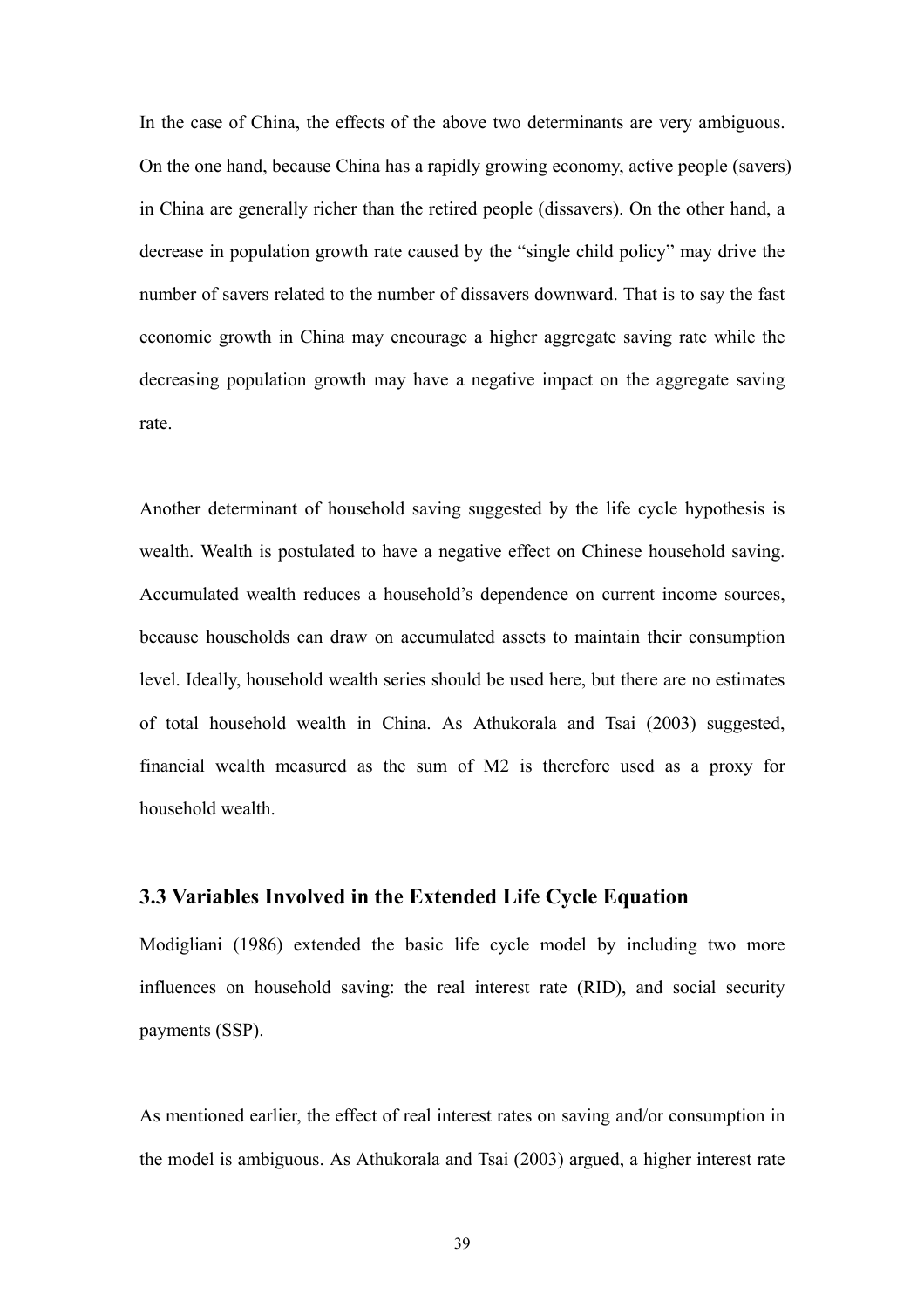increases the present price of consumption relative to its future price, therefore providing an incentive to increase saving (the Substitution Effect). On the other hand, an interest rate rise also raises lifetime income, and thus tends to increase consumption and decrease saving (the Income Effect). Consequently, an increase in real interest rate will drive household saving to rise only if the substitution effect is stronger than the income effect.

Modigliani (1986) suggested that the availability of social security payments impact on saving through changing household's perceived lifetime income. The smaller coverage of the social security system and of pension schemes is most likely to provide an added incentive for thrift and saving (Modigliani & Sterling, 1983; Feldstein, 1974).

# **3.4 Variables Used in the Adjusted Life Cycle Equation**

The adjusted life cycle equation is the final equation of our study. The variables involved in this equation are income growth rate variable (GY), elderly dependency variable (ADEP), real interest rate variable (RID), household wealth variables (WL), social security payments variables (SSP) and unemployment rate variable (UEM).

Comparing the adjusted model with the more traditional life cycle models, it is clear the unemployment variable (UEM), which captures income uncertainty, is newly introduced. The purpose of introducing an unemployment variable into our model is to proxy income uncertainty. Income uncertainty is often discussed as another determinant in previous studies. As discussed above, researchers such as Yuan and Song (1999), Qin (2003), and Zhang and Wan (2002, 2004) assert that the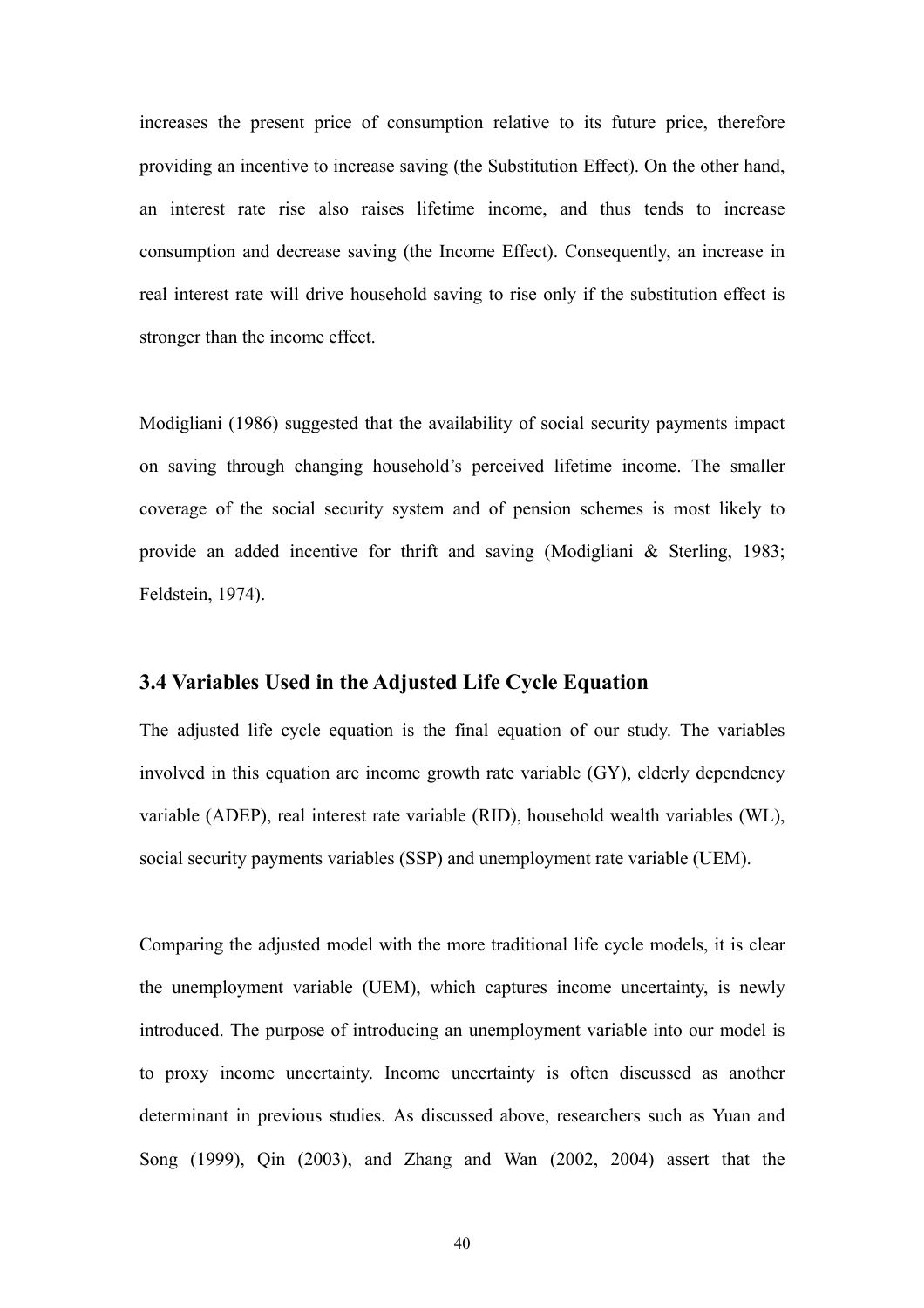precautionary motive related to macroeconomic uncertainty can be an important consideration behind saving. Guided by these previous studies, the rates of unemployment should thus be employed in a Chinese household saving function analysis model.

## **3.5 Data Sources**

We use annual data with the sample period 1978 to 2003. As discussed above, the variables used are income growth rate (GY), elderly dependency rate (ADEP), household wealth (WL), real interest rate (RID), social security payments (SSP), and unemployment rate (UEM). Each variable will be discussed in detail in the following sections. The major source of the data is *The Statistical Year Book of China*, various issues, while the M2 series is obtained from the International Monetary Fund's International Finance Statistics. All data are presented in Appendix 1.

#### **3.5.1 Income growth rate (GY)**

The income growth rate variable is defined as the growth rate of Chinese household disposable income. As discussed before, this variable is one of the core variables of the life cycle hypothesis. The disposable income data are sourced from *The Statistical Year Book of China*, various issues, and then, the income growth rate (GY) series is calculated by the author.

### **3.5.2 Elderly dependency rate (ADEP)**

We defined the elderly dependency rate as the ratio of the population over 60 to the working age population from 19 to 60, because the legal retiring age in China is 60. During the research period 1978 to 2003, the elderly dependency ratio in China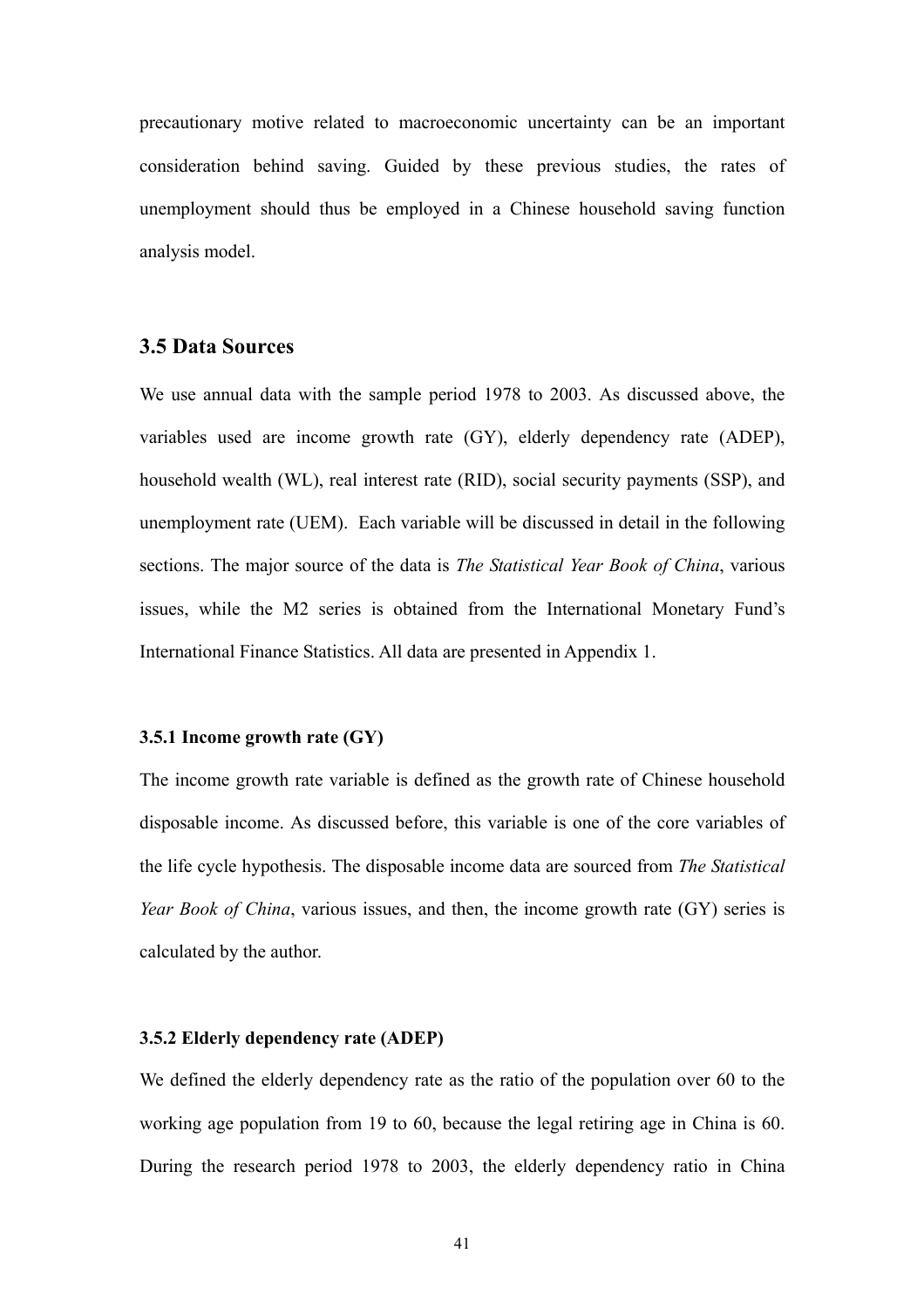increased gradually from 14.27% in 1978 to 20.12% in 2003. The elderly dependency ratio (ADEP) data is sourced from *The Statistical Yearbook of China*, various issues.

#### **3.5.3 Household wealth (WL)**

The household wealth variable measures household wealth as a ratio of household disposable income. This proxy has to be used due to data limitations. Ideally, the household wealth series should be used here, but there are no estimates of total household wealth in China. Financial wealth measured as the sum of M2 will therefore be used as a proxy for household wealth. The financial wealth data are sourced from International Financial Statistics (IFS). Notice that because our proxy for household wealth captures only financial wealth, it may not be a safe proxy to measure total Chinese household wealth.

#### **3.5.4 Real interest rate (RID)**

We defined the real interest rate (RID) as the nominal interest rate minus the inflation rate. Both nominal interest rate data and inflation rate data are sourced from *The Statistical Yearbook of China*, various issues.

#### **3.5.5 Social security payments (SSP)**

The social security payments variable (SSP) is defined as a ratio to household disposable income. The social security payments series constitutes three parts which are: employees' security payments paid by SOEs, social welfare payments, and social security payments. As with other data series, these three series are sourced from *The Statistical Yearbook of China*, various issues, as is the household disposable income data.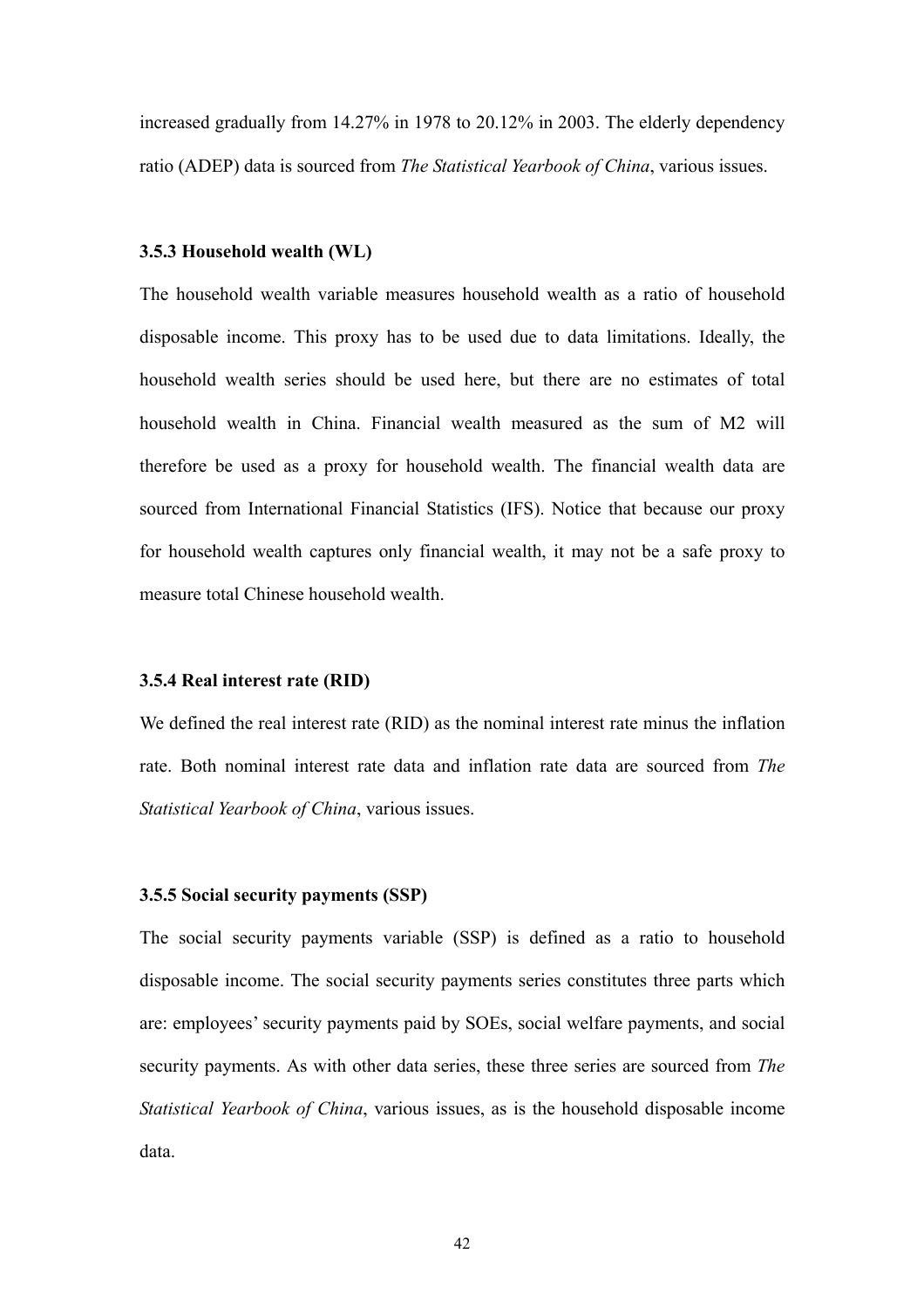### **3.5.6 Unemployment rate (UEM)**

Empirically, there are many different ways to capture income uncertainty outlined in previous literatures. In this present study, the income uncertainty variable, UEM is defined as the unemployment rate. The unemployment rate (UEM) data are the same as other data, sourced from *The Statistical Yearbook of China*, various issues.

# **3.6 Time Plots of the Variables**

The following graph plots these six variables in our models, See Graph 3-1:



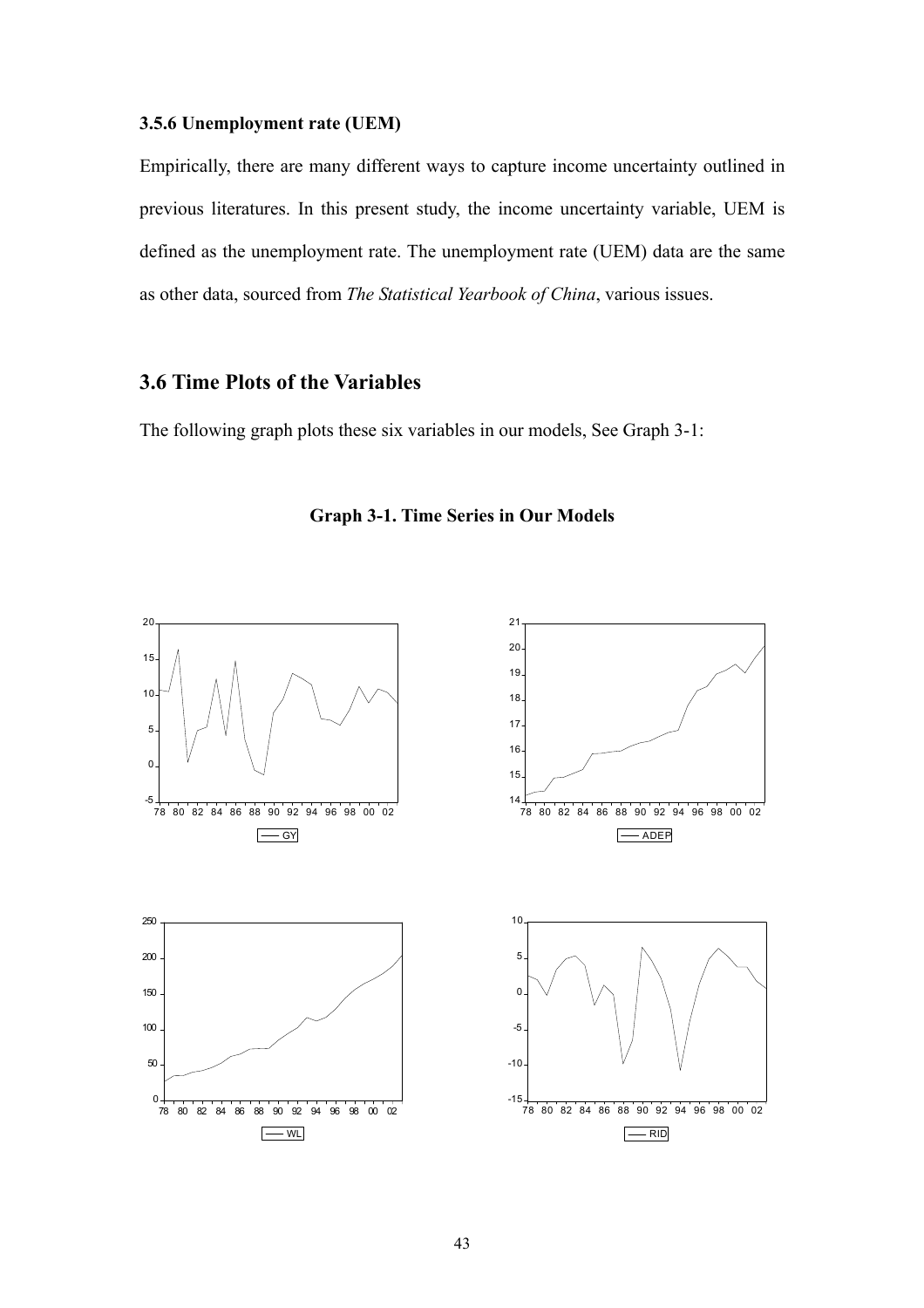

# **3.7 Testing for Unit Roots**

Before the econometric analysis in the following Chapter, it is necessary to test for unit roots in the data. When a time series has one or more unit roots, the series is said to be nonstationary. It is well documented that macroeconomic time series variables are usually nonstationary, which raises important econometric issues (Nelson & Plosser, 1982).

A time series,  $Y_t$ , is stationary if its probability distribution does not change over time; that is, if the joint distribution of  $(Y_s, Y_{s+1}, \ldots, Y_{s+T})$  does not depend on the starting date, s (Stock & Watson, 2003). A stationary series tends to revert to its constant mean (Enders, 1995). The following equations (3.1 to 3.3) present the requirements for a "weakly stationary" series (Verbeek, 2004, p. 259).

$$
E(Y_t) = E(Y_{t+i}) = \mu \langle \infty \tag{3.1}
$$

$$
E[(Y_t - \mu)^2] = E[(Y_{t+i} - \mu)^2] = \delta^2 \langle \infty \tag{3.2}
$$

$$
E[(Y_{t} - \mu) (Y_{t+i} - \mu)] = E[(Y_{t+j} - \mu) (Y_{t+j+i} - \mu)] = \Upsilon_{i}
$$
\n(3.3)

where E stands for unconditional expectations operator and  $\Upsilon_i$  is dependent on the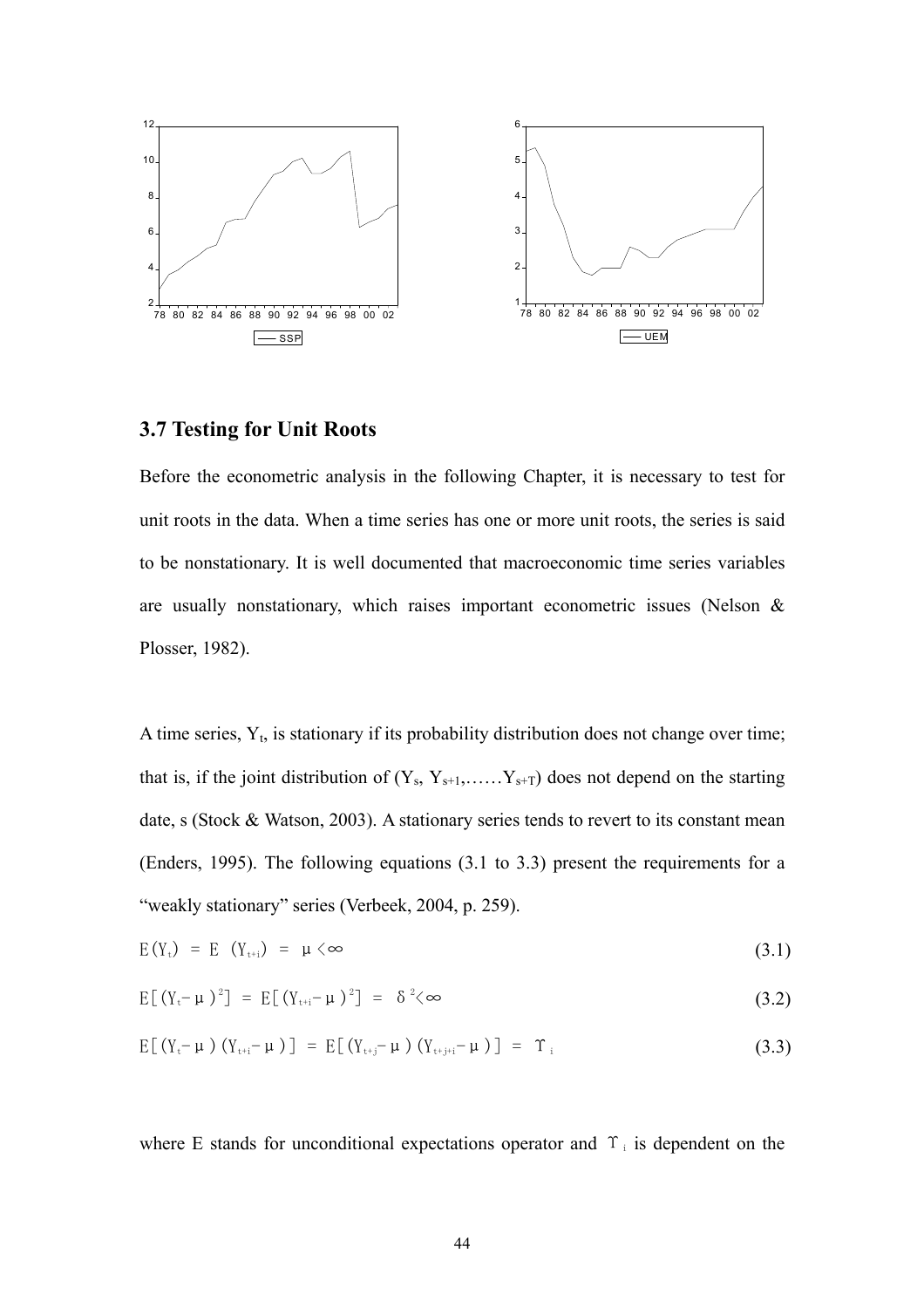time interval between variable  $Y_t$  and variable  $Y_{t+i}$  rather than on the time point *t*.

If a time series variables is nonstationary and must be differenced *n* times before it becomes stationary, then it contains *n* unit roots, indexed as I(n) (Harris, 1995). In that case, conventional OLS-based statistical inferences (hypothesis tests) can be misleading (Stock & Watson, 2003; Enders, 1995; Harris, 1995). In particular, models containing nonstationary variables will often lead to a problem of spurious regression. This means that the results obtained from the model may suggest that there are statistically significant relationships between the variables; however, those findings are typically evidence of contemporaneous correlations rather than meaningful causal relations.

### **3.7.1 Augmented Dickey Fuller tests**

There are several methods that can be used to test for unit roots, including the Augmented Dickey-Fuller (ADF) test (Dickey & Fuller, 1979, 1981), the Phillips-Perron test (Phillips and Perron, 1988), and the Kwiatkowiski-Phillips-Schmidt-Shin (KPSS) test (Kwiatkowiski, Phillips, Schmidt & Shin, 1992). De Jong et al. (1992) note that the ADF test is more useful in practice because of its high explaining power, which is about 0.33 compared to less than 0.1 in Phillip-Perron test. Harris (1995) agrees that although there are other tests, the ADF test tends to be more popular either because of its simplicity or its more general nature. This is the test used in this thesis.

The ADF test is known as a parametric approach, which keeps adding higher-ordered lagged terms to the model until the auto correlated errors are corrected (Hwa, 2002). The ADF regressions must allow for the possibility of a constant mean with trend and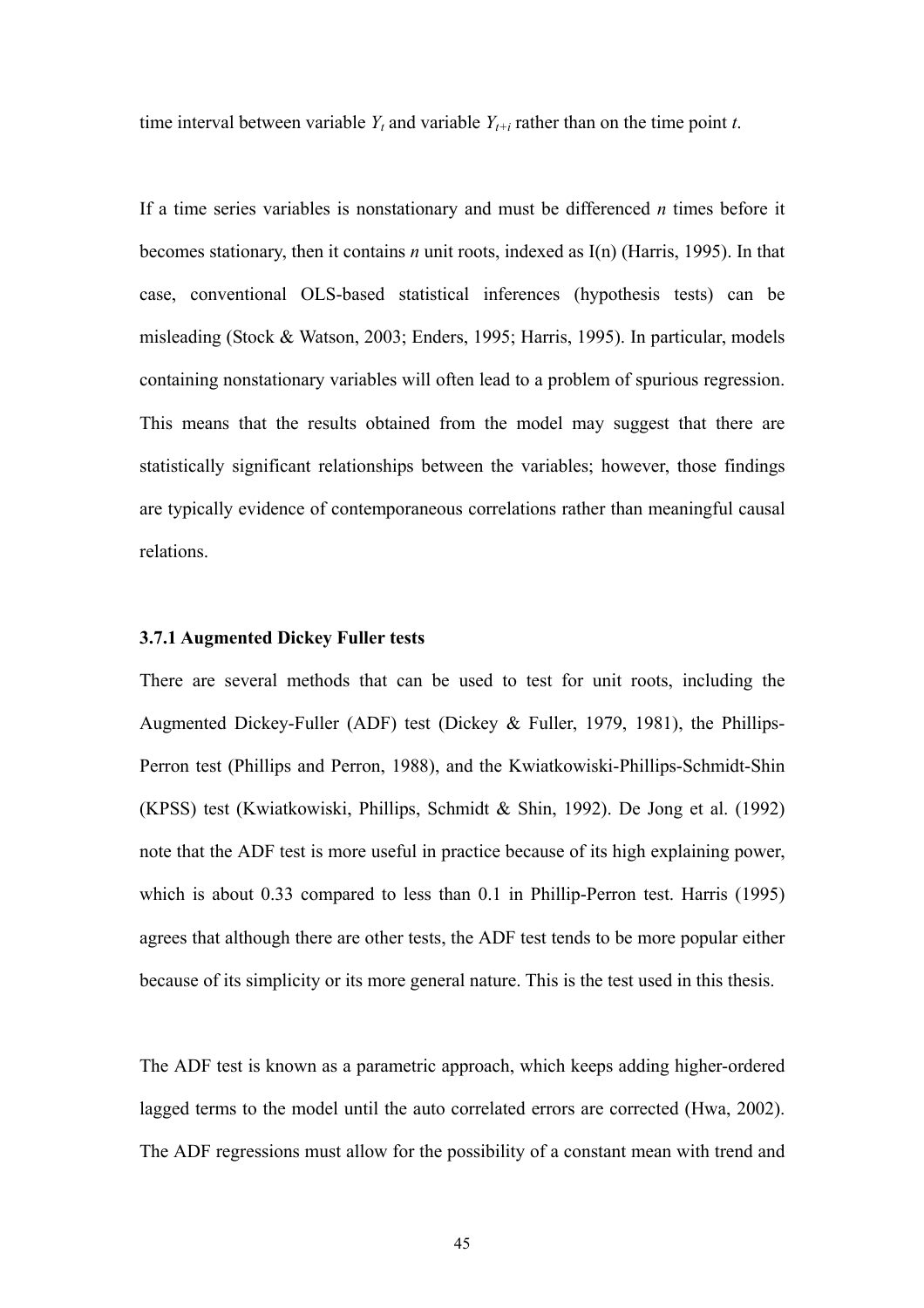of a constant mean with no trend.<sup>[1](#page-48-0)</sup> The respective regressions are based on the following equations:

$$
\Delta y_t = a + \gamma y_{t-1} + \sum_{i=2}^p \gamma_i \Delta y_{t-i+1} + \beta t + \varepsilon_t
$$
\n(3.4)

$$
\Delta y_t = a + \gamma y_{t-1} + \sum_{i=2}^{p} \gamma_i \Delta y_{t-i+1} + \varepsilon_t
$$
\n(3.5)

where 
$$
\gamma = -\left(1 - \sum_{i=1}^{p} \alpha_i\right);
$$

$$
\beta_i = \sum_{j=i}^{\cdot} \alpha_j \; ; \;
$$

 $\varepsilon$ <sub>t</sub> is the white noise error term.<sup>[2](#page-48-1)</sup>

Table 3-1 shows a summary of the ADF test procedure.

| <b>Steps</b>                 | <b>Null Hypothesis</b><br><b>Versus Alternative</b><br><b>Hypothesis</b> | <b>Result</b>                                                 |
|------------------------------|--------------------------------------------------------------------------|---------------------------------------------------------------|
| 1. Using Equation 3.4        | H <sub>0</sub> : $\gamma = 0$ (y <sub>t</sub> has a<br>unit root)        | a. reject $H_0$ , $y_t$ is stationary, I(0);                  |
| (with constant and<br>trend) | H <sub>1</sub> : $\gamma$ < 0 (y <sub>t</sub> is<br>stationary)          | b. accept $H_0$ , proceed to step 2.                          |
| 2. Using Equation 3.5        | H <sub>0</sub> : $\gamma = 0$ (y <sub>t</sub> has a<br>unit root)        | a. reject $H_0$ , $y_t$ is stationary, I(0);                  |
| (with constant)              | $H_1: \gamma < 0$ (y <sub>t</sub> is<br>stationary)                      | b. accept $H_0$ , $y_t$ has a unit root,<br>$I(1)$ or higher. |

**Table 3-1. ADF Test Procedure** 

When a time series variable has a unit root, the above ADF test procedure is repeated

<span id="page-48-1"></span><sup>2</sup> When  $\varepsilon_t$  is white noise,  $E(\varepsilon_t) = 0$ ,  $E(\varepsilon_t \varepsilon_t) = \sum_{\varepsilon}$  and  $E(\varepsilon_t \varepsilon_s) = 0$   $(t \neq s)$ , where E is the

unconditional expectations operator,  $\sum_{\varepsilon}$  is the covariance matrix for the shocks expressed as a

 $n \times n$  diagonal positive definite matrix.

<span id="page-48-0"></span><sup>&</sup>lt;sup>1</sup> There is a third possibility of no constant mean and no trend, but this is rarely used in practice (see Verbeek, 2004, p. 271, fn.4).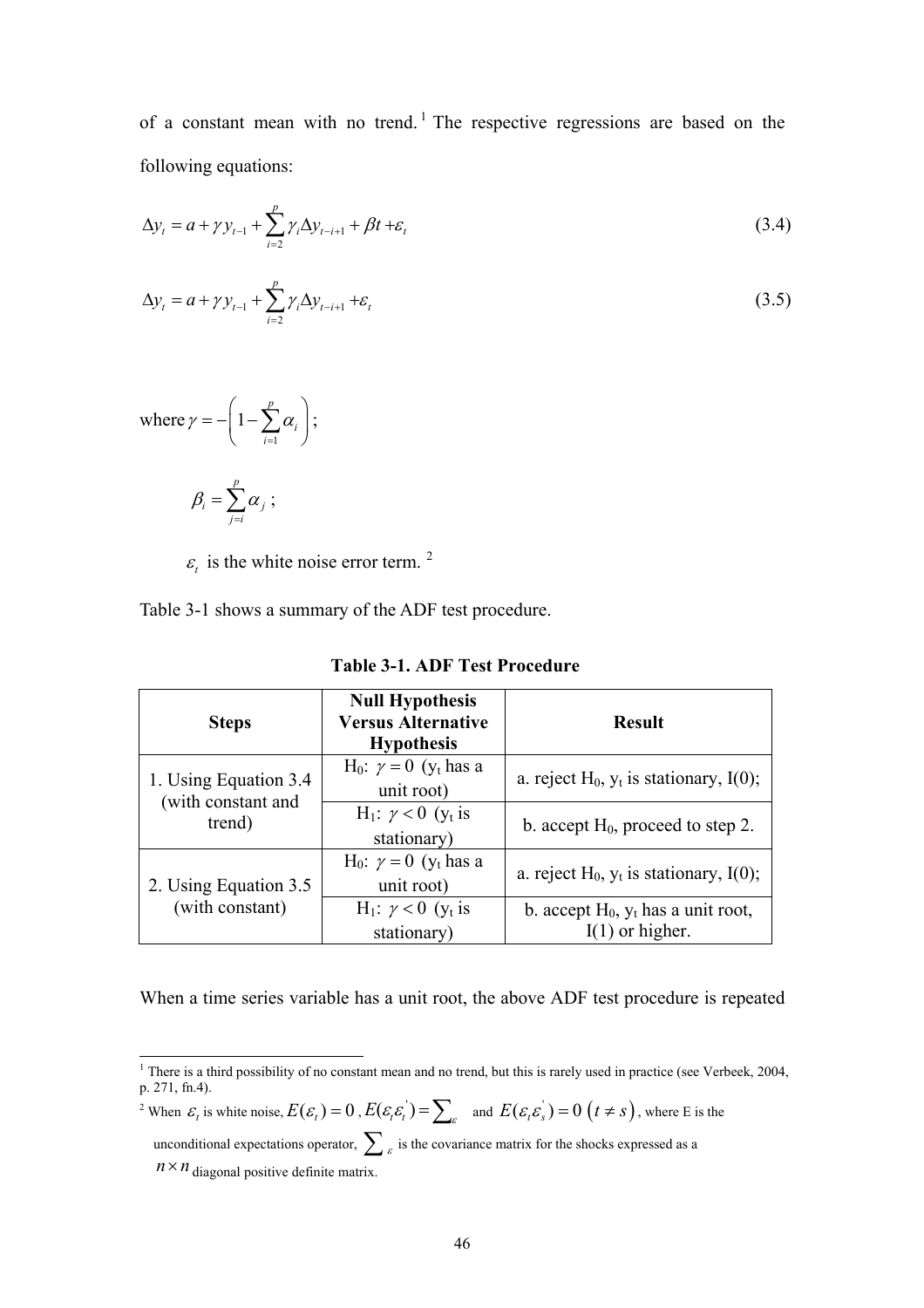to test for a unit root in the first difference level of that variable based on the equation:

$$
\Delta^2 y_t = a + \lambda \Delta y_{t-1} + \sum_{i=2}^p \varphi_i \Delta^2 y_{t-1+i} + bt + \varepsilon_t
$$
\n(3.6)

Where  $\Delta$  denotes the first difference operator. The testing procedure continues until the null hypothesis is rejected and I(p) is determined.

### **3.7.2 Critical value of the ADF statistic**

The test of null hypothesis,  $\gamma = 0$  in equations (3.4), (3.5) and (3.6), depends on whether the t-ratio is greater or less than the critical value at conventional significant level. Dickey and Fuller (1979) pointed out that under the null hypothesis of a unit root, the ADF statistics do not have a normal distribution, even in larger samples. Because its distribution is nonstandard, the usual critical values from the normal distribution cannot be used when using the ADF test. A special set of critical values, based on the distribution of the ADF statistics under the null hypothesis, must be used instead. The critical values in the ADF test depend on the sample size. The critical values for the ADF test for T=25 are given in Table 3-2 (Fuller, 1976, p.373).

| Table 3-2. Critical Value of the ADF Statistic $(T=25)$ |        |         |  |  |
|---------------------------------------------------------|--------|---------|--|--|
| <b>Deterministic Regressors</b>                         | 5%     | $1\%$   |  |  |
| <b>Constant Only</b>                                    | $-3$   | $-3.75$ |  |  |
| <b>Constant and Trend</b>                               | $-3.6$ | $-4.38$ |  |  |

### **3.7.3 Determining the number of lags to be included**

To determine the order of the AR process, one strategy is to include lags whose coefficients are significantly different to zero; another more common strategy is to use a lag selection criterion such as the Akaike information criterion (AIC) or the Hannan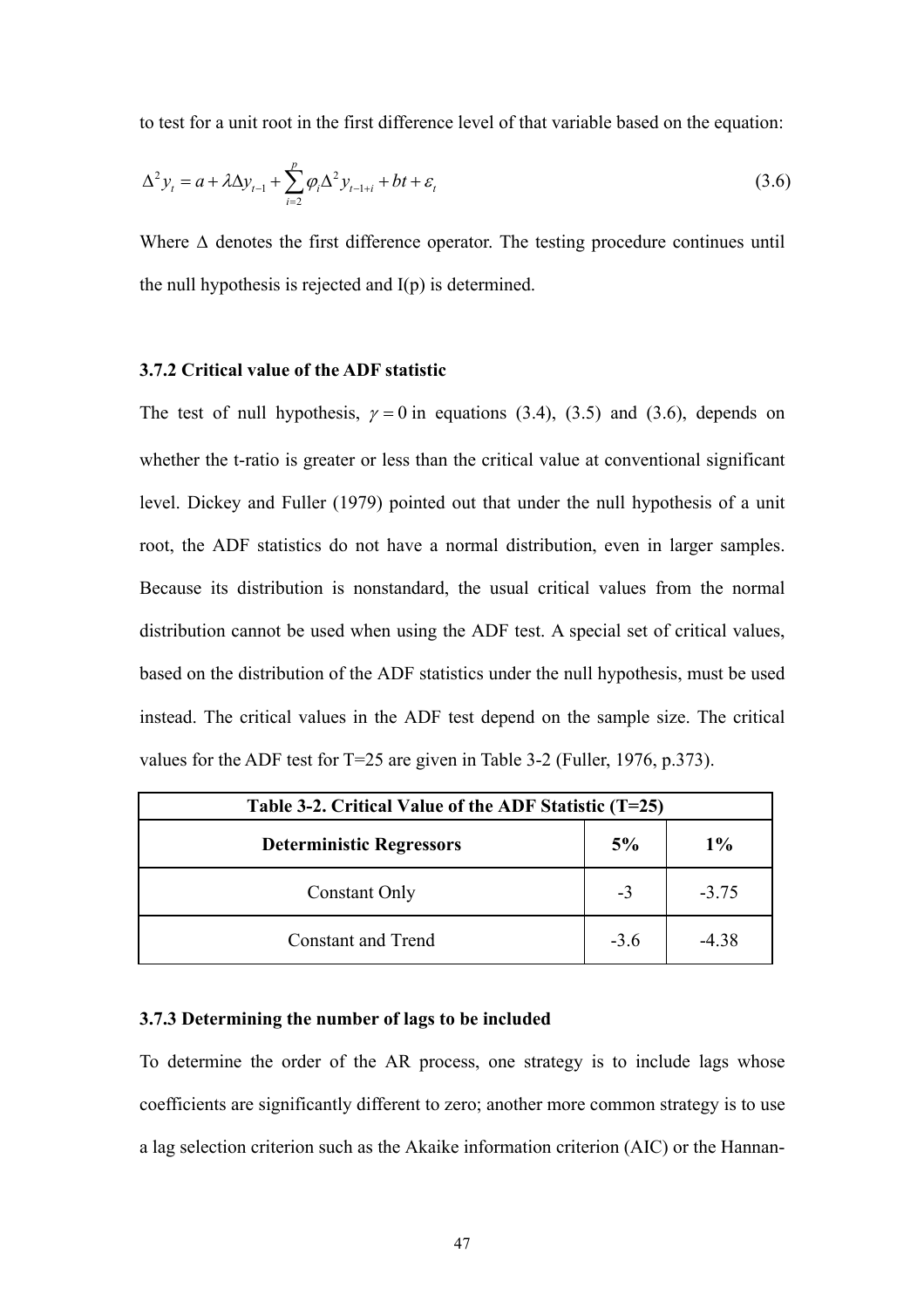Quinn information criterion (HQ). In this study, the Hannan-Quinn information criterion is used to choose the number of lags to be included.

# **3.8 Determining the Integrating Order of Variables**

Following the procedure in Table 3-1, we apply the ADF unit root tests in equation (3.4) and (3.5) to the level data of each variable. Eviews software was used to produce the results reported in Table 3-3 and Table 3-4 respectively.

|       | Variables                       | <b>SHR</b> | GY        | <b>ADEP</b> | WL     | <b>SSP</b> | <b>RID</b> | <b>UEM</b> |
|-------|---------------------------------|------------|-----------|-------------|--------|------------|------------|------------|
| Level | <b>ADF</b><br><b>Statistics</b> | $-2.5396$  | $-1.7692$ | $-1.7824$   | 1.3282 | $-1.3401$  | $-3.6338$  | $-3.7898$  |
| I(0)  | Lag Length                      |            |           |             |        |            |            |            |
|       | P-value                         | 0.3081     | 0.6812    | 0.6828      | 0.9999 | 0.8534     | 0.0452     | 0.0352     |

**Table 3-3. ADF Test With Constant and Trend** 

**Table 3-4. ADF Test With Constant** 

|       | Variables                | <b>SHR</b> | GY        | <b>ADEP</b> | <b>WL</b> | <b>SSP</b> | <b>RID</b> | UEM |
|-------|--------------------------|------------|-----------|-------------|-----------|------------|------------|-----|
| Level | ADF<br><b>Statistics</b> | $-2.2931$  | $-1.2406$ | $-0.5833$   | 5.2393    | $-2.0701$  | NA         | NA  |
| I(0)  | Lag Length               |            |           |             |           |            | <b>NA</b>  | NA  |
|       | P-value                  | 0.1817     | 0.6353    | 0.9862      | .0000     | 0.2574     | NA         | NA  |

Table 3-3 applies the ADF test with constant and trend. The P-values for RID and UEM are 4.52% and 3.52%, so that we are able to reject the null hypothesis at the 5% level that these two variables have a unit root. These series are assumed to be stationary.

Table 3-4 applies the ADF test with constant and no trend to the remaining five variables. As in Table 3-3, their P-values are all great than 5%, suggesting that they have at least one unit root, and so are integrated of order one or higher.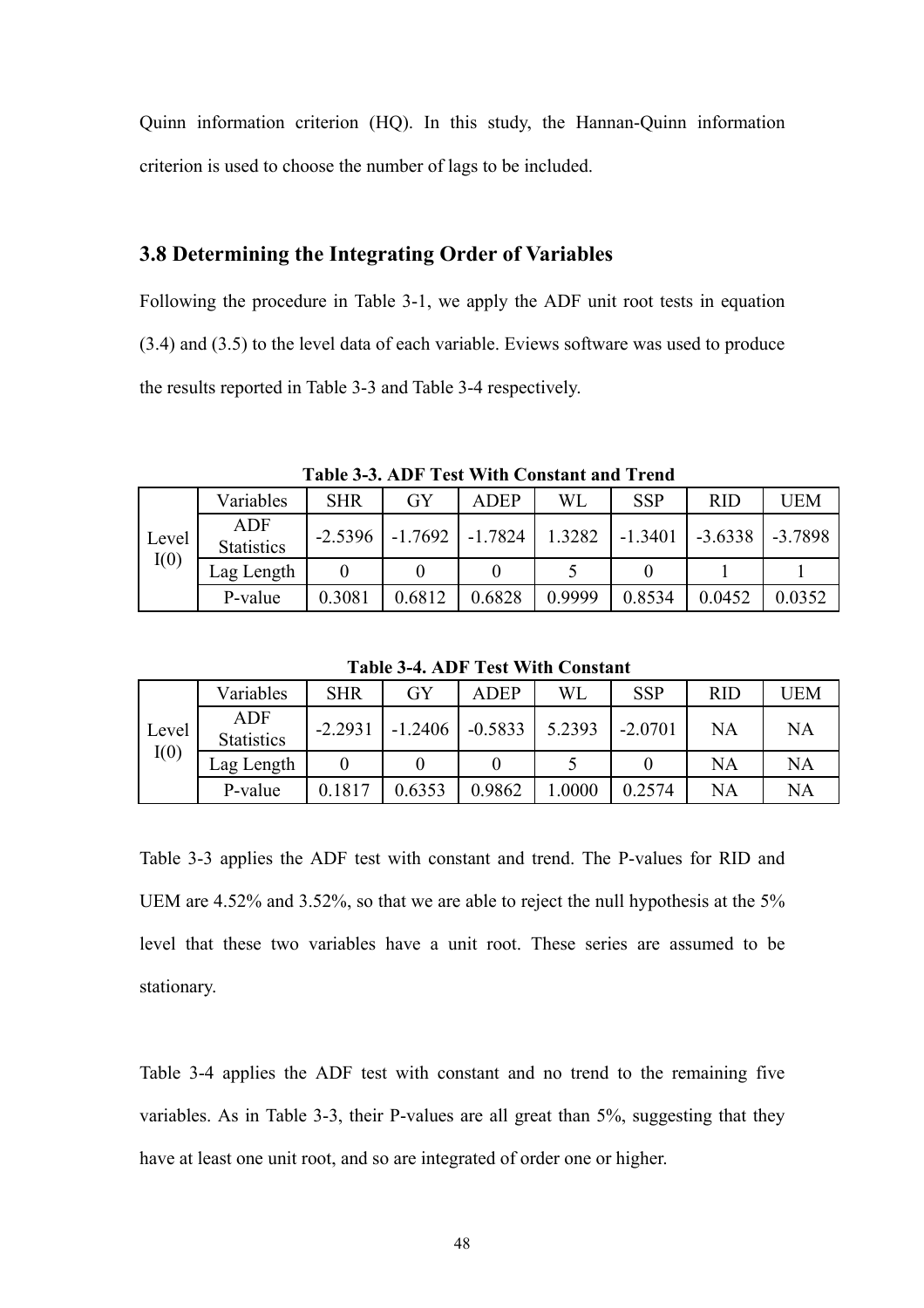The results of Table 3-3 and 3-4 are consistent with the graphs of the variables (see Graph 3-1). The series all show an apparent trend, except for RID and UEM. To determine if the order variables are  $I(1)$  or  $I(2)$  (or higher), we apply the ADF test to the first differenced data (the model is presented in equation 3.6), to test the null hypothesis that the differenced data have a unit root. The results are summarised in Table 3-5.

|                     | Variables                       | <b>SHR</b> | GY        | <b>ADEP</b> | WL        | <b>SSP</b> |
|---------------------|---------------------------------|------------|-----------|-------------|-----------|------------|
| First<br>Difference | <b>ADF</b><br><b>Statistics</b> | $-6.1158$  | $-5.2077$ | $-4.9221$   | $-5.1932$ | $-4.7473$  |
| I(1)                | Lag<br>Length                   |            |           |             |           |            |
|                     | P-value                         | 0.0002     | 0.0025    | 0.0032      | 0.0025    | 0.001      |

**Table 3-5. ADF Test For First Differenced Data** 

As with the previous procedure, the choice of lag length is based on the Hannan-Quinn information criterion (HQ). The ADF test for the first difference data includes the constant and trend for all other variables. We reject the null hypothesis at the 5% level of significant for the first-differenced data of all variables. Therefore, we conclude that the SHR, the GY, the ADEP, the WL, and the SSP are all I(1).

Note that the ADF test results suggest that the variables in the extended life cycle model and the adjusted life cycle model are not integrated in the same order. Consequently, regarding these two models, cointegration econometric procedures that are appropriate for I(1) variables are not applicable. This is because "if two series are not integrated in the some order, then these two series cannot possibly be cointegrated as the  $I(0)$  series has a constant mean while the  $I(1)$  series trends to drift over time" (Harris & Sollis, 2003). For the basic life cycle model in equation 1.2, all of the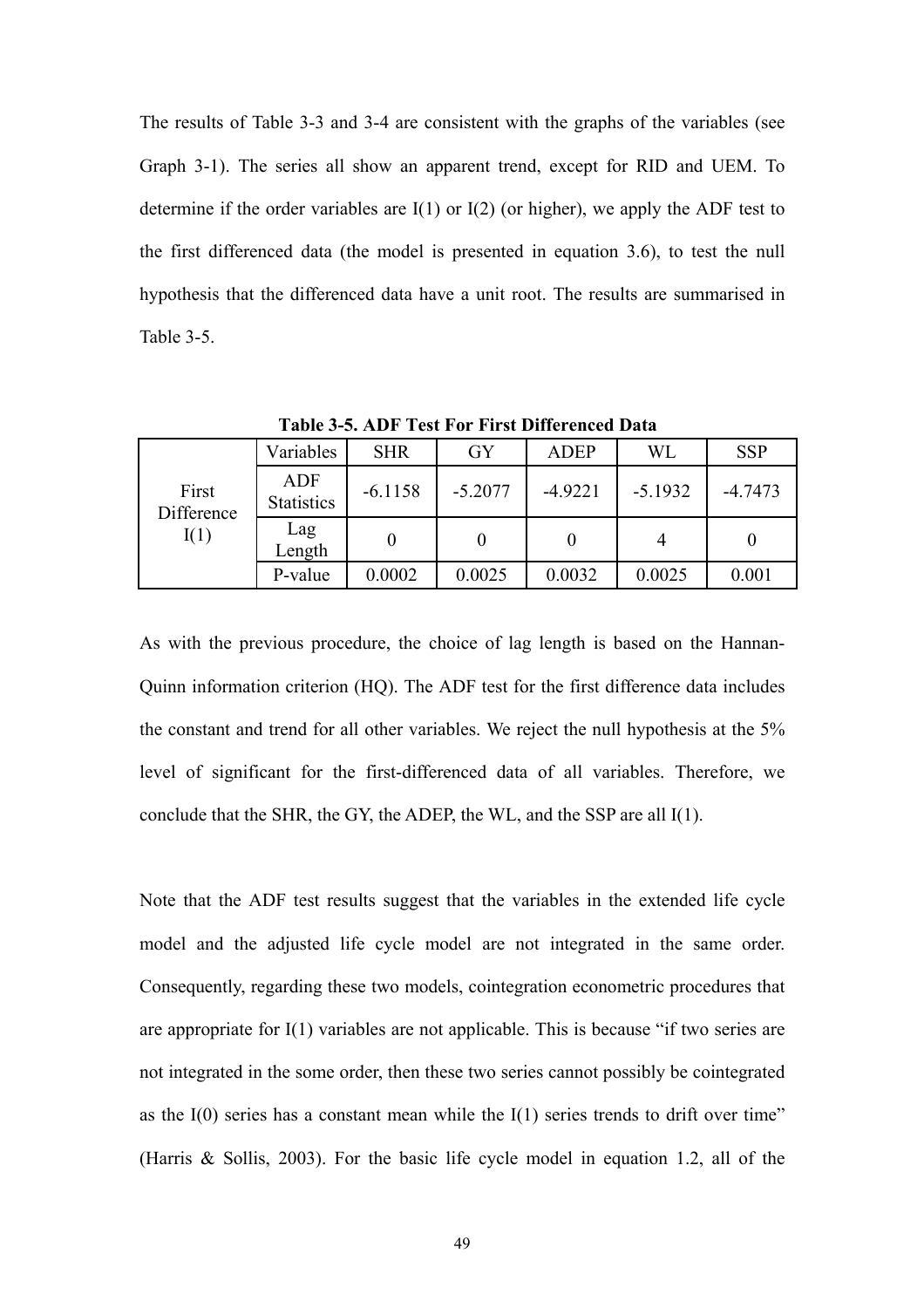variables are I(1).

The next chapter explores the power of the life cycle hypothesis for explaining savings behaviour by Chinese households after 1978.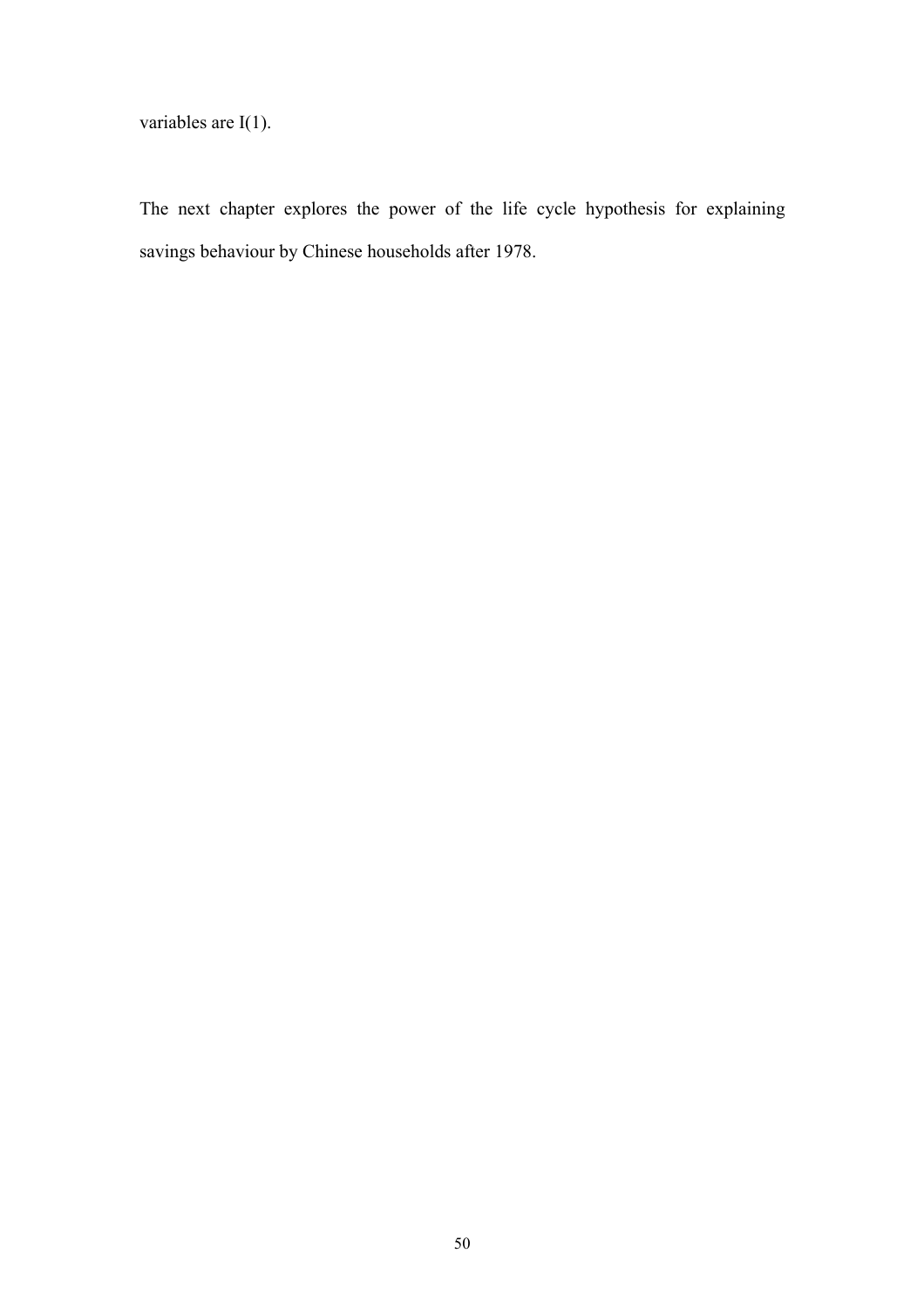# **Chapter 4: Estimation of the Life Cycle Models**

Recall from equation (1.2) that the basic life cycle hypothesis involves the household saving rate (SHR), the income growth rate (GY), the elderly dependency ratio (ADEP), and household wealth (WL). According to the ADF test results in the previous Chapter, all four variables are integrated of order one. Estimation of the basic life cycle model therefore can begin by testing for cointegration.

### **4.1 Cointegration Test**

When Modigliani proposed his life cycle models, econometric methods generally involved regressing the dependent variable against the independent variables and testing for significance. Such a model is shown in equation 4.1.

$$
SHR_t = \alpha + \beta_1 GY_t + \beta_2 ADEP_t + \beta_3 WL_t + \varepsilon_t
$$
\n(4.1)

Where:

- *1. SHR* is the household saving rate,
- *2. GY* is the growth rate of real household disposable income,
- *3. ADEP* is elderly dependency ratio of the population over 60 to the working age population,
- *4. WL* is household wealth as a ratio of household disposable income,
- *5. t* is a time subscript.

As explained in the previous section, that technique is now recognised as inappropriate, since if the variables are all integrated of order one (as they are in this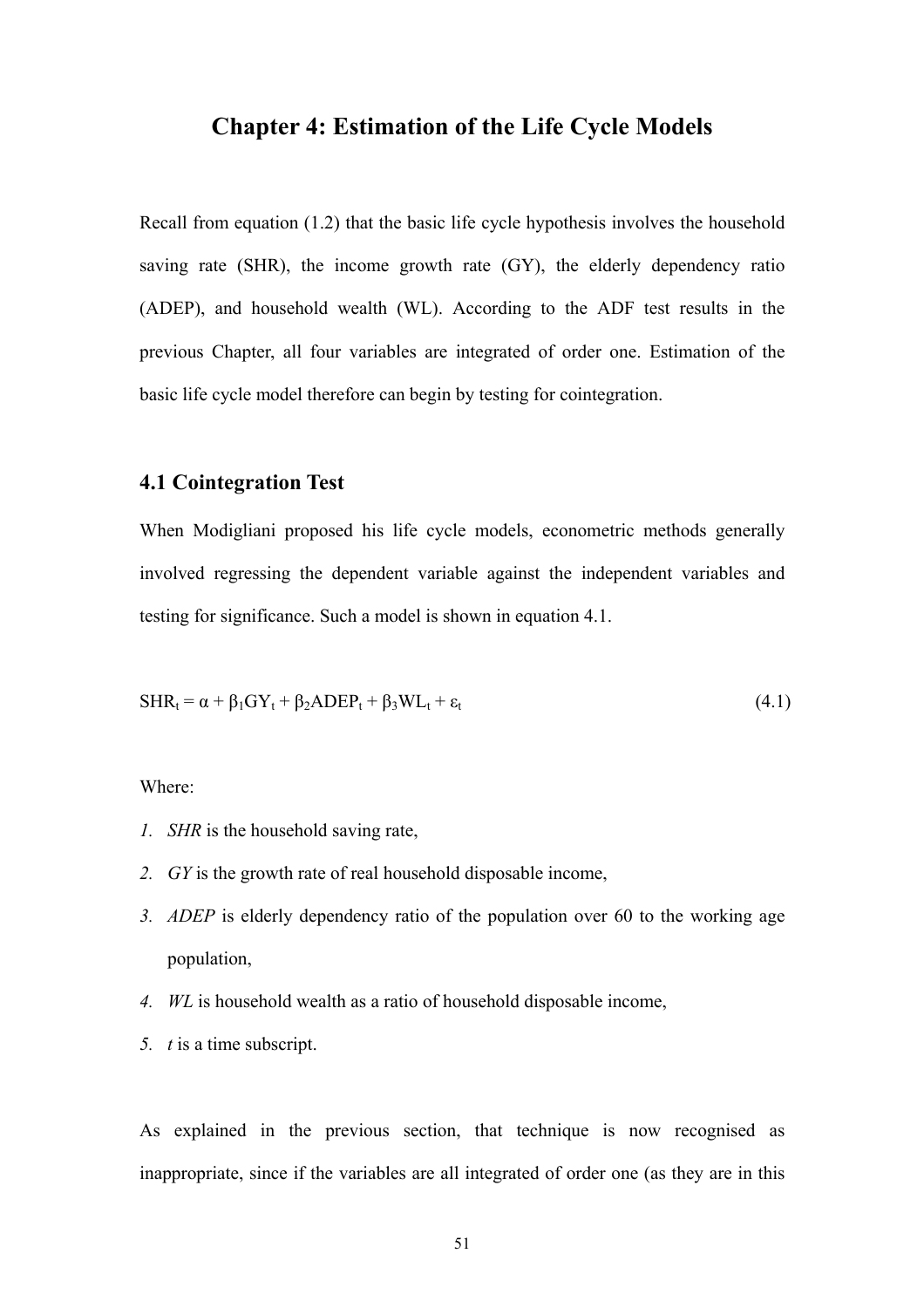example), then this can produce spurious correlation.

There is, however, one circumstance under which it is appropriate to test the model in (4.1), and that is when the variables are cointegrated. The basic idea of cointegration is that if there is a long run relationship between the variables in (4.1), so that the variables all share a common trend, then we can find an integrating vector such that the residuals,  $\varepsilon_t$ , in the equation are I(0); see, for example, Verbeek (2003, p. 314-317). Consequently, this chapter begins with a test of whether the variables in equation (4.1) are cointegrated.

The test applied here is drawn from Verbeek (2003, p. 316). It is an augmented Dickey Fuller test applied to an equation with one dependent variable and three explanatory variables. The critical values for a model with four variables are -4.64 (1% level), -4.10 (5%) and -3.81 (10%) (Davidson & MacKinnon, 1993, cited in Verbeek, 2003, p. 316). Eviews software was used to estimate (4.1) using ordinary least squares, and the ADF test was applied to the residuals. The value of the ADF statistic was -3.28, and so the null hypothesis of no cointegration was not rejected. Note that non rejection of the null hypothesis does not necessarily imply that the variables are not cointegrated (due to the low power of the test against close alternatives). Nevertheless, the non rejection of no cointegration means that it would be inappropriate to estimate equation (4.1) due to spurious regression problem. Instead, the following sections test the model using the autoregressive distributed lag model to cointegration and the error correction modelling. These models avoid the problem of spurious regression by including lagged values of the dependent variable as explanatory variables.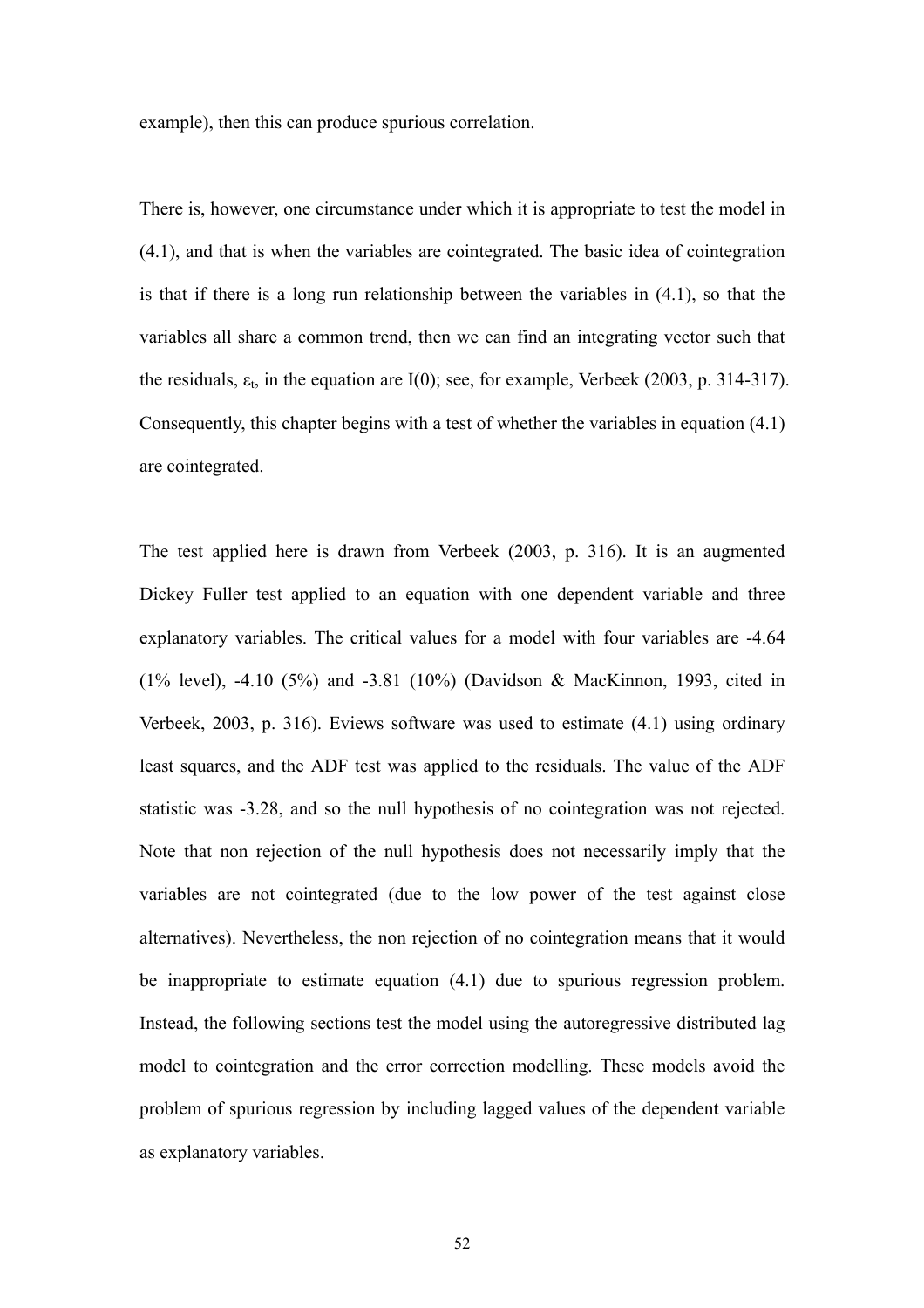## **4.2 The ARDL Model and the ECM Model**

The general form of the autoregressive distributed lag model (ARDL) is shown in equation (4.2)

$$
Y_t = a + \sum_{i=1}^m A_i Y_{t-i} + \sum_{i=0}^m B_i X_{t-i} + u_t
$$
\n(4.2)

Note that it includes previous values of  $Y_t$  on the right hand side of the equation (and so is autoregressive), and includes lagged values of  $Y_t$  and  $X_t$ .

Part of the procedure of estimating an ARDL model requires determining an appropriate lag structure for the model. Let p be the number of lags for the dependent variable and q be the number of lags for the independent variable. Choosing p and q involves trade-offs between omitting information and adding estimation error through overspecification. There are formal techniques available for choosing p and q, such as the Akaike Information Criterion and the Hannan-Quinn Information Criterion (as discussed earlier in this thesis; see, for example, Stock & Watson, 2003). The method adopted in this thesis is to use the latter technique, the Hannan-Quinn Information Criterion (HQ).

The ARDL model gives the long run equilibrium relationship in the equation being tested. It can also be reformulated as an error correction model (ECM) to highlight the role of short term adjustments towards a long term equilibrium in the equation. Consider, for example, the following ARDL model, which involves one independent variable and single lags for both p and q.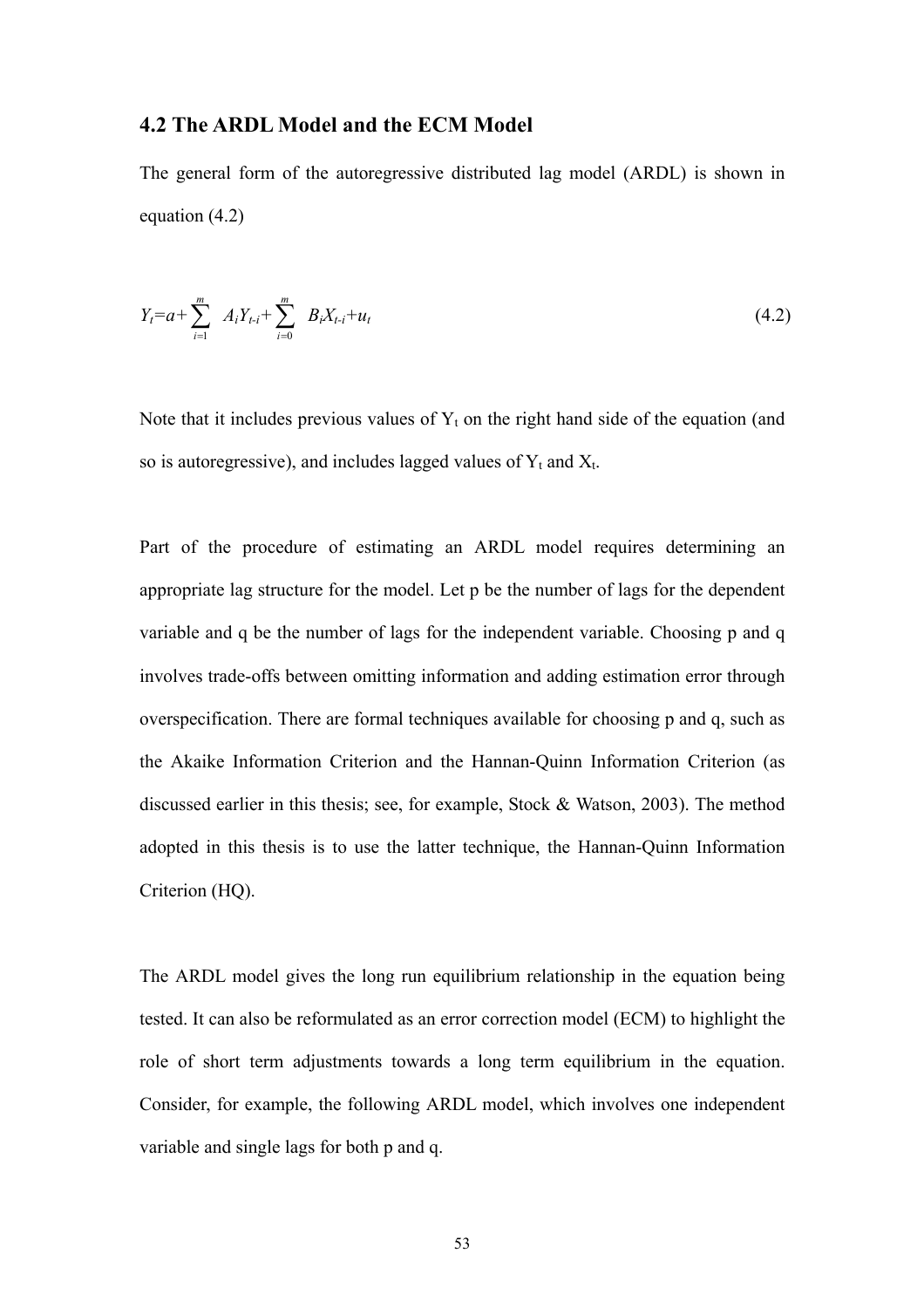$$
Y_{t} = \delta + \alpha_{1} Y_{t-1} + \beta_{0} X_{t} + \beta_{1} X_{t-1} + \mu_{t}
$$
\n(4.3)

This equation can be rewritten as:

$$
\Delta Y_{t} = \delta + (\alpha_{1} - 1)Y_{t-1} + \beta_{0} \Delta X_{t} + (\beta_{0} + \beta_{1})X_{t-1} + \epsilon_{t}
$$
\n(4.4)

Collecting the two lagged terms together then produces the following specification:

$$
\Delta Y_{t} = \beta_{0} \Delta X_{t} + (\alpha_{1} - 1) [Y - {\delta/(1 - \alpha_{1}) + (\beta_{0} + \beta_{1}) / (1 - \alpha_{1})X} \}_{t-1} + \varepsilon_{t}
$$
  
=  $\beta_{0} \Delta X_{t} + \lambda [Y - (\Upsilon_{0} + \Upsilon_{1}X)]_{t-1}$  (4.5)

This specification is known as the error correction model. It shows a long run relationship between  $Y_t$  and  $X_t$ , plus a mechanism for moving the variables towards that relationship in the short term (Verbeek, 2004, p. 311; Ward, 2005). The next two subsections apply the ARDL and the ECM to the basic and extended life cycle models introduced by Modigliani and Brumberg (1954) and Modigliani (1986).

# **4.3 The Basic Life Cycle Model Estimation**

#### **4.3.1 Determining the lag length of ARDL and diagnostic test**

Since the long run equilibrium is obtained from the ARDL model, the lag length of the ARDL model has to be decided first. As discussed before, the choice of lag length is based on the Hannan-Quinn information criterion.

Annual data is being used, and therefore the initial lag length is set on all variables in the general ARDL equation for two periods. This is the established practice in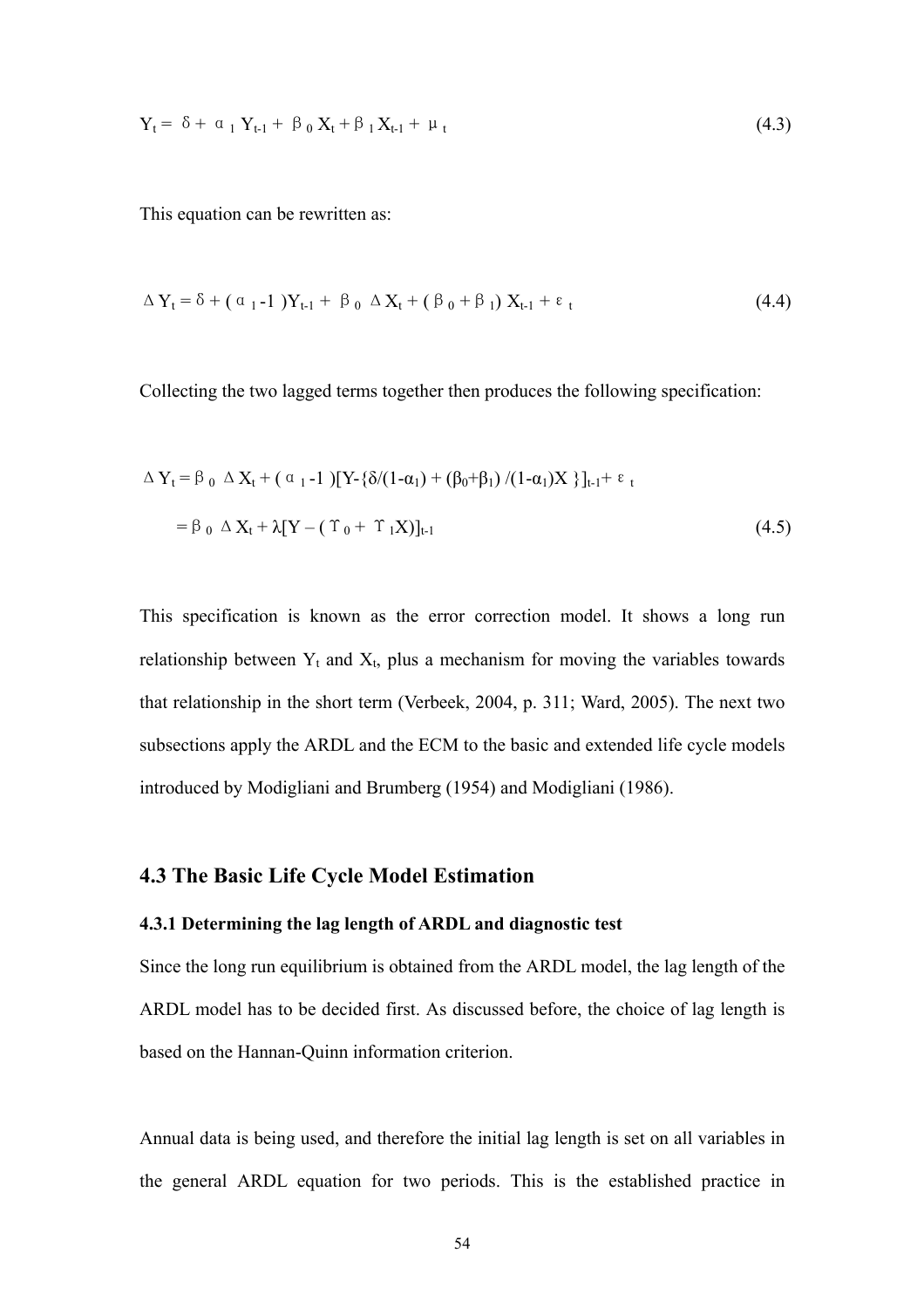modelling with annual data (Athukorala & Tsai, 2003). To confirm the choice of two lags to be included in the ARDL, we perform Hannan-Quinn information criterion, which minimises:  $-2(1/T)$  +  $2k\log(\log(T))/T$ , where *l* is the sum of squared residuals.

We used Microfit software to estimate the ARDL model for our basic life cycle equation (1.2). The outputs are summarised in Table 4-1.

| <b>Regressor</b> | Coefficient | <b>Standard Error</b> | <b>T-Ratio</b> [Prob] |  |
|------------------|-------------|-----------------------|-----------------------|--|
| $SHR(-1)$        | 0.42779     | 0.15835               | 2.7015[0.014]         |  |
| GY               | 0.24475     | 0.089025              | 2.7492[0.013]         |  |
| <b>ADEP</b>      | $-2.2878$   | 1.3731                | $-1.6662[0.112]$      |  |
| WL               | 0.084749    | 0.047042              | 1.8016[0.088]         |  |
|                  | 54.8182     | 21.9913               | 2.4927[0.022]         |  |

**Table 4-1. ARDL Estimates for the Basic Life Cycle Model** 

From the above table, it is clear that an ARDL (1,0,0,0) model is selected. The Pvalues of GY, ADEP, and WL are 1.3%, 11.2%, and 8.8% respectively, showing that the income growth rate variable is statistically significant as well as the household wealth variable (at the 10% level), while the demographic dependency variable does not significantly affect Chinese household saving rates.

The diagnostic test results for our basic life cycle model are given in Table 4-2. The null hypothesis of the autocorrelation LM test is that there is no autocorrelation. According to the Microfit outputs, shown in the first row of Table 4-2 the P-value is 60.1% and, the LM statistic for our basic life cycle model was 0.27347. We thus conclude that there is no autocorrelation problem of residuals existing in our basic life cycle model, since the P-value of the LM test is greater than 5%.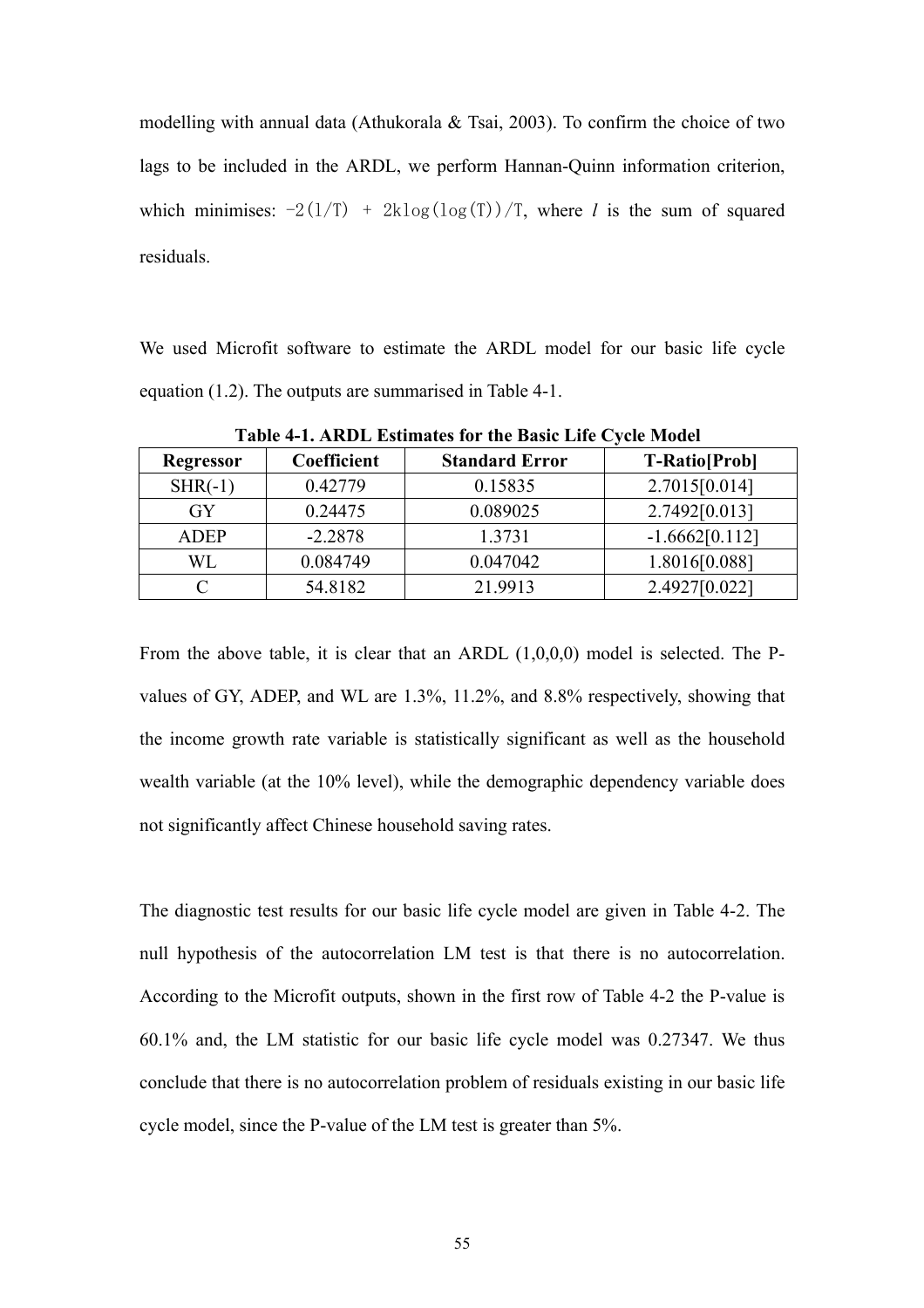The null hypothesis of the normality test is that the residuals are multivariate normal. For our basic life cycle model, the Microfit outputs suggest that the P-value of the normality test is 99.2%. Consequently, it is safe to conclude that the residuals are multivariate normal in our ARDL estimation, since the P-value of the normality test is greater than 5%.

The null hypothesis of the heteroscedasticity test is that there is no heteroscedasticity in the residuals. As with other diagnostic tests, the Microfit outputs represent that the P-value of the heteroscedasticity test is 9.3%, which is greater than the critical value of 5%. We thus conclude that the heteroscedasticity does not exist in the residuals.

**Table 4-2. Diagnostic Tests for the Basic Life Cycle Model** 

| <b>Tests</b>       | <b>P-values</b> |
|--------------------|-----------------|
| Serial Correlation | 0.601           |
| Normality          | 0.992           |
| Heteroscedasticity | 0.093           |

From the above table, it is clear that our basic life cycle equation comfortably passed the diagnostic tests, reflecting the reliability of our basic life cycle equation.

### **4.3.2 The long run coefficients and ECM model**

Based on the selected ARDL  $(1,0,0,0)$  model, we can obtain the long run coefficients and the ECM model, as the following tables show.

| <b>Table 4-3. Estimated Long Run Coefficients</b> |                                                               |          |                  |  |  |  |
|---------------------------------------------------|---------------------------------------------------------------|----------|------------------|--|--|--|
| <b>Regressor</b>                                  | Coefficient<br><b>Standard Error</b><br><b>T-Ratio</b> [Prob] |          |                  |  |  |  |
| GY                                                | 0.42772                                                       | 0.2125   | 2.0128[0.059]    |  |  |  |
| <b>ADEP</b>                                       | $-3.9982$                                                     | 2.3504   | $-1.7011[0.105]$ |  |  |  |
| WL                                                | 0.14811                                                       | 0.079731 | 1.8576[0.079]    |  |  |  |
|                                                   | 95.8013                                                       | 32.1582  | 2.9791[0.008]    |  |  |  |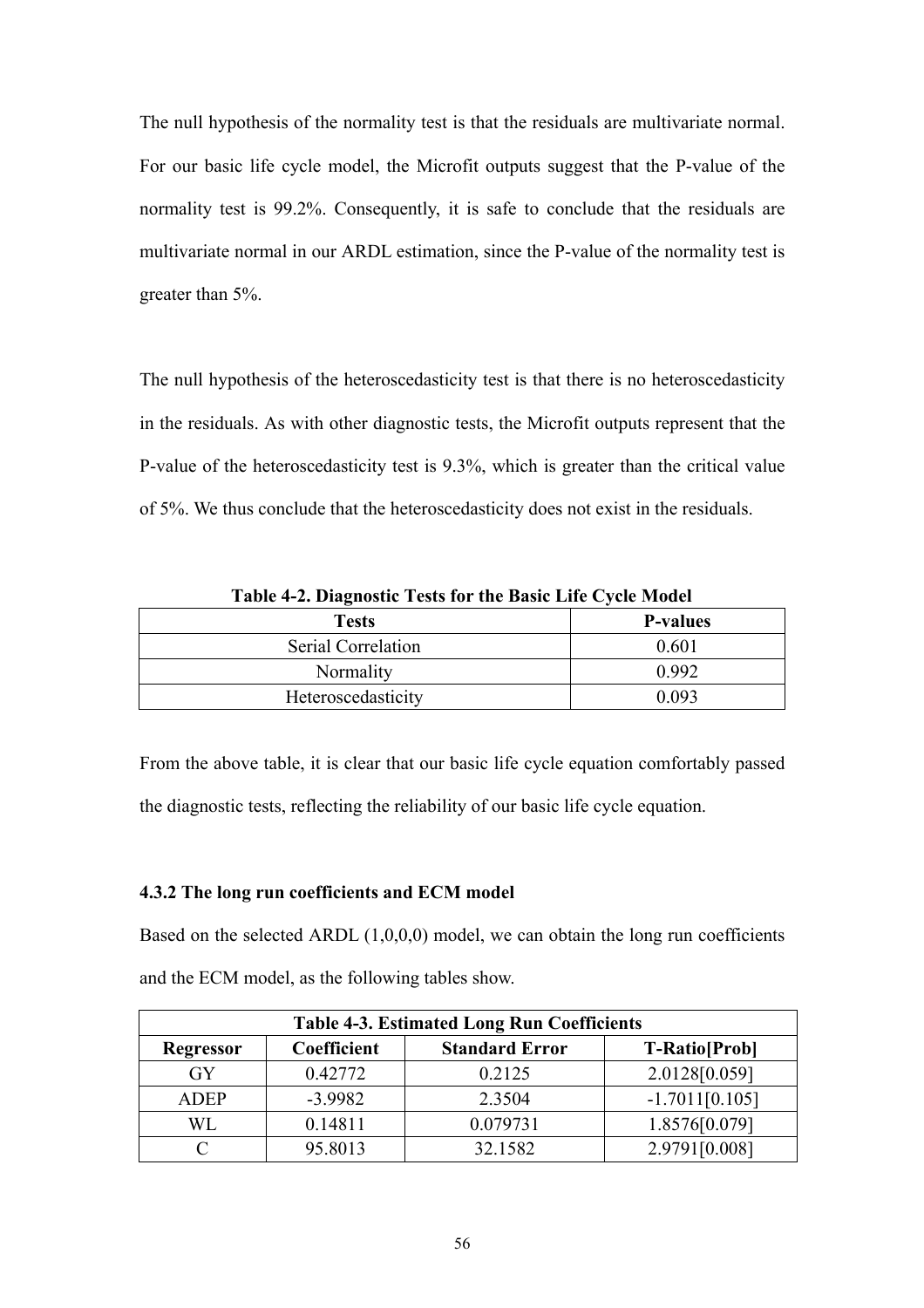From table 4-3, we can conclude that the long run coefficients of income growth rate and household wealth are significant at the 10% level.

| Table +-+. Ellul Correction Representation |             |                       |                       |  |  |
|--------------------------------------------|-------------|-----------------------|-----------------------|--|--|
| <b>Regressor</b>                           | Coefficient | <b>Standard Error</b> | <b>T-Ratio</b> [Prob] |  |  |
| <b>DGY</b>                                 | 0.24475     | 0.089025              | 2.7492[0.013]         |  |  |
| <b>DADEP</b>                               | $-2.2878$   | 1.3731                | $-1.6662[0.112]$      |  |  |
| <b>DWL</b>                                 | 0.084749    | 0.047042              | 1.8016[0.088]         |  |  |
| DC                                         | 54.8182     | 21.9913               | 2.4927[0.022]         |  |  |
| $ECM(-1)$                                  | $-0.57221$  | 0.15835               | $-3.6135[0.002]$      |  |  |

**Table 4-4. Error Correction Representation** 

Similar to the long run coefficients, the coefficients of the changes in the income growth rate variable and the household wealth variable are also statistically significant. However, the coefficient of changes in the demographic variable is again statistically insignificant.

The T-test is not appropriate to test whether the ECM parameter is significant, instead we can use the critical value derived from Banerjee et al (1998), which for 3 regressors and 25 observations at the 10% level is -3.46 and at the 5% level is -3.91. The null hypothesis that the parameter  $= 0$  can be rejected at the 10% level (but not the 5% level).

The representation theorem of Granger (1983) and Engle and Granger (1987) means that if the variables are all I(1) and have an error correction representation, then the variable are necessarily cointegrated (Verbeek, 2003, section 9.2.3). Further evidence that the variables are cointegrated comes from Graph 4-1, which plots the implied residuals from the dynamic model in Table 4-1. Thus, contrary to the weak power test used in section 4.1, this section has provided evidence that the variables are cointegrated according to Modigliani and Brumberg's original model.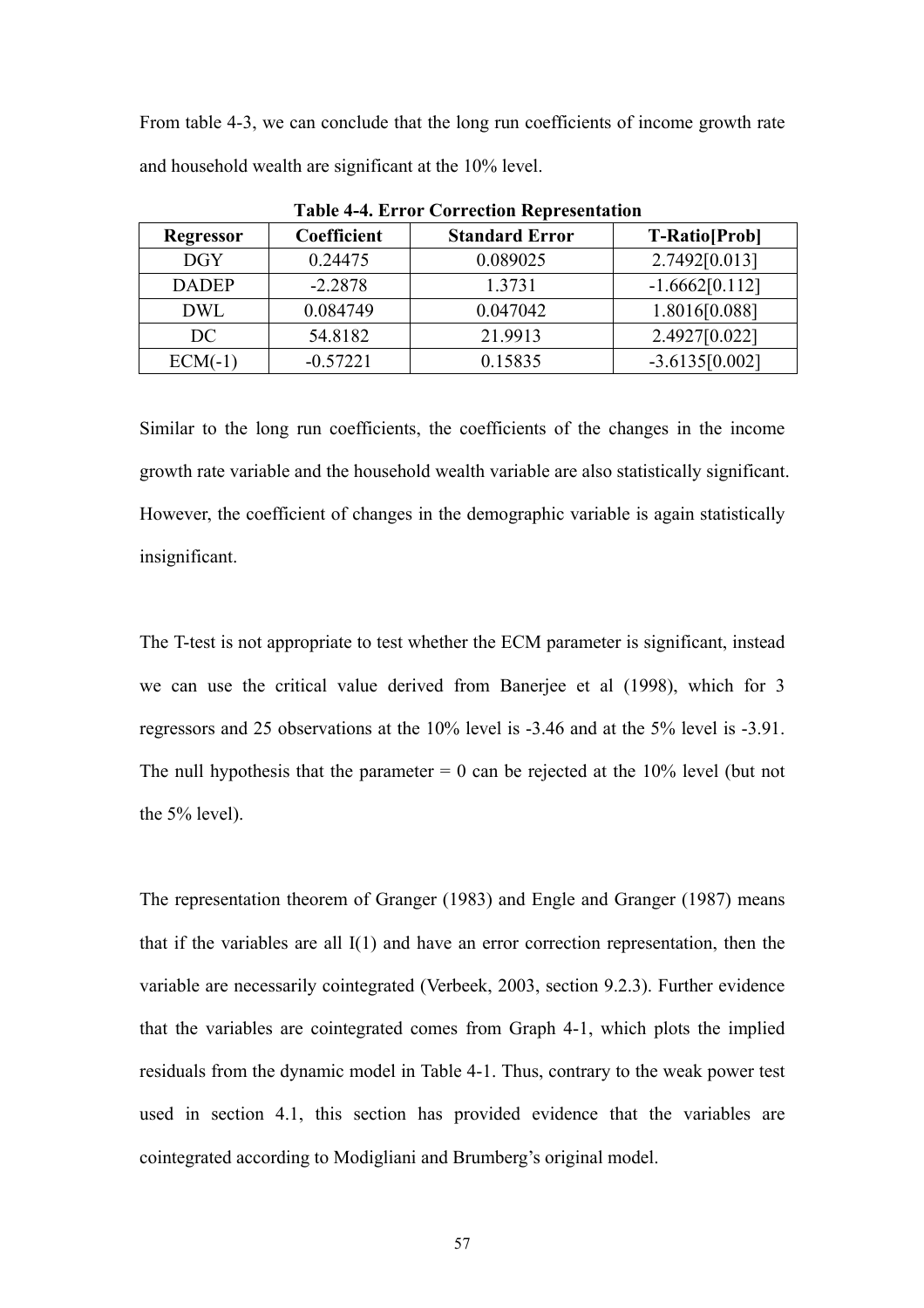

**Graph 4-1. Implied Residuals from Dynamic Model** 

#### **4.3.3 Comparison with Modigliani and Brumberg (1954)**

Modigliani and Brumberg (1954) introduced their original model to explain the saving behaviour of United States households. The model estimated here for Chinese households fifty years later has some interesting features.

First, the coefficient on the income growth variable is positive (as expected) and statistically significant. This confirms the basic insight of the life cycle hypothesis.

Second, the coefficient on the demographic dependency variable is of the correct sign, although not statistically significant.

Third, and most interesting, the coefficient on the household wealth variable is significant and positive. The expected relationship is that as wealth rises relative to income, the household saving rate will decline. Instead, this analysis of China saving behaviour suggests the opposite. This could help to explain the very high rates of economic growth in China in recent years.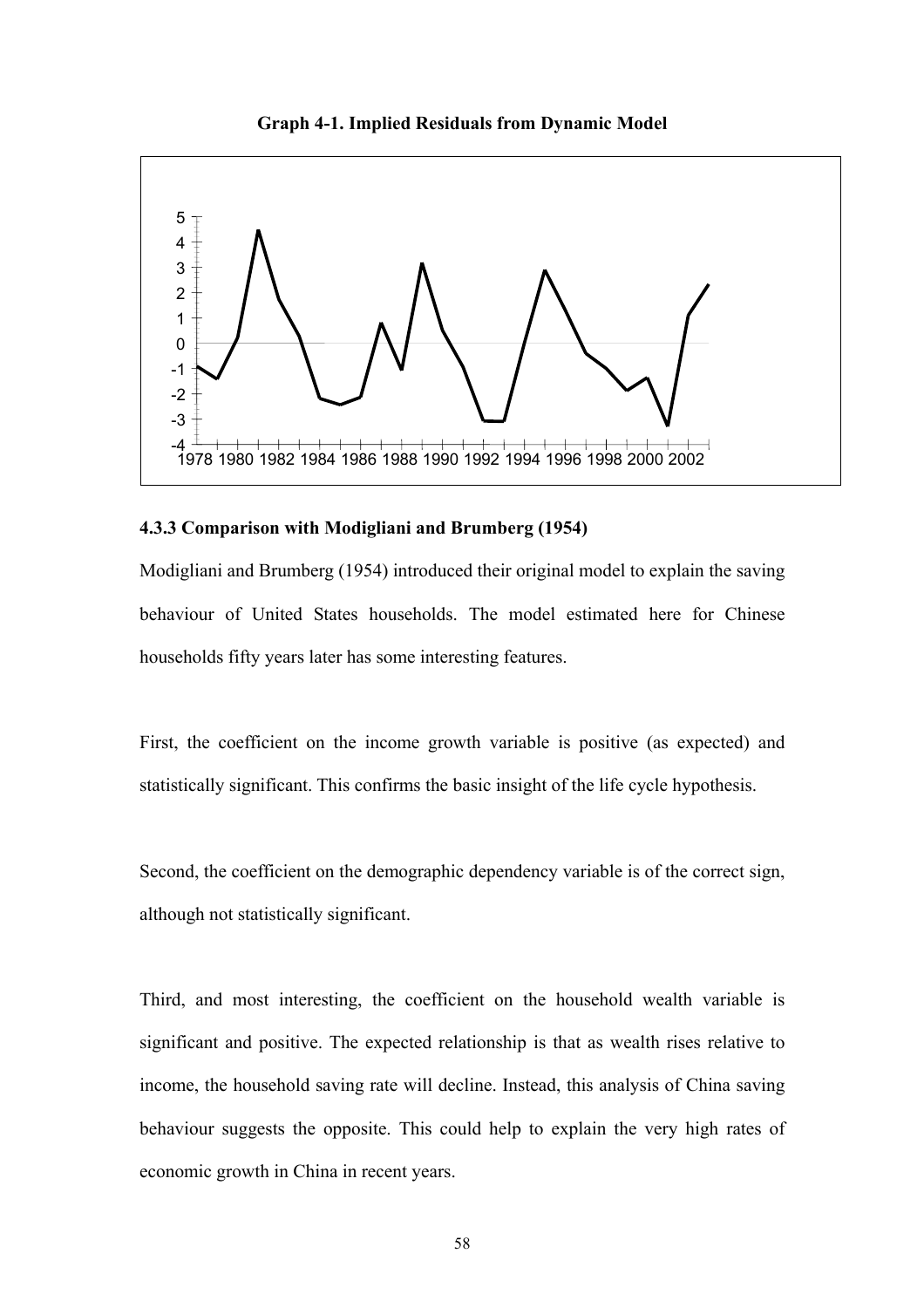# **4.4 The Extended Life Cycle Model Estimation**

#### **4.4.1 ARDL approach and diagnostic test**

The above procedure was repeated in order to determine the lag length of the ARDL model for equation (1.3). Again, the choice of lag length was based on the Hannan-Quinn information criterion. To be acceptable, the estimated equation must satisfy various diagnostic tests.

Compared to the basic life cycle model, Modigliani's (1986) extended life cycle model has two more variables: the real interest rate (RID) and social security payments (SSP). Because of the limited sample size in our study, the lag number of three or more is not allowed in estimating ARDL, and the initial lag length was therefore set on all variables in the general ARDL equation at two periods.

After including two more variables, the life cycle hypothesis works much better in explaining Chinese household saving behaviour. The outputs estimated by using ARDL approach are summarised in the following Table 4-5.

| Table 4-5. ARDL Estimates for the Extended Ene Cycle model |             |                       |                      |  |  |  |
|------------------------------------------------------------|-------------|-----------------------|----------------------|--|--|--|
| <b>Regressor</b>                                           | Coefficient | <b>Standard Error</b> | <b>T-Ratio[Prob]</b> |  |  |  |
| <b>GY</b>                                                  | 0.13003     | 0.058968              | 2.2051[0.046]        |  |  |  |
| <b>ADEP</b>                                                | $-3.1208$   | 0.91468               | $-3.4120[0.005]$     |  |  |  |
| $ADEP(-1)$                                                 | $-5.313$    | 0.95744               | $-5.5492[0.000]$     |  |  |  |
| WL                                                         | 0.16758     | 0.067943              | 2.4664[0.028]        |  |  |  |
| $WL(-1)$                                                   | 0.36984     | 0.095346              | 3.8789[0.002]        |  |  |  |
| $WL(-2)$                                                   | $-0.23362$  | 0.079659              | $-2.9328[0.012]$     |  |  |  |
| <b>RID</b>                                                 | 0.24264     | 0.076737              | 3.1620[0.007]        |  |  |  |
| $RID(-1)$                                                  | $-0.3883$   | 0.09262               | $-4.1924[0.001]$     |  |  |  |
| $RID(-2)$                                                  | $-0.15015$  | 0.059774              | $-2.5120[0.026]$     |  |  |  |
| <b>SSP</b>                                                 | $-0.739$    | 0.16253               | $-4.5467[0.001]$     |  |  |  |
|                                                            | 161.2884    | 13.7402               | 11.7385[0.000]       |  |  |  |

**Table 4-5. ARDL Estimates for the Extended Life Cycle Model**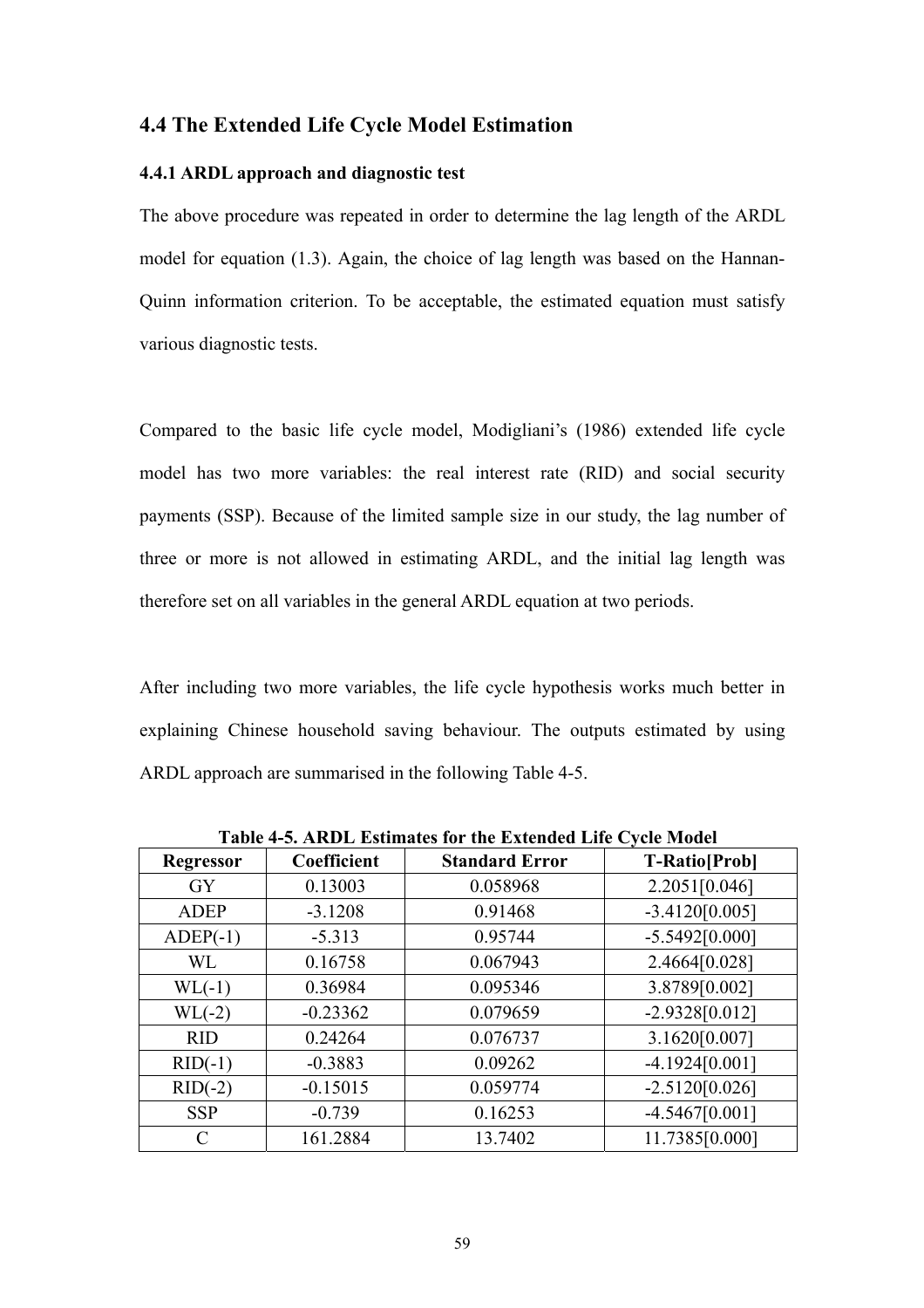From the above table, it is clear that an ARDL  $(0,0,1,2,2,0)$  model has been selected. The P-values of all variables are highly significant at the 5% level, showing that all these predictors are closely related to the Chinese household saving rate.

The long run coefficients of these variables are statistically highly significant at the 1% level, expect the long run coefficients on the income growth rate variable. The Pvalue of the income growth rate variable (GY) is 4.6%, which is still significant at the 5% level (see Table 4-6).

| <b>Table 4-6. Estimated Long Run Coefficients</b> |             |                       |                      |  |  |
|---------------------------------------------------|-------------|-----------------------|----------------------|--|--|
| <b>Regressor</b>                                  | Coefficient | <b>Standard Error</b> | <b>T-Ratio[Prob]</b> |  |  |
| <b>GY</b>                                         | 0.13003     | 0.058968              | 2.2051[0.046]        |  |  |
| <b>ADEP</b>                                       | $-8.4338$   | 0.99253               | $-8.4973[0.000]$     |  |  |
| WL                                                | 0.3038      | 0.033271              | 9.1309[0.000]        |  |  |
| <b>SSP</b>                                        | $-0.739$    | 0.16253               | $-4.5467[0.001]$     |  |  |
| R <sub>ID</sub>                                   | 0.29581     | 0.095747              | 3.0894[0.009]        |  |  |
|                                                   | 161.2884    | 13.7402               | 11.7385[0.000]       |  |  |

We repeat various diagnostic tests in the extended life cycle model, to test its reliability (see Table 4-7). Recalling the autocorrelation LM test, the normality test and the heteroscedasticity test that from the basic life cycle model, the null hypotheses of these three diagnostic tests are there is no autocorrelation, the residuals are multivariate normal, and there is no heteroscedasticity in the residuals. To pass these diagnostic tests, the P-values of these diagnostic tests must be greater than the margin level, otherwise, the null hypotheses is rejected.

For our extended life cycle model, the LM statistics are 1.9946, while the P-value is 15.8%. It is thus concluded that there is no autocorrelation problem of residuals existing in our basic life cycle model, since the P-value of the LM test is greater than 5%.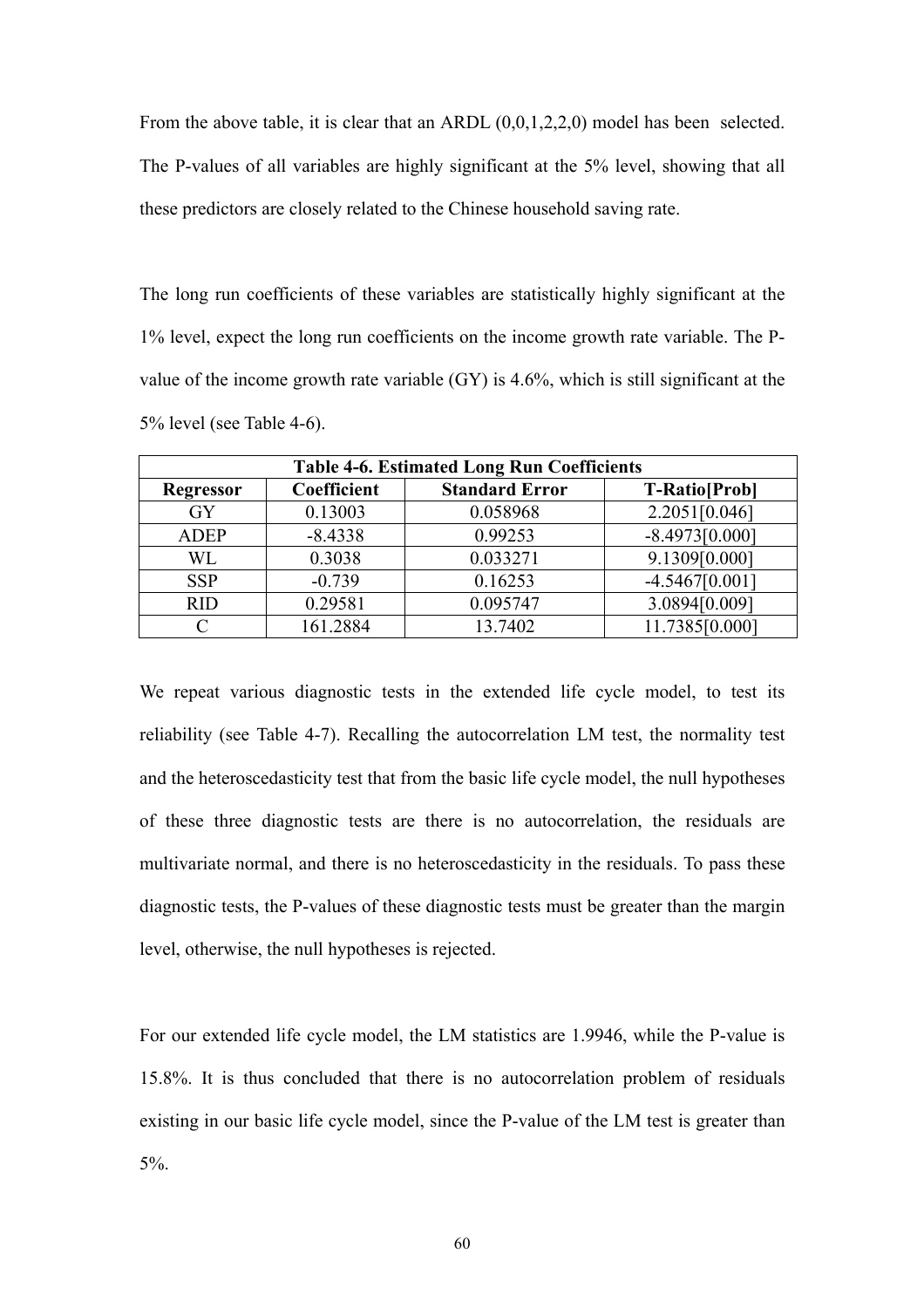The normality test reports that the P-value of the normality test is 22.4%. Consequently, it is quite safe to conclude that the residuals are multivariate normal in the ARDL estimation, since the P-value of the normality test is greater than 5%.

Finally, the P-value of the heteroscedasticity test is 22.8%, which is also greater than the critical value of 5%. We thus conclude that the heteroscedasticity problem does not exist in the residuals. Since our extended life cycle model passed various diagnostic tests comfortably, there is no reason to doubt the reliability of the extended life cycle model.

| - - - - - - - - - - - |                 |  |  |  |
|-----------------------|-----------------|--|--|--|
| <b>Tests</b>          | <b>P-values</b> |  |  |  |
| Serial Correlation    | 0.158           |  |  |  |
| Normality             | 0 2 2 4         |  |  |  |
| Heteroscedasticity    | በ ንንՋ           |  |  |  |

**Table 4-7. Diagnostic Tests for the Extended Life Cycle Model** 

#### **4.4.2 Empirical findings from the extended life cycle model**

This life cycle model was extended by Modigliani in explaining American household saving rates.

We replicated this extended life cycle model in our study, to test whether it can successfully explain Chinese household saving behaviour or not. Compared with the basic life cycle model, the extended life cycle model was much better at explaining Chinese household saving behaviour.

The extended life cycle model suggests that income growth rate, real interest rate, and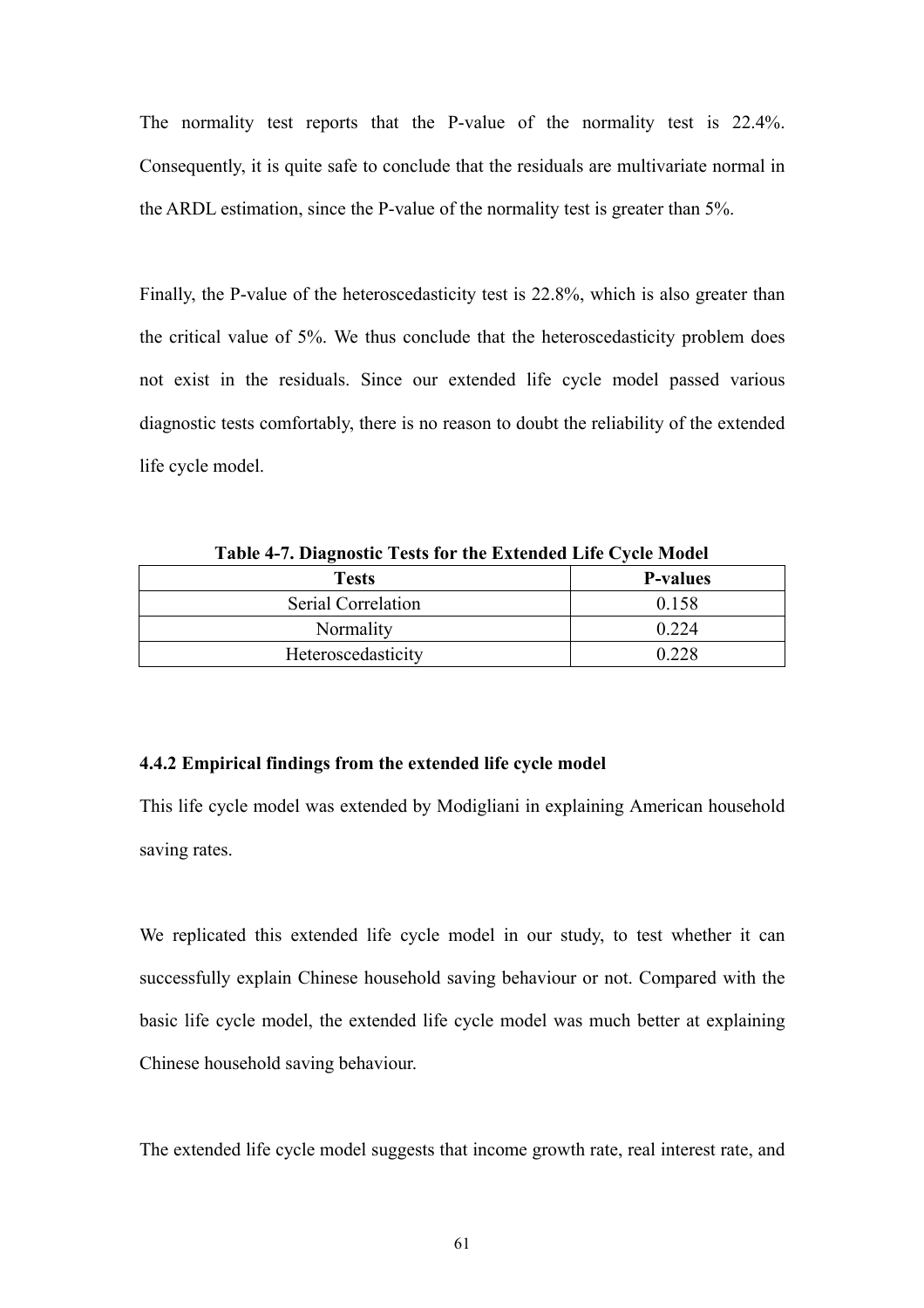social security payments have significant impacts on Chinese household saving. This statistical evidence suggests that:

- 1. As Chinese household income grows faster, their saving rate increases.
- 2. During the post reform period, Chinese households are very sensitive to real interest rates.
- 3. The absence of significant government emphasis on the provision of social welfare appears to have been a key factor in the rapid expansion of household saving in China.
- 4. An increase in the age dependency ratio tends to lower saving rates (although note that the parameter is statistically insignificant in the basic life cycle model).
- 5. Contrary to the hypothesis suggested by Modigliani's work, saving rates in China tend to increase as the ratio of household wealth to income rises.

# **4.5 Testing the Adjusted Life Cycle Model**

The previous sections estimated the traditional life cycle models, however, both the basic life cycle model and the extended life cycle model ignore the income uncertainty factor which is often considered as another important determinant of Chinese household saving rate in many previous literatures. Consequently, in this section, the income uncertainty variable (UEM) is introduced into the adjusted life cycle model.

The adjusted life cycle model is now considered here. In this model a new unemployment rate variable (UEM) is included, for the purpose of capturing how income uncertainty affects Chinese household saving rates. A useful proxy for income uncertainty is unemployment, Athukorala and Tsai (2003) used the unemployment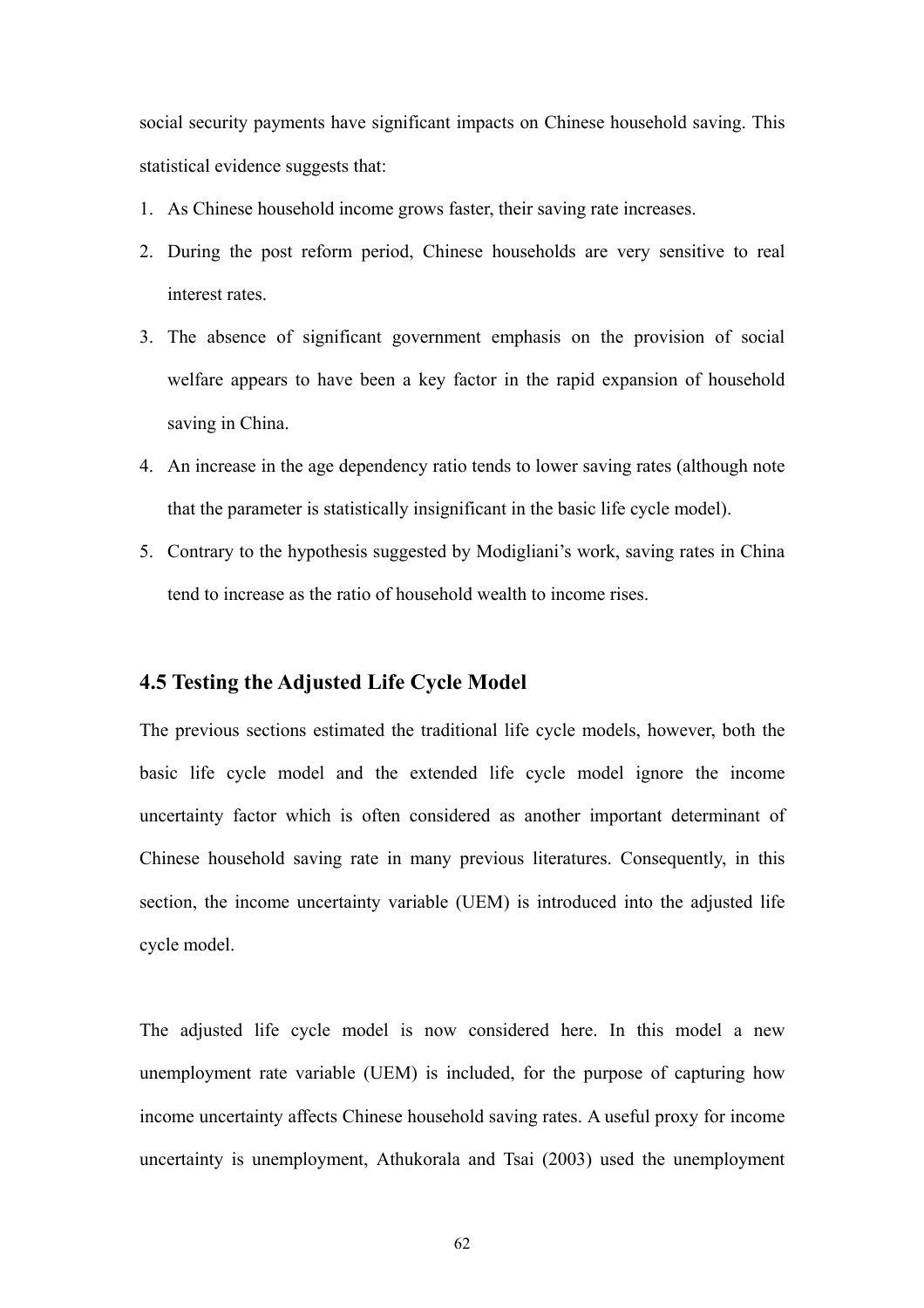series as an explanatory variable in order to capture the income uncertainty factor in a Taiwanese household saving function analysis model. They found that there is no evidence of a long term impact of unemployment on the Taiwanese household saving rate, but the coefficient on the change in unemployment is statistical significant. Guided by this previous study, the unemployment rate variable (UEM) is added to the extended life cycle model.

Again, we set the initial lag length on all variables in the general ARDL equation at two periods. The ARDL estimation results are given in Table 4-8.

| Table 4-8. ARDL Estimation for the Adjusted Life Cycle Model |             |                       |                      |
|--------------------------------------------------------------|-------------|-----------------------|----------------------|
| <b>Regressor</b>                                             | Coefficient | <b>Standard Error</b> | <b>T-Ratio[Prob]</b> |
| <b>GY</b>                                                    | 0.14168     | 0.062047              | 2.2835[0.041]        |
| <b>ADEP</b>                                                  | $-2.965$    | 0.95446               | $-3.1065[0.009]$     |
| $ADEP(-1)$                                                   | $-4.7938$   | 1.2005                | $-3.9933[0.002]$     |
| <b>WL</b>                                                    | 0.14657     | 0.074745              | 1.9610[0.074]        |
| $WL(-1)$                                                     | 0.32035     | 0.11782               | 2.7190[0.019]        |
| $WL(-2)$                                                     | $-0.18858$  | 0.10135               | $-1.8608[0.087]$     |
| <b>SSP</b>                                                   | $-0.59282$  | 0.25752               | $-2.3021[0.040]$     |
| <b>RID</b>                                                   | 0.21405     | 0.087122              | 2.4569[0.030]        |
| $RID(-1)$                                                    | $-0.3355$   | 0.11819               | $-2.8386[0.015]$     |
| $RID(-2)$                                                    | $-0.13644$  | 0.063595              | $-2.1454[0.053]$     |
| <b>UEM</b>                                                   | 0.3427      | 0.46268               | .74069[0.473]        |
| C                                                            | 150.6247    | 20.0713               | 7.5045[0.000]        |

Table 4-8 represents that there is no previous value on the dependent variable SHR, and therefore no longer an ECM model and also, the P-value of the income uncertainty variable (UEM) is statistical insignificant and it is the only variable that is insignificant, thus, we conclude that Modigliani's (1986) extended life cycle model is our preferred model in analysing Chinese household saving function.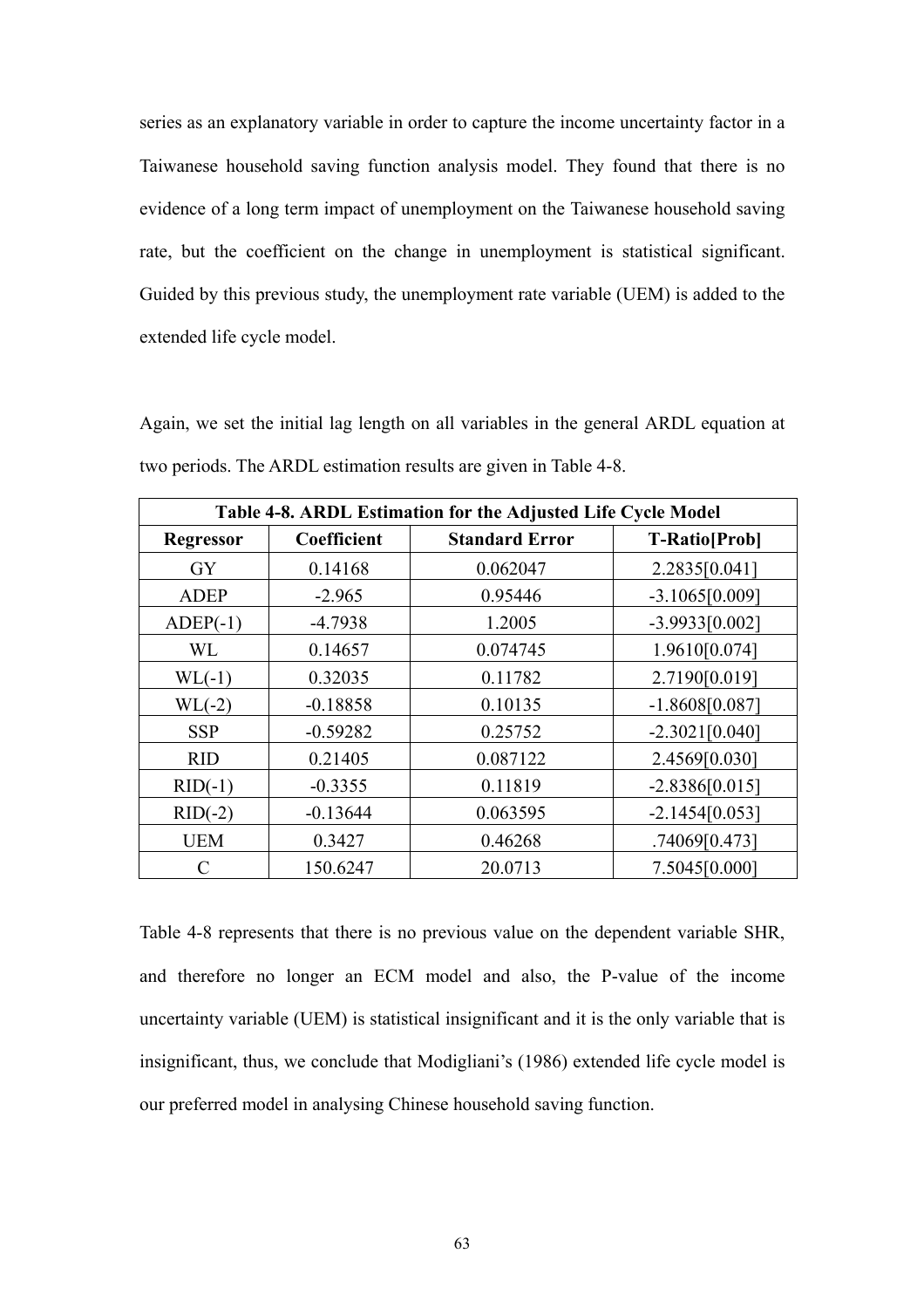# **4.6 Conclusion**

This chapter applied the cointegration test, the ARDL approach, and the ECM approach to analyse the basic life cycle model and the extended life cycle model. Based on the ARDL approach, we obtained the long run coefficients of the predictors involved in our analysis. The signs of the estimated equations are generally consistent with the theory, except for household wealth (WL). Household wealth is positively related to the Chinese household saving rate. That is during the post reform period, Chinese households' wealth increased, and householders became richer, but their saving rate also increased. This behaviour helps to explain the very fast rate of capital accumulation and economic growth experienced in China since 1978.

In addition to the traditional life cycle models, we added the income uncertainty variable to the extended life cycle model. However, the statistical evidences suggest that adding the income uncertainty variable does not improve the previous life cycle models.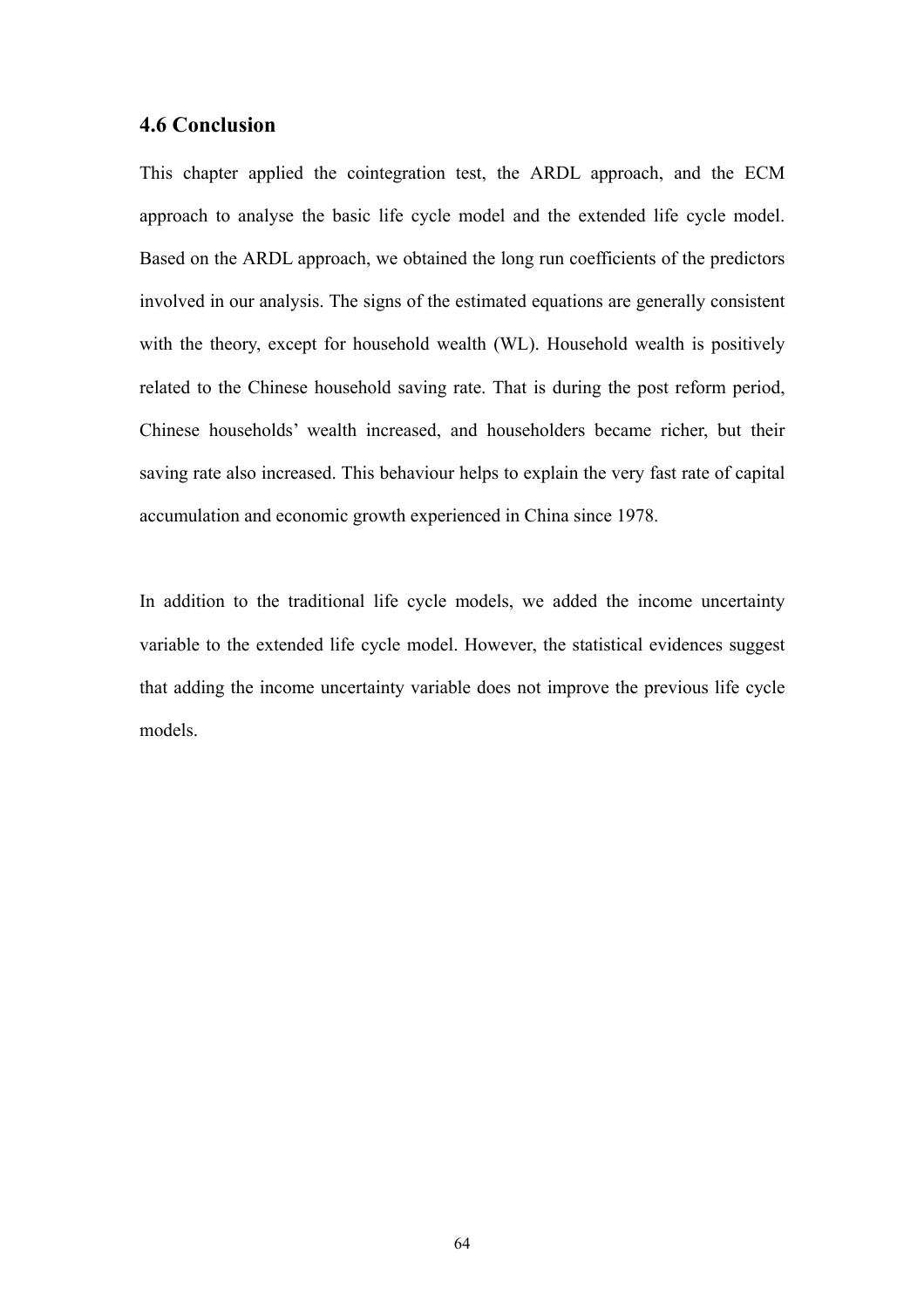# **Chapter 5: Summary and Conclusions**

# **5.1 Overview of the Research**

The principal research question in this study was to ascertain the determinants of Chinese household saving. Since the life cycle model is often employed to analyze household saving function in many other countries, but not in China, this study explored whether the life cycle model can contribute to understanding Chinese household saving behaviour.

The study first reviewed some background information about Chinese household saving in Chapter 1, where different household saving function analysis models were reviewed, providing reasons as to why the life cycle model was employed to analyze the household saving behaviour in China. In Chapter 2, some empirical findings about savings in China were considered. Chinese domestic saving structural changes after the economic reform were discussed in detail as well as repressed inflation and forced saving in China before 1978. In addition, some arguments on the important determinants of Chinese household saving were considered.

Following this, Chapter 3 explained the variables chosen and the data sources. The ADF test was also used in Chapter 3 to analyse the stationarity of the variables. In Chapter 4, the cointegration test, the ARDL approach, and the ECM approach were clearly described. Cointegration was found in the basic life cycle model. By applying the Hannan-Quinn information criterion and the ARDL approach, we found the appropriate lag orders of explanatory variables in our models. Based on the results estimated by the ARDL model, the long run equilibrium was defined. Submitting the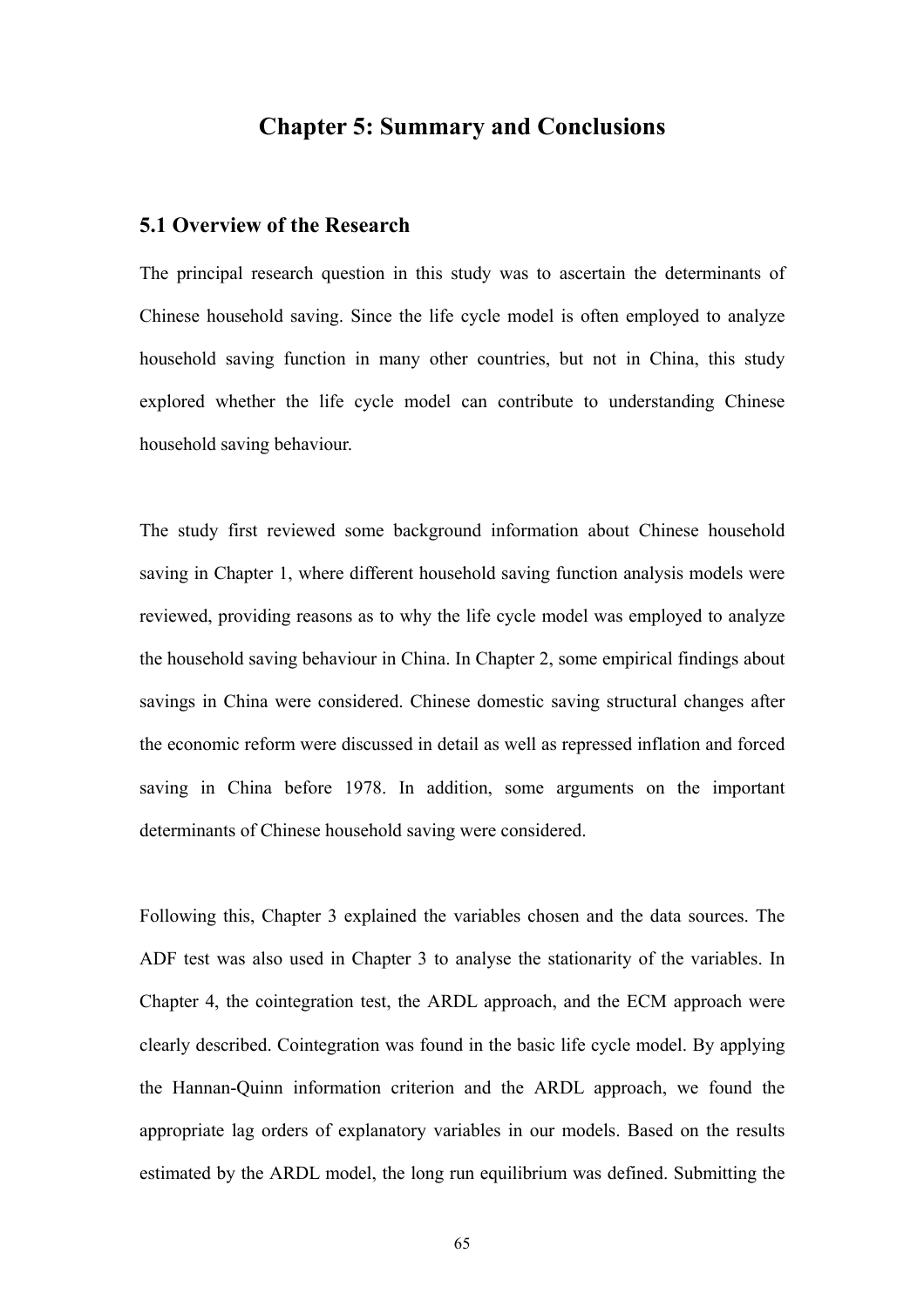long run equilibrium to the ECM approach, both short run and long run effects of the determinants were explored and the research questions were thus answered. The results of the empirical tests were discussed in Chapter 4.

# **5.2 Main Findings of the Research**

The estimated equations provide some information for policymakers. The basic life cycle model shows that the coefficients of income growth rate variable (GY) and household wealth variable (WL) are statistically significant. However, the household saving rate appears to be insensitive to the demographic variable (ADEP). In addition, the coefficient of the household wealth variable (WL) is positively signed, which is inconsistent with the initial prediction, reflecting that during the post reform period, as Chinese householders become richer their saving rate also increased.

Compared with the basic life cycle model, the extended life cycle model includes two more variables which are real interest rate variable (RID), and social security variable (SSP). Variables involved in the extended life cycle model are income growth rate variable (GY), household wealth variable (WL), demographic variable (ADEP), real interest rate variable (RID), and social security variable (SSP).

Similar to the basic life cycle model, both GY and WL are statistically significant, while the household wealth variable (WL) still has a positive sign. However, an interesting phenomenon shown by the extended life cycle model is that, unlike the basic life cycle model, the coefficient of demographic variable (ADEP) is statistically significant with the expected (negative) sign, supporting the life cycle model's prediction.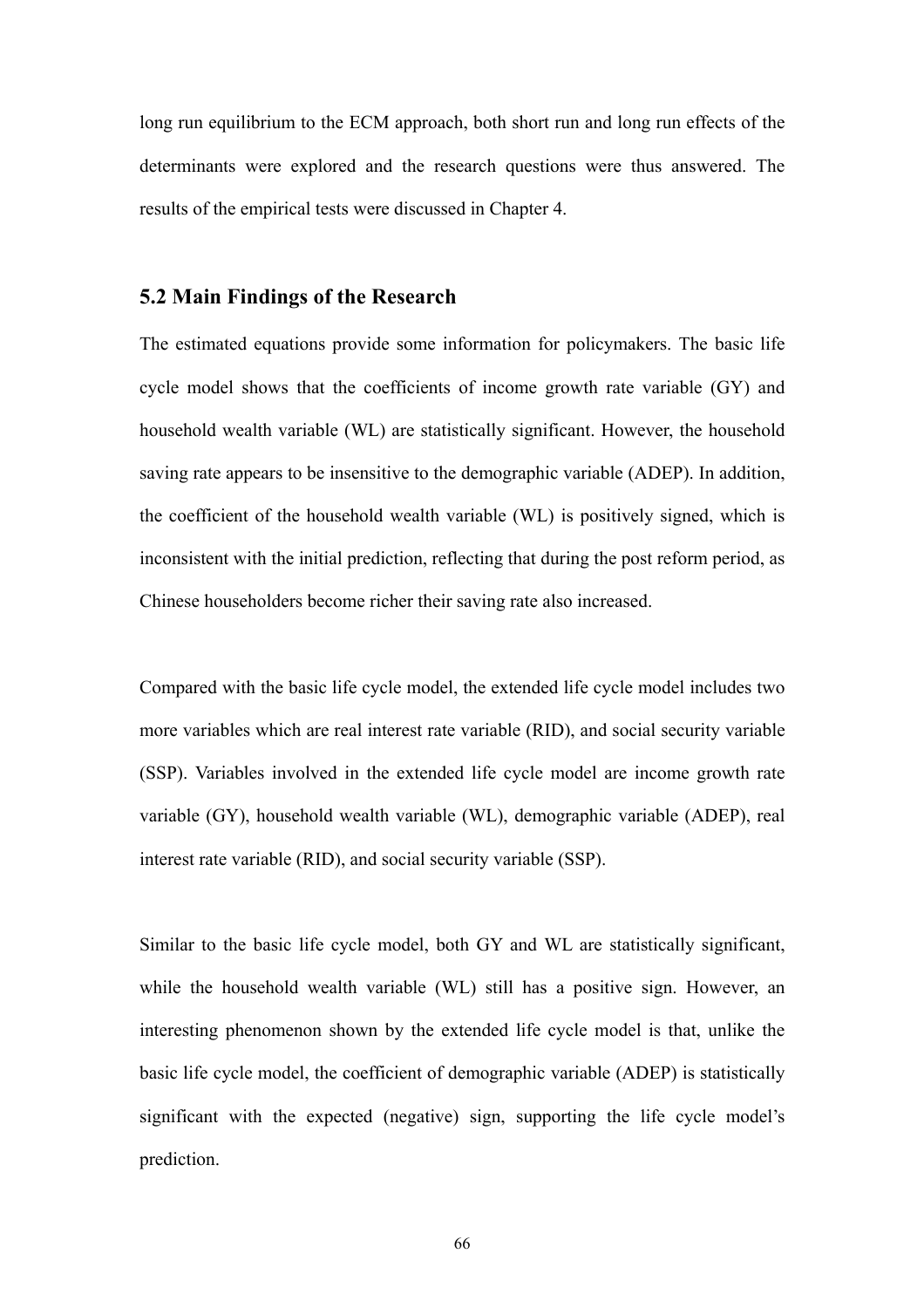Unlike some previous empirical results, our extended life cycle model suggests that the real interest rate variable (RID) is statistically significant in explaining household saving. This is probably because our sample period covers only the post reform era. During this period, Chinese household saving was no longer "forced", and thus voluntary household saving is influenced by the real interest rate (Li, 1997).

There is strong empirical support for the hypothesis that social security contribution exerts a negative impact on the savings rate. In the extended life cycle model, the coefficients on both the short run and long run of social security variables are significant with negative signs. This suggests that the absence of significant government emphasis on the provision of social welfare has been a key factor in the rapid expansion of household saving in China.

As discussed earlier in this thesis, the variables included in the adjusted life cycle model are income growth rate (GY), real interest rate (RID), elderly dependence rate (ADEP), household wealth (WL), social security payments (SSP), and unemployment rate (UEM).

Regarding the income uncertainty variable (UEM), the coefficient is statistically insignificant and it is the only insignificant variable in the adjusted life cycle model. Note that our proxy for the income uncertainty factor is only an official unemployment rates series; therefore, the insignificant coefficient of the unemployment variable does not necessarily imply that there is no impact of income uncertainty on the Chinese household saving rate after 1978.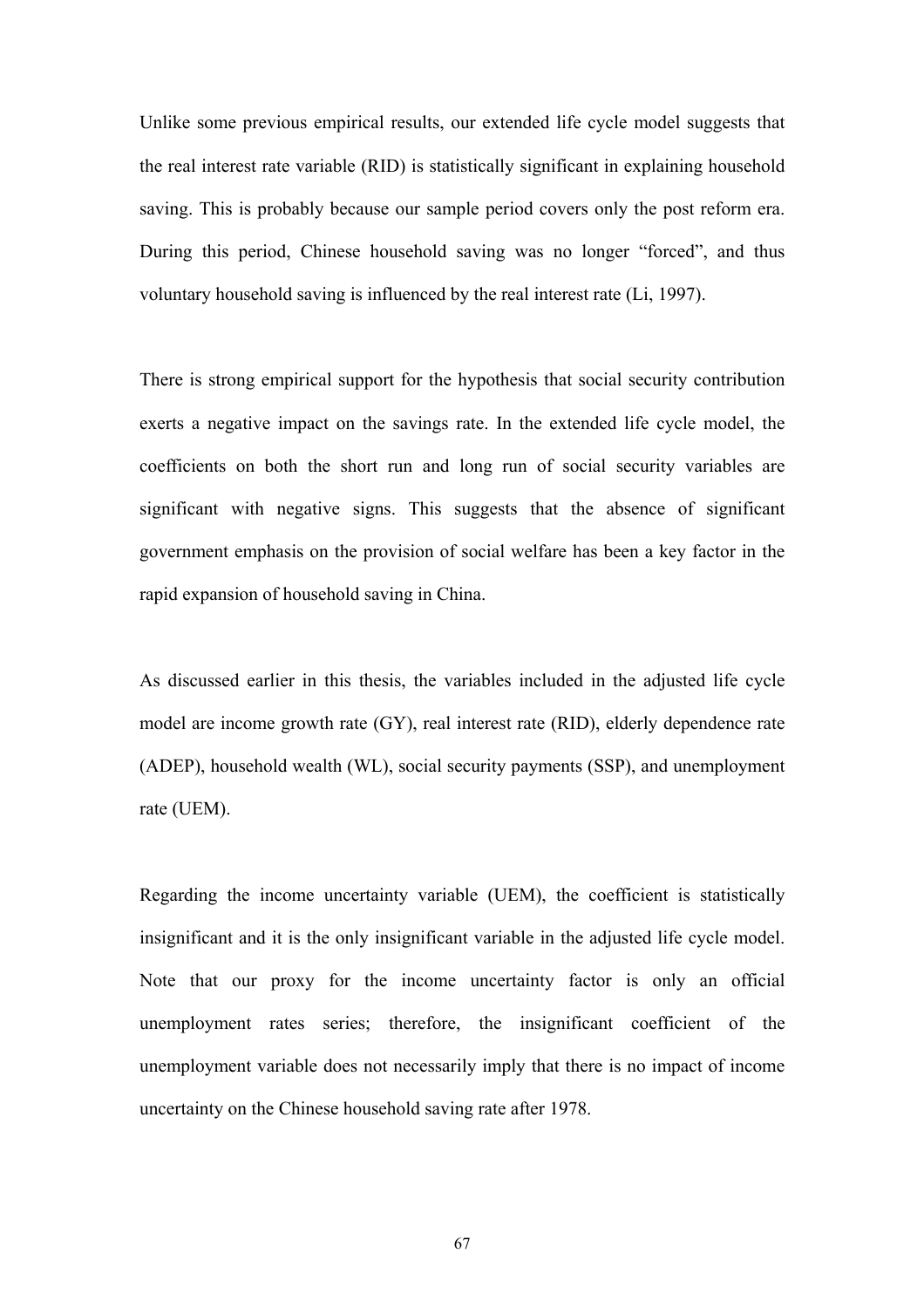### **5.3 Limitations and Suggestions for Future Research**

Clearly the primary limitation of this research is the lack of data. The Chinese government reformed the economy to a market oriented economy in 1978, and thus the possible sample period of our study is less than thirty years. Furthermore, the quarterly data for most of the economic variables are only available after the mid 1990s. Thus, if quarterly data is used, an extremely short research period would be available, providing very little economic meaning. However, if only annual data is used, fewer observations are possible. A final decision was made to use annual data with the sample period from 1978 to 2003, with only twenty six observations, which is a small sample. This limitation makes the empirical test results less precise and robust.

Because of the data constraints in this study, the post reform period was the only focus, and no attention was given to the "forced saving" period before 1978. Since voluntary saving and forced saving are major components of household savings, it is suggested that future research should include both the post reform and the pre reform periods.

In the adjusted life cycle model, the income uncertainty variable (UEM) appeared statistically insignificant. Although it may be caused by the proxy constraints, but this contradicts a widely held belief among previous researchers that most Chinese households are sensitive to income uncertainty.

As discussed previously, the proxy for the household wealth, the WL variable, has an unexpected sign in our analysis. Although this is consistent with recent high rates of economic growth in China, an alternative proxy for household wealth is suggested for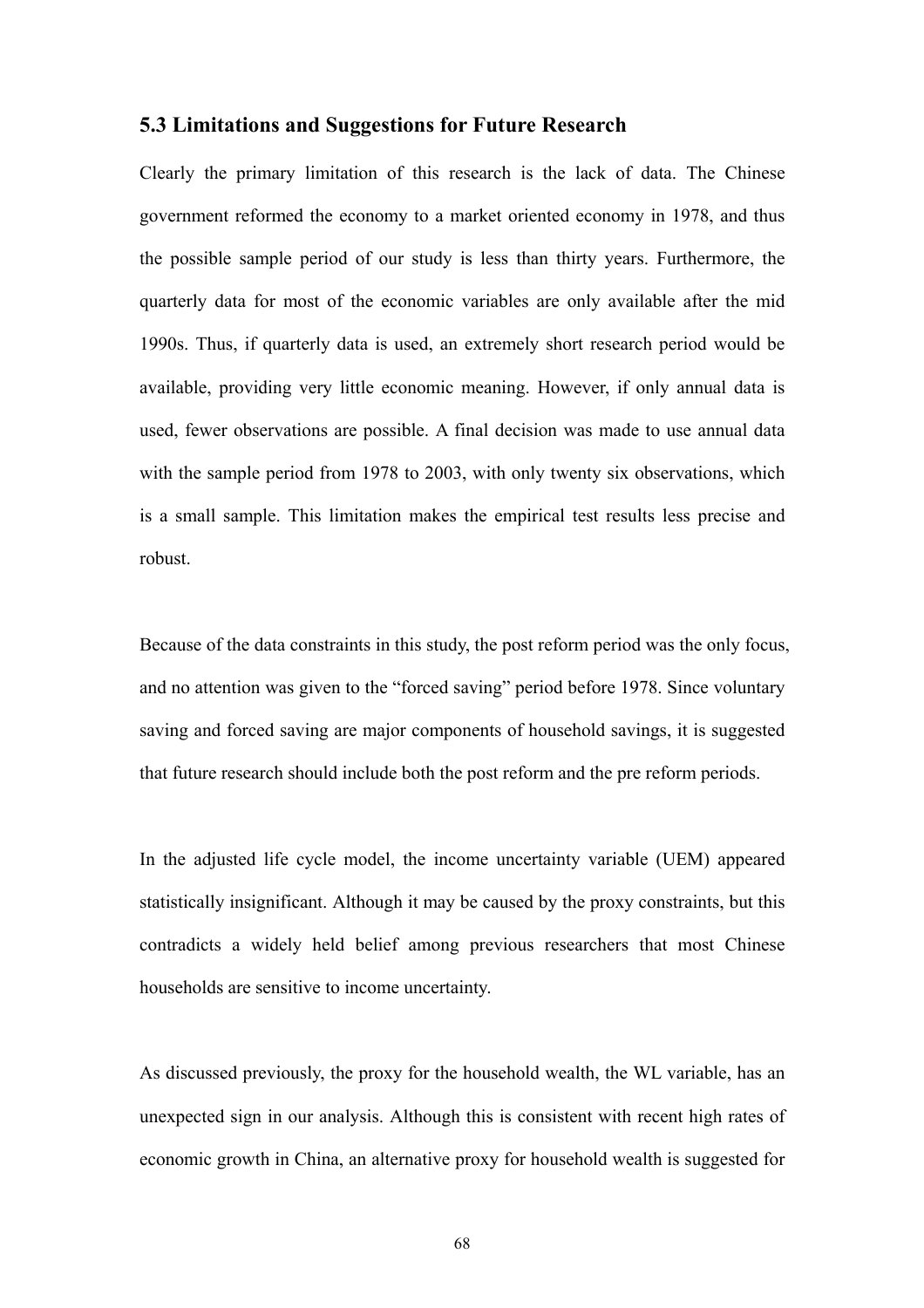future research.

Finally, the determinants of the Chinese household saving rate are not uncontroversial. Different studies employed different fundamental variables to explain Chinese household saving functions (see Table 2-1). This study has shown that future studies of determinants of Chinese household saving behaviour should take into account the life cycle model introduced by Modigliani and Brumberg (1954).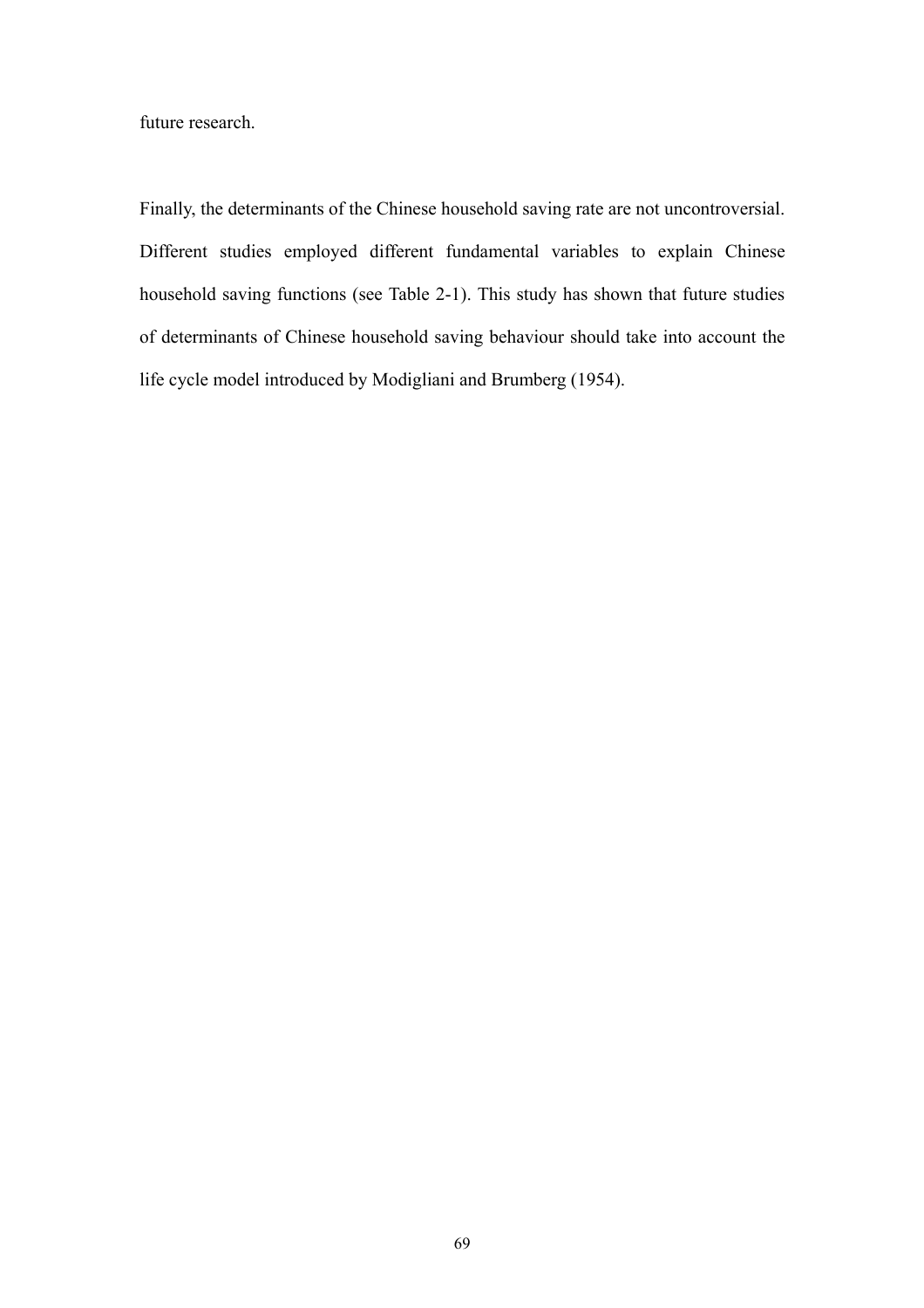## **References**

- Aaberge, R. & Zhu, Y. (2001). "The pattern of household savings during a hyperinflation: the case of urban China in the late 1980s", *Review of Income and Wealth*, v47, n2: 181-202.
- Athukorala, P. & Sen, K. (2002). *Saving, Investment and Growth in India*, Delhi and Oxford: Oxford University Press.
- Athukorala, P. & Tsai, P. (2003). "Determinants of household saving in Taiwan: growth, demography and public policy", *Journal of Development Studies*, v39, n5: 65-88.
- Banerjee, A., Dolado, J. & Mestre, R. (1998). "Error correction mechanism tests in a single equation framework", *Journal of Time Series Analysis*, v19: 267-285.
- Bayoumi, T. A. (1993). "Financial deregulation and household saving", *Economic Journal*, v103, n42: 432-443.
- Brumberg, R. (1956). "An approximation to the aggregate saving function", *Economic Journal*, v66: 66-72.
- Chai, Joseph C. H. (1996). "Consumption and living standards in China", in Ash, Rovert F. & Kueh, Y. Y. (eds.) *The Chinese Economy under Deng Xiaoping.*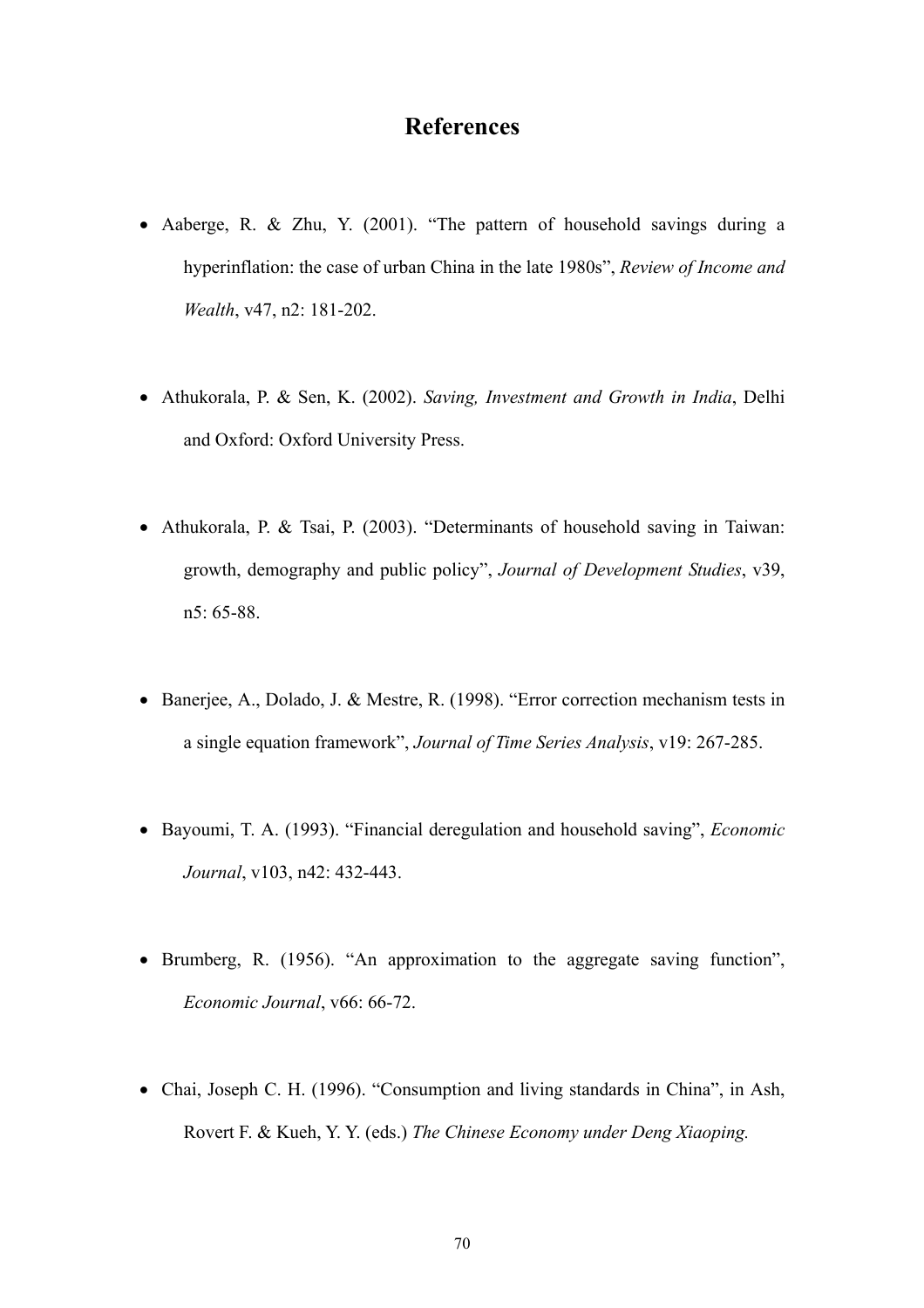- Chen, C. (2002). "Interest rates, savings and income in the Chinese economy", *Journal of Economic Studies*, v29, n1: 59-73.
- Chen, H. C., Gordon, M. J. & Yan, Z. M. (1994). "The real income and consumption of an urban Chinese family: note", *Journal of Development Studies*, v31, n1: 201-213.
- Collins, S. M. (1991). "Saving behaviour in ten developing countries", in Bernheim, B. D. & Shoven, J. B. (eds.) *National Saving and Economic Performance*, NBER, Chicago University Press: 349-375.
- Cottarelli, C. & Blejer, M. I. (1992). "Forced saving and repressed inflation in the Soviet Union: 1986-1990", *IMF Staff Papers*, v39: 256-286.
- Davidson, R. & MacKinnon, J.G., (1993). *Estimation and Inference in Econometrics*, Oxford University Press.
- Deaton, A & Paxson, C. (2000). "Growth and saving among individuals and households", *Review of Economics and Statistics,* v82: 212-225.
- DeJong, D.N., Nankeris, J.C., & Whiteman, C.H. (1992). "Integration versus trend stationary in time series", *Econometrica*, v60, n2: 423-433.
- Deaton, A. S. (1989). "Saving in developing countries", *Proceeding of the World Bank Annual Conference on Development Economics 1989,* Washington. DC: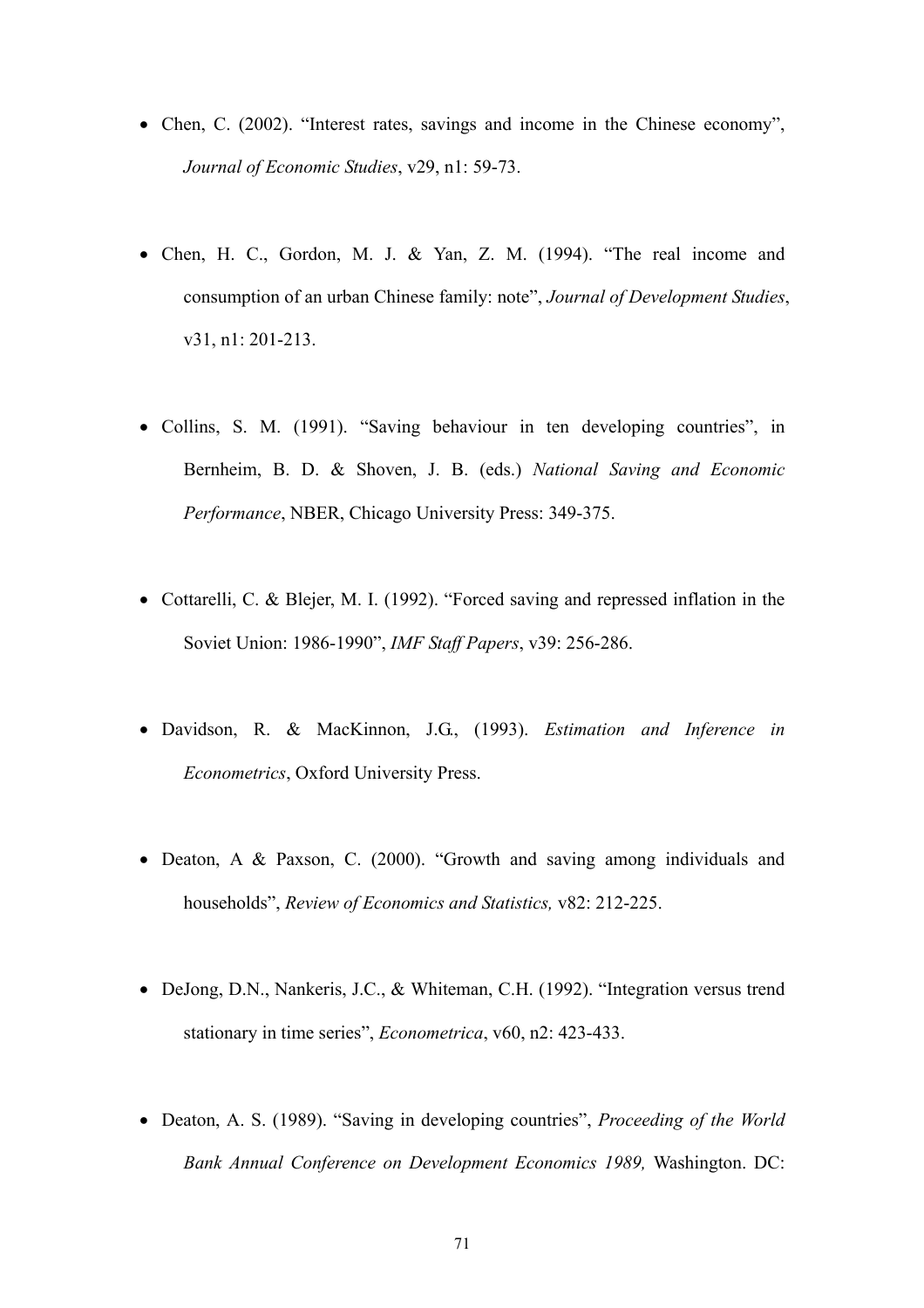World Bank: 61-108.

- Deaton, A. S. (1991). "Saving and liquidity constraints", *Econometrica*, v59: 1221- 1248.
- Dickey, D. A., & Fuller, W. (1979). "Distribution of the estimators for autoregressive time series with a unit root", *Journal of American statistics association*, v74, n366: 427-431.
- Dickey, D. A., & Fuller, W. (1981). "Likelihood ratio test statistics for autoregressive time series with a unit root", *Econometrica*, v49: 1057-1072.
- Eatwell, J., Milgate, M. & Newman, P. (1998). *The New Palgrave A Dictionary of Economics*, v3, K to P, London: Macmillan
- Eders, W. (1995). *Applied Econometrics Time Series*, New York: John Wiley & Sons
- Fan, S. G., Wailes, E. J. & Cramer, G. L. (1995). "Household demand in rural China: a two stage LES-AIDS model", *American Journal of Agricultural Economics*, v77, n1: 54-62.
- Feldstein, M. (1974). "Social security, induced retirement and aggregate capital accumulation", *Journal of Political Economy*, v82, n5: 905-926.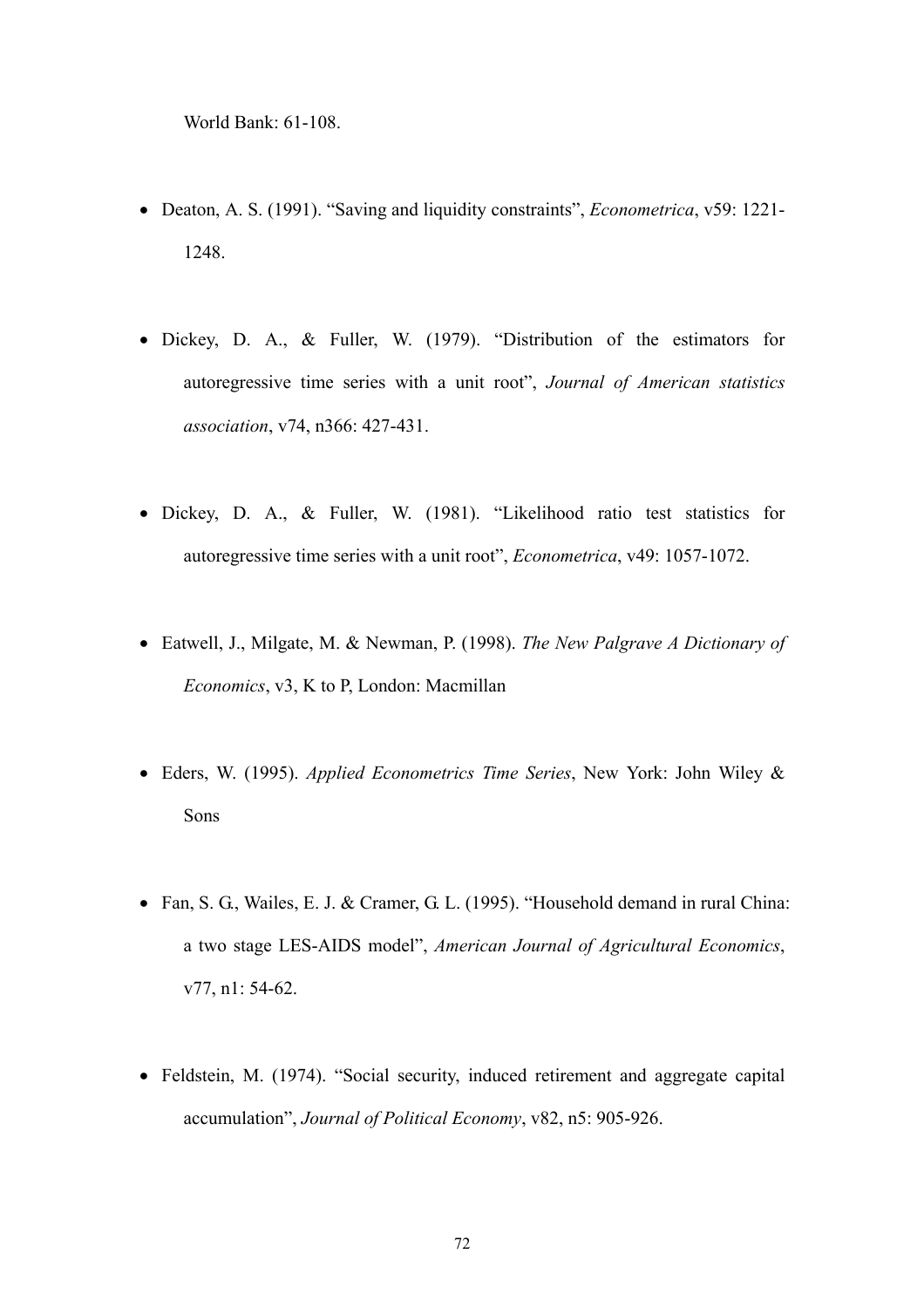- Feltenstein, A., Lebow, D. & Van Wijnbergen, S. (1986). "Savings, commodity market rationing and the real rate of interest in China", *In Country Policy Department Discussion Papers*, n27: World Bank.
- Feltenstein, A. & Ha, J. (1988). "The original and current causes of inflation in China", *Unpublished Paper* Cited in Feltenstein, A. & Ha, J. (1991). "Measurement of repressed inflation in China: the lack of coordination between monetary policy and price control", *Journal of Development Economics*, v36: 279-294.
- Feltenstein, A., Lebow, D. & Van Wijnbergen, S. (1990). "Savings, commodity market rationing, and the real rate of interest in China", *Journal of Money, Credit, and Banking*, v22, n2: 234-252.
- Feltenstein, A. & Ha, J. (1991). "Measurement of repressed inflation in China: the lack of coordination between monetary policy and price control", *Journal of Development Economics*, v36: 279-294.
- Franses, P. H. (1998). *Time Series Models for Business and Economic Forecasting*, New York: Cambridge University Press.
- Fry, M. J. (1978). "Monetary policy and domestic saving in developing ESCAP countries", *Economic Bulletin for Asia and Pacific*, v29, n1: 79-99.
- Gersovitzm, M. (1988). "Saving and development", *Handbook of Development*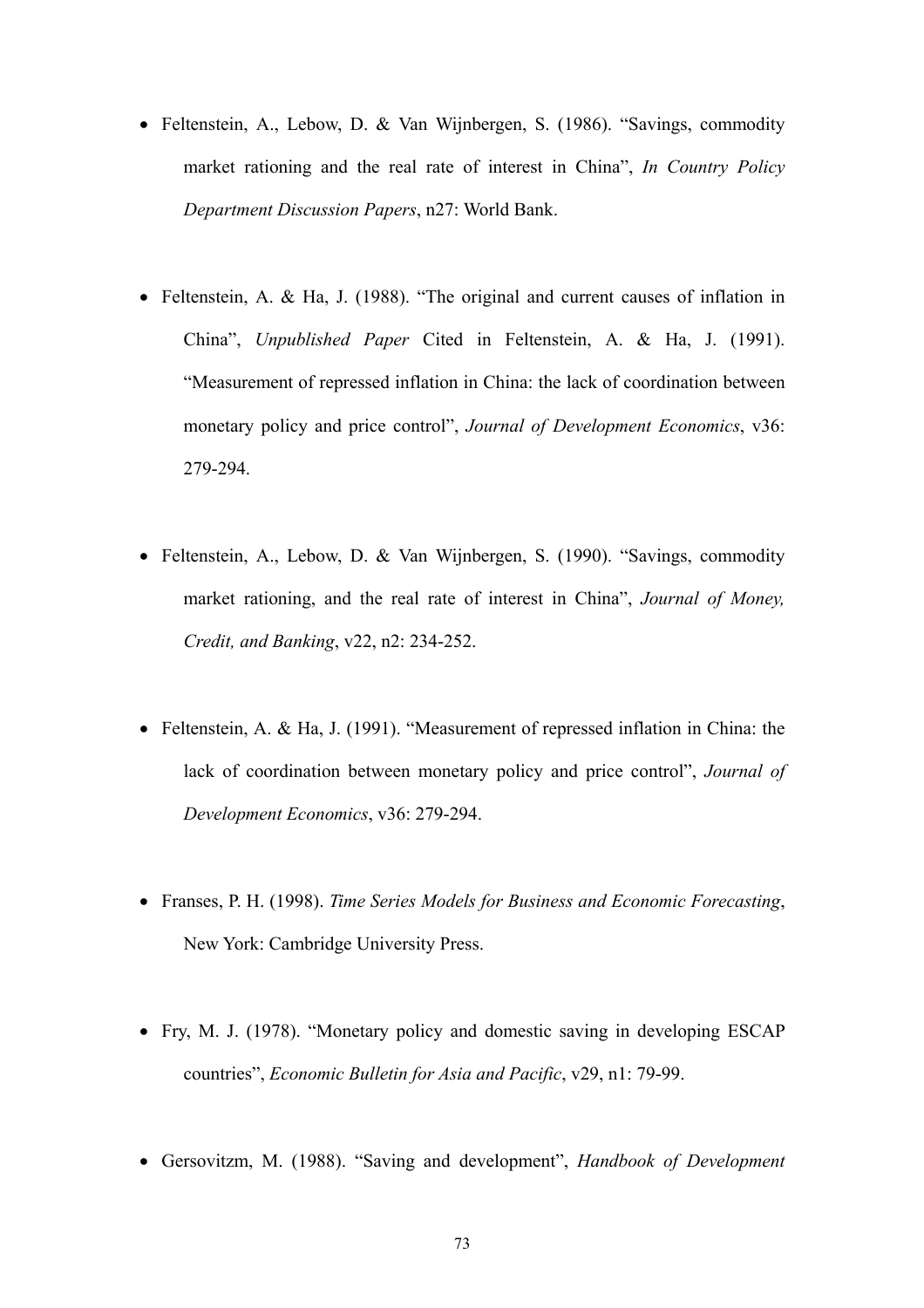*Economics*, v1, North Holland: Elsevier.

- Gang, F., Perkins, D. H. & Sabin, L. (1997). "People's Republic of China: economic performance and prospects", *Asian Development Review*, v15, n2: 43- 85.
- Gilbert, C. L. (1986). "Professor Hendry's economic methodology", *Oxford Bulletin of Economics and Statistics*, v48: 283-307.
- Hannan, E. J. & Quinn, B. G. (1979). "The determination of the order of an autoregression", *Journal of the Royal Statistical Society*, v41: 190-195.
- Harris, R. I. D. (1995). *Using Cointergation Analysis in Econometric Modelling*, Prentic Hall.
- Harris, R. I. D. & Sollis, R. (2003). *Applied Time Series Modelling and Forecasting*, New York: John, Wiley & Sons.
- Hendry, D. (1995). *Dynamic Economics*, Oxford: Oxford Press.
- Hwa, A. Y. H. (2002). "Contagion and causality: lessons from the Mexican, Asian, Russian and Brazilian crisis", *Unpublished Masters Thesis*, Lincoln University, Lincoln, New Zealand.
- Jefferson, G. (1990). "The Impact of economic structure on the fertility, savings,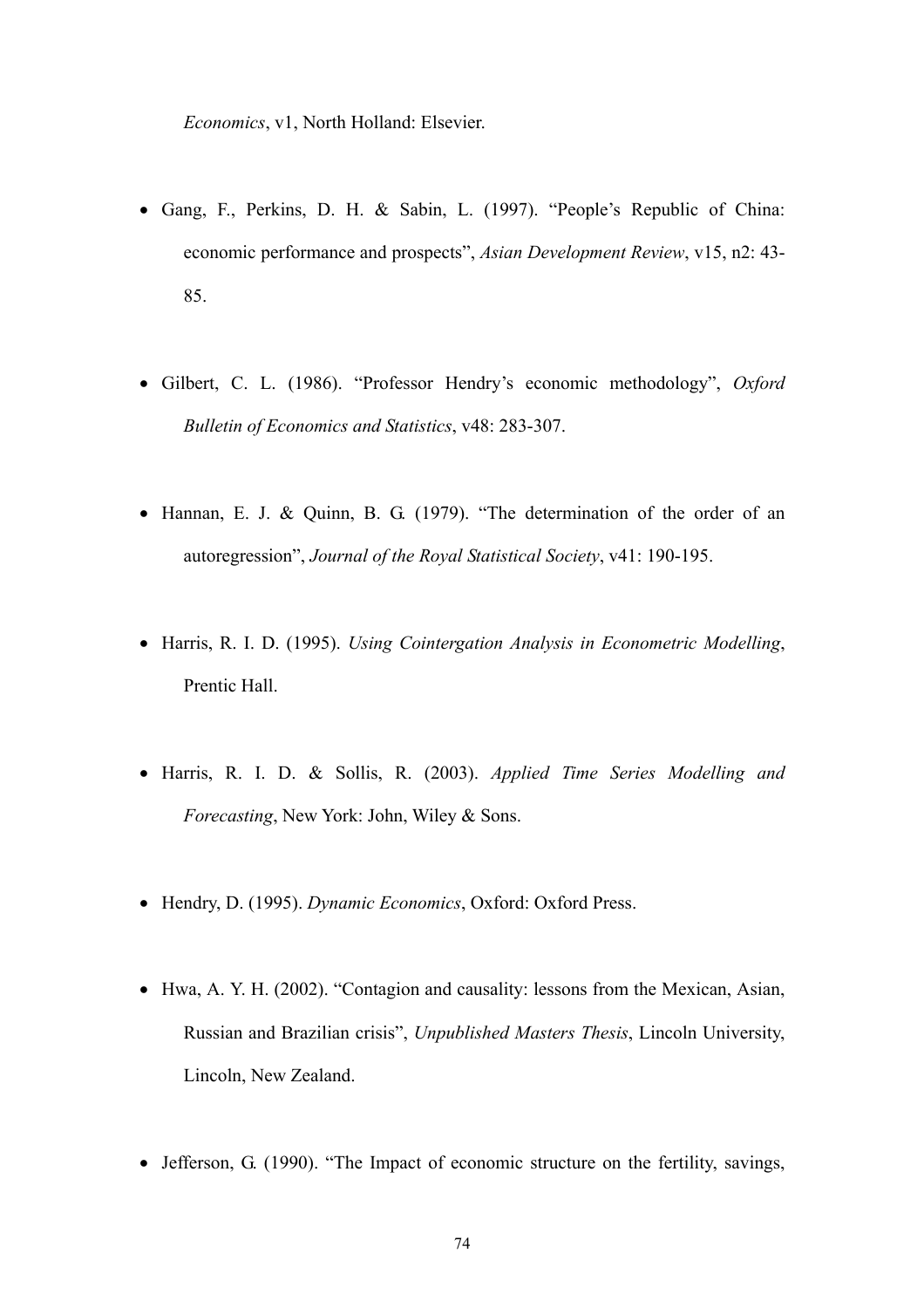and retirement behaviour of Chinese households", *Journal of Asian Economics*, v1, n2: 205-223.

- Kelley, A. C. & Robert, M. S. (1996). "Saving, dependency and development", *Population Economics*, v9, n3: 365-386.
- Kwiatkowiski, D., Phillips, P.C.B., Schmidt, P & Shin, Y. (1992). "Testing the null hypothesis of stationary against the alternative of a unit root: how sure are we that economic time series have a unit root?", *Journal of Econometrics,* v82, n2: 165-181.
- Li, K. W. (1992). "Savings, foreign resources and monetary aggregate in China 1954-1989", *China Economic Review*, v3, n2: 125-133.
- Li, X. (1997). "Consumption demand, saving behaviour and rational expectations: an application of disequilibrium modelling to China 1952-92", *Applied Economics*, v29, n11: 1411-1424.
- Li, Y. (1999). "An inquiry into the relationship between the interest rates and savings of Chinese households", *Jingji Yanjiu (Economic Research Journal)*, v11, 39-46.
- Liu, J. & Xu, L. (1996). "Household savings and investment: the case of Shanghai", *Journal of Asian Economics*, v8, n1: 77-91.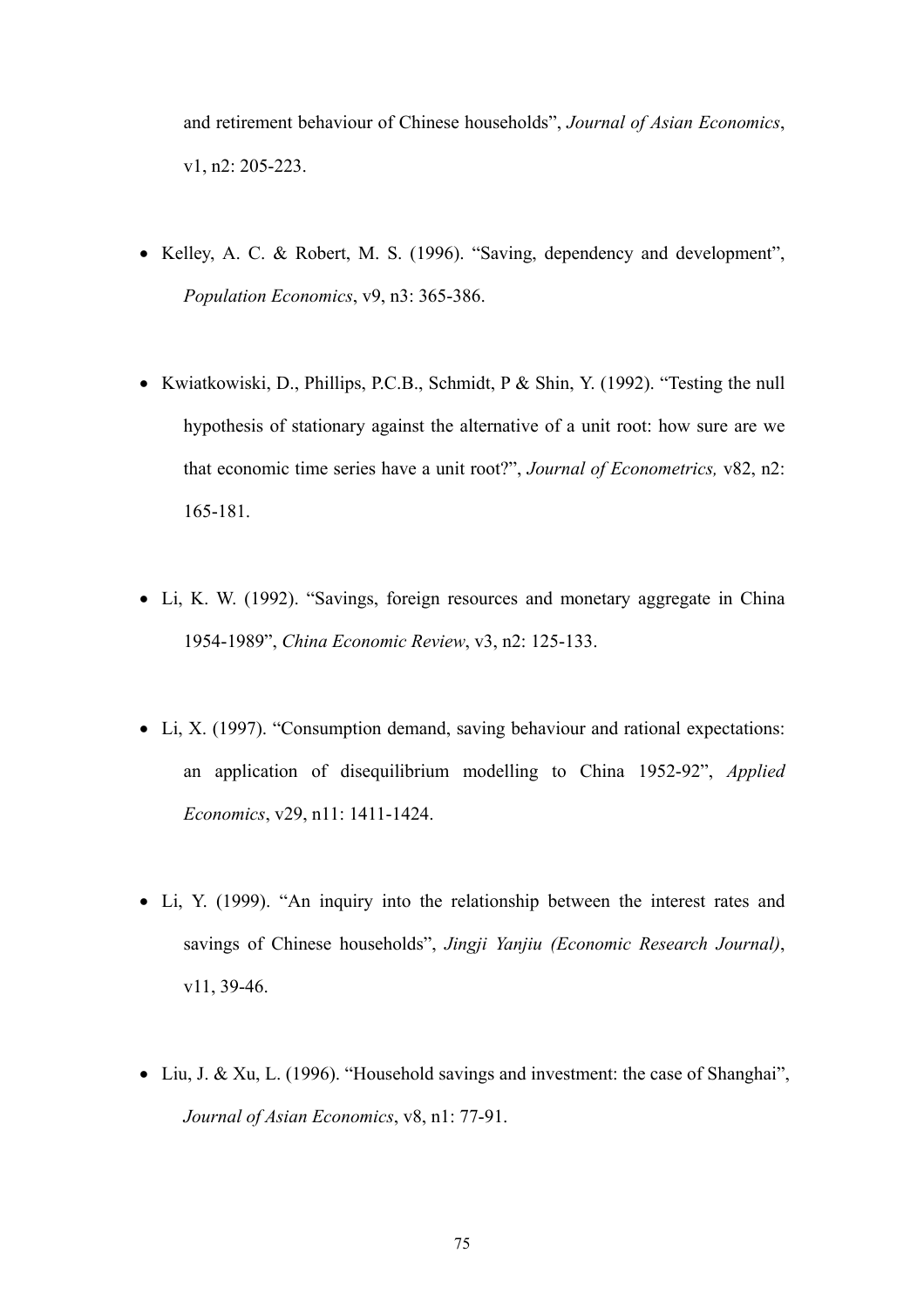- Ma, G. (1993). "Macroeconomic disequilibrium, structural changes, and the household savings and money demand in China", *Journal of Development Economics*, v41, n1: 115-136.
- Maddala, G. S. (2001). *Introduction to Econometrics*, 3<sup>rd</sup> ed., New York: John Wiley & Sons Ltd.
- Modigliani, F. (1986). "Life cycle, individual thrift, and the wealth of nations", *American Economic Review*, v76, n2 (1986): 297-313.
- Modigliani, F. & Brumberg, R. (1954). "Utility analysis and the consumption function: an interpretation of cross section data", *In the Collected Papers of Franco Modigliani*, ed. A. Abel, Vol. 12, Cambridge, Mass: MIT Press.
- Muellbauer, J. & Lattimore, R. (1995). "The consumption function: a theoretical and empirical overview", in Pesaran, M.H. & Wickens, M.R. (eds.) *Handbook of Applied Econometrics – Macroeconomics*, Oxford: Blackwell: 221-311.
- Nelson, C.R. & Plosser, C.I. (1982). "Trends and random walks in macroeconomic time series: some evidence and implications", *Journal of Monetary Economics*, v10: 139-162.
- Nickell, S. (1985). "Error correction, partial adjustment and all that: an expository note", *Oxford Bulletin of Economics and Statistics*, v47: 283-307.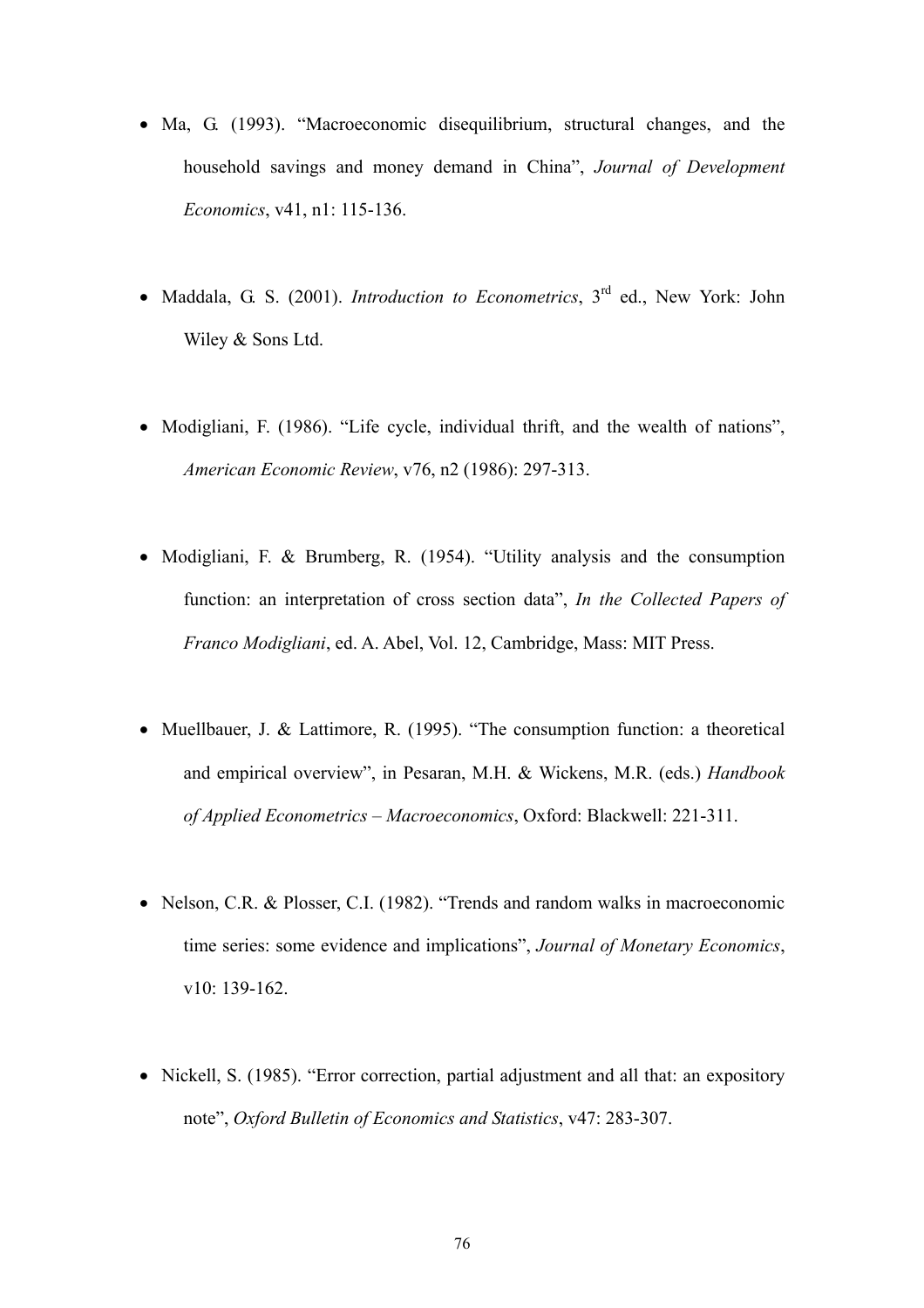- Peng, T. (2005). "Is Chinese currency undervalued? An empirical analysis", *Unpublished Masters Thesis*, Lincoln University, Lincoln, New Zealand.
- Phillips, P. C. B., & Perron, P. (1988). "Testing for a unit root in time series regressions", *Biometrica*, v75: 335-46.
- Qian, Y. (1988). "Urban and rural household saving in China", *IMF Staff Papers*, v35, n4: 592-627.
- Qin, D. (1991). "Aggregate consumption and income in China: an econometric study", *Journal of Comparative Economics*, v15, n1: 132-141.
- Qin, D. (2003). "Determinants of household savings in China and their role in quasi-money supply", *Economics of Transition*, v11, n3: 513-537.
- Sarantis, N. & Stewart, C. (2001). "Saving behaviour in OECD countries: evidence from panel cointegration tests", *The Manchester School Supplement*: 22-41.
- Schmidt-Hebbel, K., Webb, S. B. & Corsetti, G. (1992). "Household saving in developing countries: first cross country evidence", *World Bank Economic Review*, v9, n3: 529-547.
- Schwarz, G. (1978). "Estimating the dimension of a model", *Annals of Statistics*, v6: 461 -464.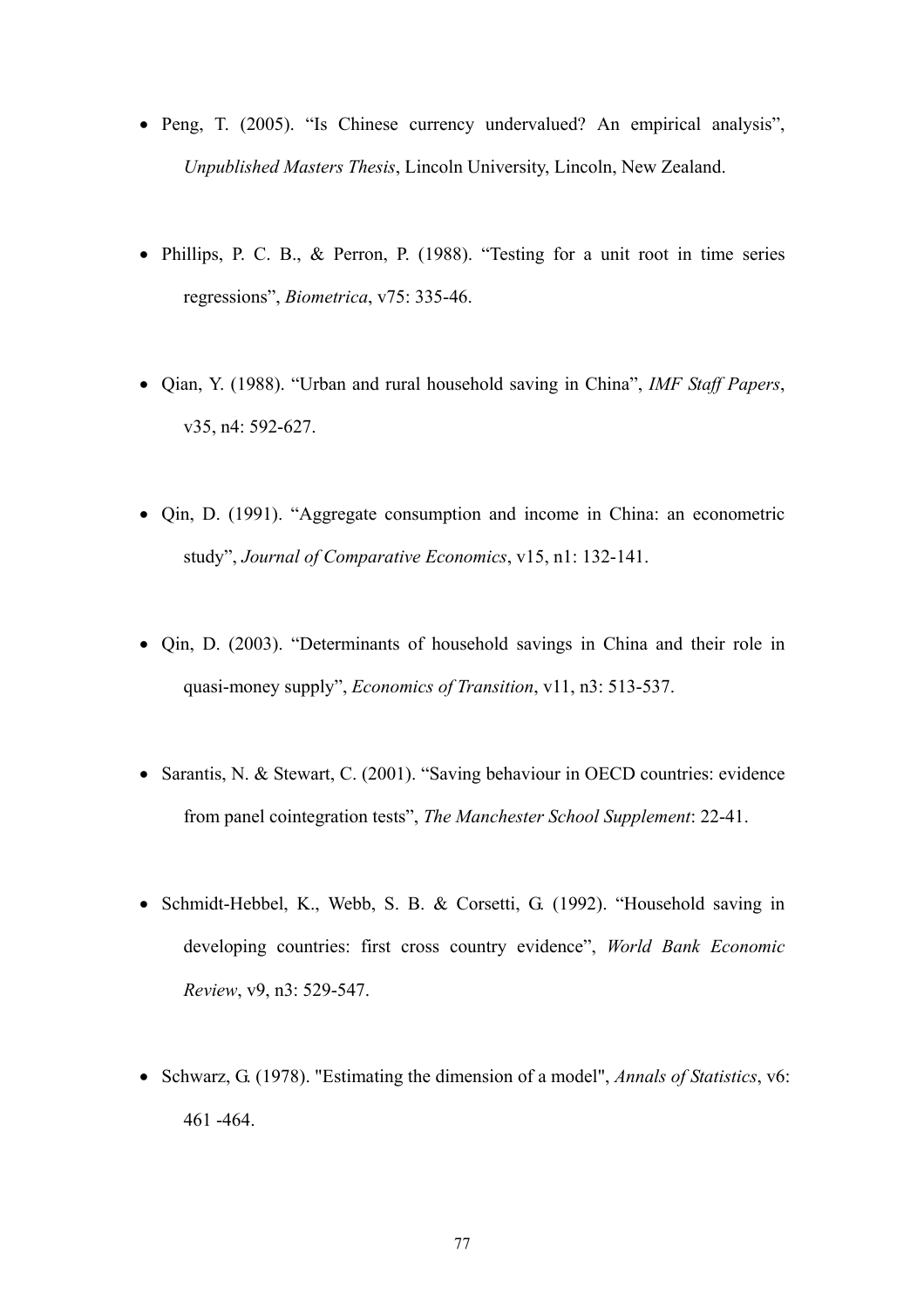- Song, H. Y., Liu, X. M. & Romilly, P. (1996). "A time varying parameter approach to the Chinese aggregate consumption function", *Economics of Planning*, v29, n3: 185-203.
- State Statistical Bureau, (Various Years). *Statistical Yearbook of China*, Various Issues, Beijing: Zhongguo Tongji Press.
- Stock, J. H. & Watson, M. W. (2003). *Introduction to Econometrics*, Boston, MA: Addison Wesley.
- Thoburn, J. & Howell, J. (1995). "Trade and development: the political economy of China's open policy", in Robert Benewick and Paul Wingrove, *China in The 1990's*, 169-180, Malaysia: MacMillan Press Ltd.
- Tyers, R. (2001). "China after the crisis: The elemental macroeconomics", *Asian Economic Journal*, v15, n2: 173-198.
- Verbeek, M. (2004). *A Guide to Modern Econometrics*, 2nd ed., England, John Wiley & Sons.
- Wakabayashi, M. & Mackellar, L. (1999). "Demographic trends and household saving in China", *Interim Report IR-99-057*, International Institute for Applied System Analysis, Austria.
- Wang, Z. & Chern, W. (1992). "Effects of rationing on consumption behaviour of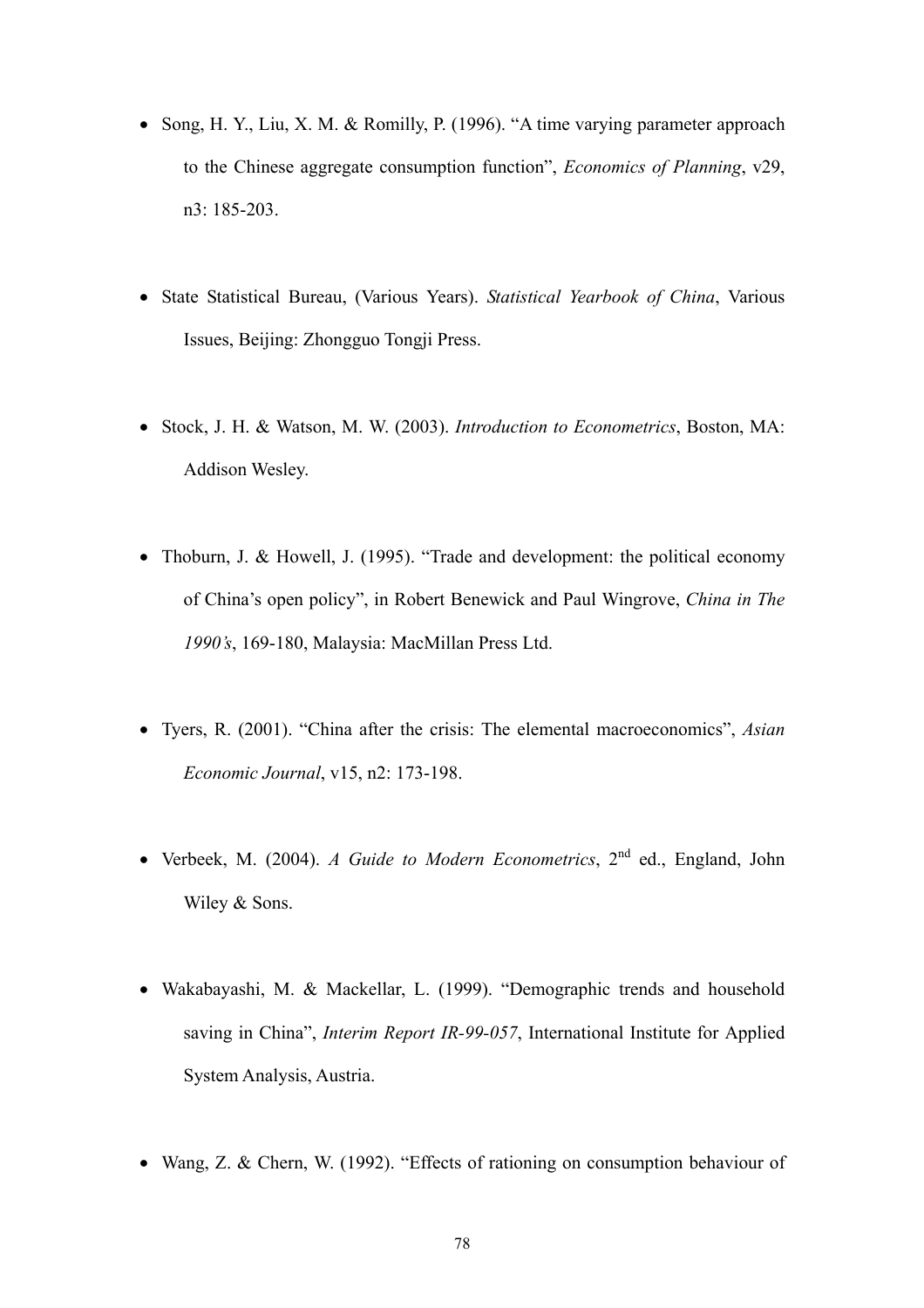Chinese urban households during 1981-1987", *Journal of Comparative Economics*, v16, n1: 1-26.

- Wang, Z. & Kinsey, J. (1994). "Consumption and saving behaviour under strict and partial rationing", *China Economic Review*, v5, n1: 83-100.
- Ward, B. (2005). "Dynamic models and time series analysis", *Unpublished Lecture Notes*, Lincoln University, Lincoln, New Zealand.
- Wei, J. (2004). "How do Australian macroeconomic shocks transmit to New Zealand", *Unpublished Masters Thesis*, Lincoln University, Lincoln, New Zealand.
- Williamson, J. (1968). "Personal savings in developing nations: an inter-temporal and cross-section from Asia", *Economic Record*, v44: 194-210.
- World Bank. (1998). "World development indicators 1998", Washington, DC: World Bank.
- Wu, J. (2000). "Saving, investment and economic growth", in Wang, X. and Fan, G. (eds.) *Sustainability of China's Economic Growth* (in Chinese): 71-133 Beijing: Economic Science Press.
- Wu, Y. R. (1997). "Wealth and spending patterns in China: empirical evidence from household surveys", *International Journal of Social Economics*, v24, n7-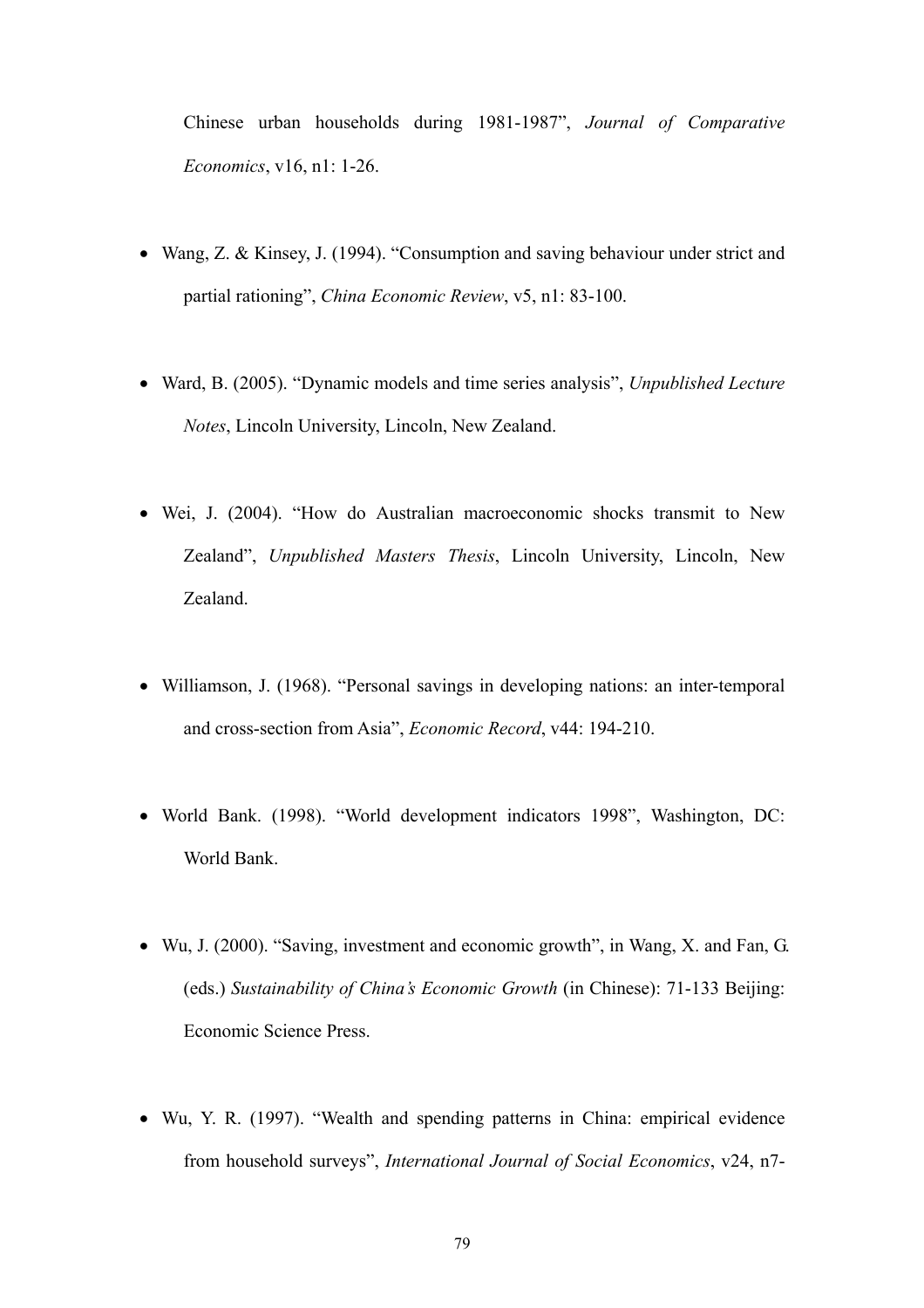- Xie, P. (1993). "Research on Chinese personal saving behaviour" (in Chinese), *Interim Report*, The People's Bank of China.
- Yang, Y. & Tyers, R. (2001). "The Asian crisis and economic change in China", *Japanese Economic Review*, v52, n4: 491-520.
- Yuan, Z. & Song, Z. (1999). "Consumption behaviour of urban household and economic growth in China", *Jingji Yanjiu (Economic Research Journal)*, v11, 20-28.
- Yue, G. (1985). "Employment, wages and social security in China", *International Labor Review*, v124: 411-422.
- Zhang, X. J. (2000). "Macroeconomic policies and stable economic growth", in Wang, X. & Fan, G. (eds.) *Sustainability of China's Economic Growth* (in Chinese), Beijing: Economic Science Press: 365-405.
- Zhang, Y. & Wan, G. (2002). "Household consumption and monetary policy in China", *China Economic Review*, v13, n1: 27-52.
- Zhang, Y. & Wan, G. (2004). "Liquidity constraint, uncertainty and household consumption in China", *Applied Economics*, v36, n19: 2221-2229.